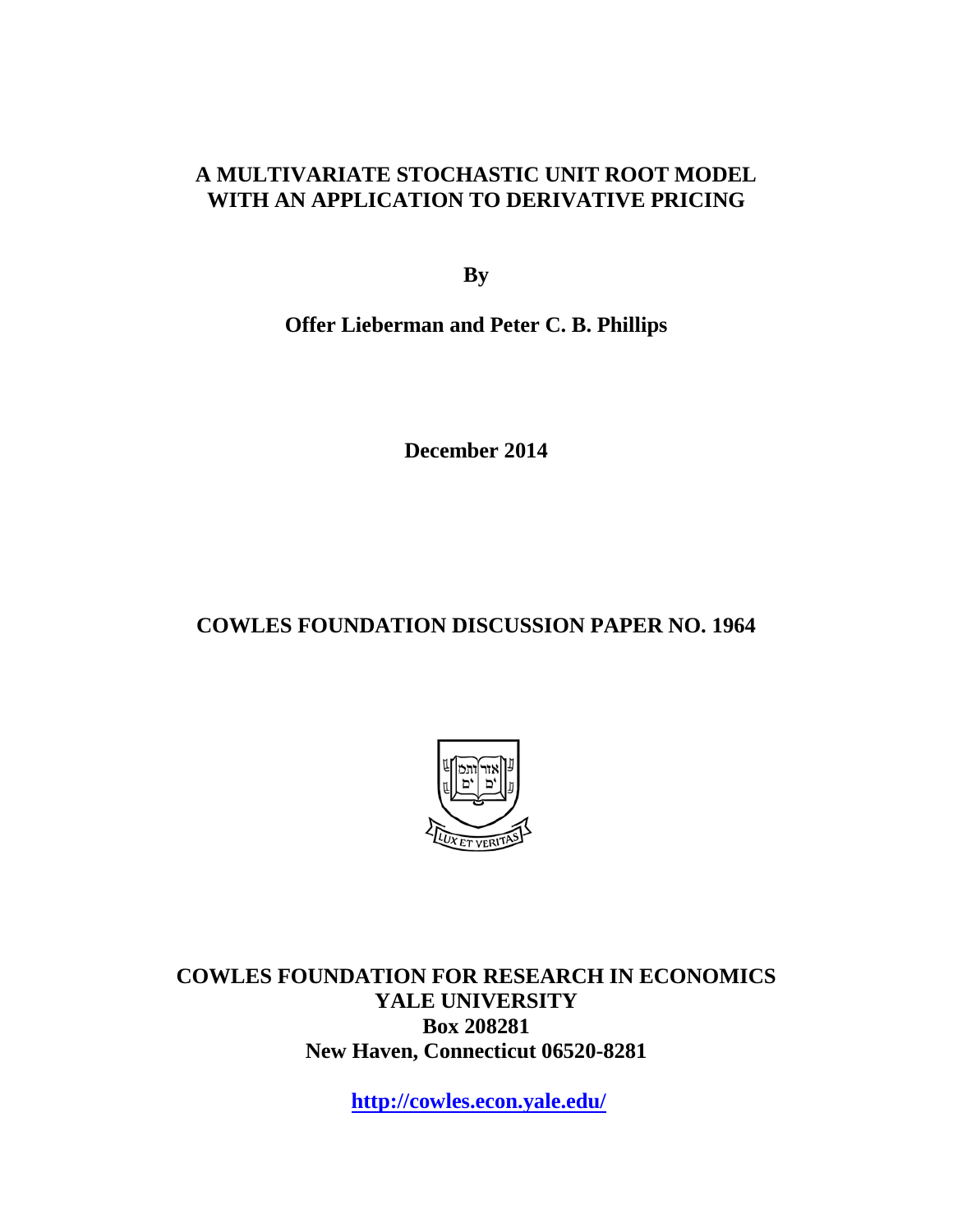# A Multivariate Stochastic Unit Root Model with an Application to Derivative Pricing<sup>\*</sup>

Offer Lieberman<sup>†</sup> and Peter C. B. Phillips<sup>‡</sup>

Revised, September 18, 2014

#### Abstract

This paper extends recent findings of Lieberman and Phillips (2014) on stochastic unit root (SUR) models to a multivariate case including a comprehensive asymptotic theory for estimation of the model's parameters. The extensions are useful because they lead to a generalization of the Black-Scholes formula for derivative pricing. In place of the standard assumption that the price process follows a geometric Brownian motion, we derive a new form of the Black-Scholes equation that allows for a multivariate time varying coefficient element in the price equation. The corresponding formula for the value of a European-type call option is obtained and shown to extend the existing option price formula in a manner that embodies the effect of a stochastic departure from a unit root. An empirical application reveals that the new model is consistent with excess skewness and kurtosis in the price distribution relative to a lognormal distrubution.

Key words and phrases: Autoregression; Derivative; Diffusion; Options; Similarity; Stochastic unit root; Time-varying coefficients.

JEL Classification: C22

Our thanks to the Editor and three referees for helpful comments and suggestions on the original manuscript.

<sup>&</sup>lt;sup>†</sup>Bar-Ilan University. Support from Israel Science Foundation grant No. 1082-14 and from the Sapir Center in Tel Aviv University are gratefully acknowledged. Correspondence to: Department of Economics and Research Institute for Econometrics (RIE), Bar-Ilan University, Ramat Gan 52900, Israel. E-mail: offer.lieberman@gmail.com

<sup>&</sup>lt;sup>‡</sup>Yale University, University of Auckland, Southampton University, and Singapore Management University. Support is acknowledged from the NSF under Grant No. SES 1258258.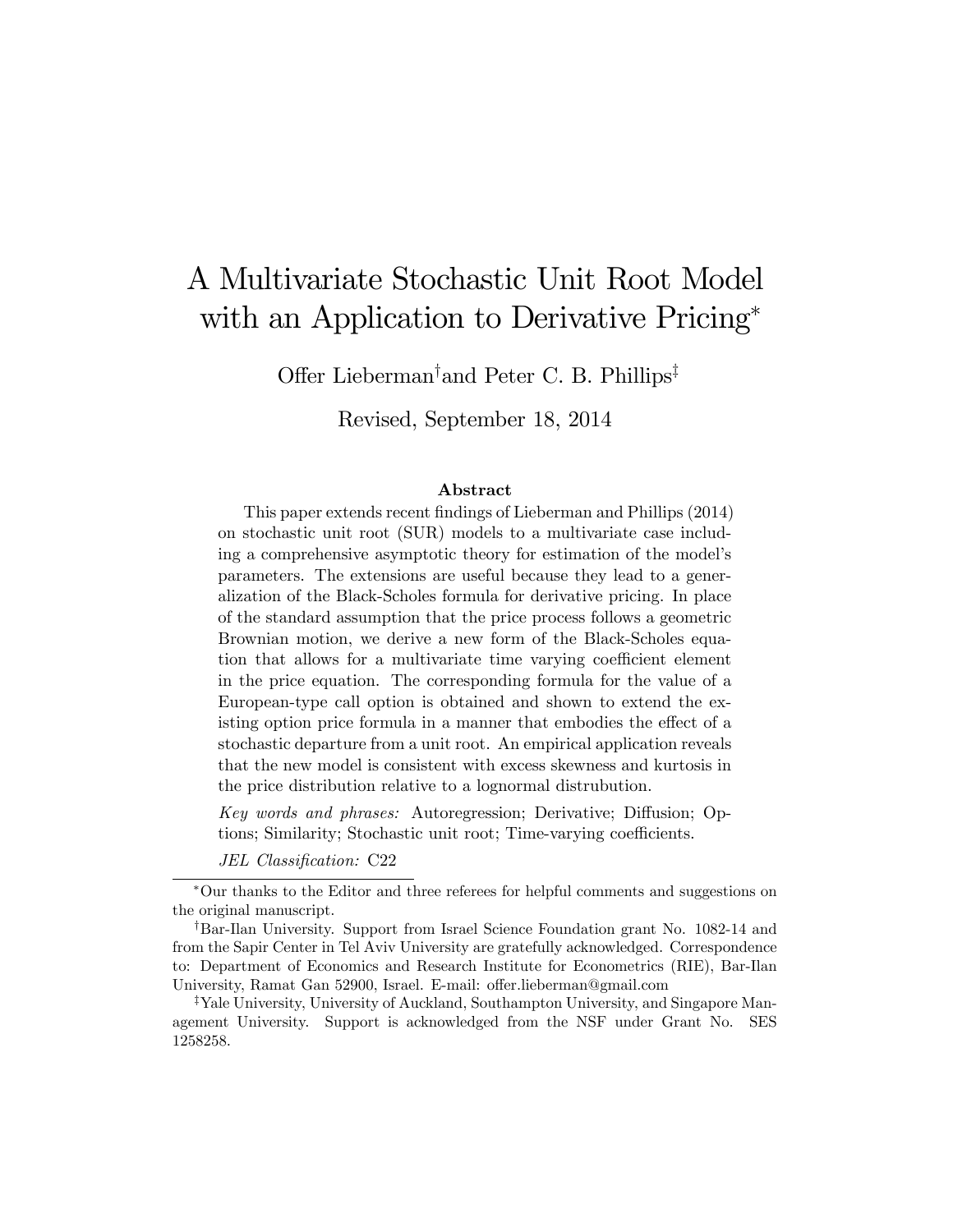### 1 Introduction

Unit root and local unit root time series models have attracted much attention in the last few decades, providing a wellspring of work that has been found useful in applied research in many disciplines, including finance. The prototype model

$$
Y_1 = \varepsilon_1,
$$
  
\n
$$
Y_t = \mu + \beta Y_{t-1} + \varepsilon_t, t = 2, ..., n, \varepsilon_t \stackrel{iid}{\sim} (0, \sigma_\varepsilon^2), t = 1, ..., n,
$$
 (1)

has substantial flexibility and, when the autoregressive parameter  $\beta$  is in the vicinity of unity, data generated from the model take many plausible forms that include stationary, trend stationary, random wandering, and explosive possibilities. A key mechanism in determining the large sample limit form of the process is the invariance principle for standardized versions of partial sums of the innovations  $S_{\lfloor nr\rfloor} = \sum_{t=1}^{\lfloor nr\rfloor} \varepsilon_t$ , where  $\lfloor nr\rfloor$  is the integer part of nr: The simplest case involves the Donsker result

$$
\frac{1}{\sigma_{\varepsilon}\sqrt{n}}\sum_{t=1}^{\lfloor nr\rfloor}\varepsilon_{t}\Rightarrow W(r),\,r\in[0,1]\,,\tag{2}
$$

where  $W(r)$  is standard Brownian motion and  $\Rightarrow$  denotes weak convergence, but much more general results are known to hold (e.g., Phillips, 1987a; see Giraitis et. al., 2012, for a recent discussion). As is well known, the limit theory has implications for standardized versions of the output process  $Y_t$ when  $\beta$  is in the vicinity of unity.

To illustrate, let  $n$  be the number of subintervals into which a  $T$ -year period is subdivided, such that  $n/T$  is fixed for a given data-frequency, and let  $\mu_A$  and  $\sigma_{\varepsilon,A}$  denote the mean and standard deviation in annualized terms, so that

$$
\mu_A = \frac{n}{T} \mu \text{ and } \sigma_{\varepsilon, A} = \sqrt{\frac{n}{T}} \sigma_{\varepsilon}.
$$
\n(3)

Then, when  $\beta = 1$ , we have  $Y_{\lfloor nr \rfloor} = \lfloor nr \rfloor \mu + \sum_{t=1}^{\lfloor nr \rfloor} \varepsilon_t$ , and for large *n* this leads directly to

$$
Y_{\lfloor nr \rfloor} \sim Y_n(r) = T\mu_A r + \sqrt{T}\sigma_{\varepsilon, A} W(r). \tag{4}
$$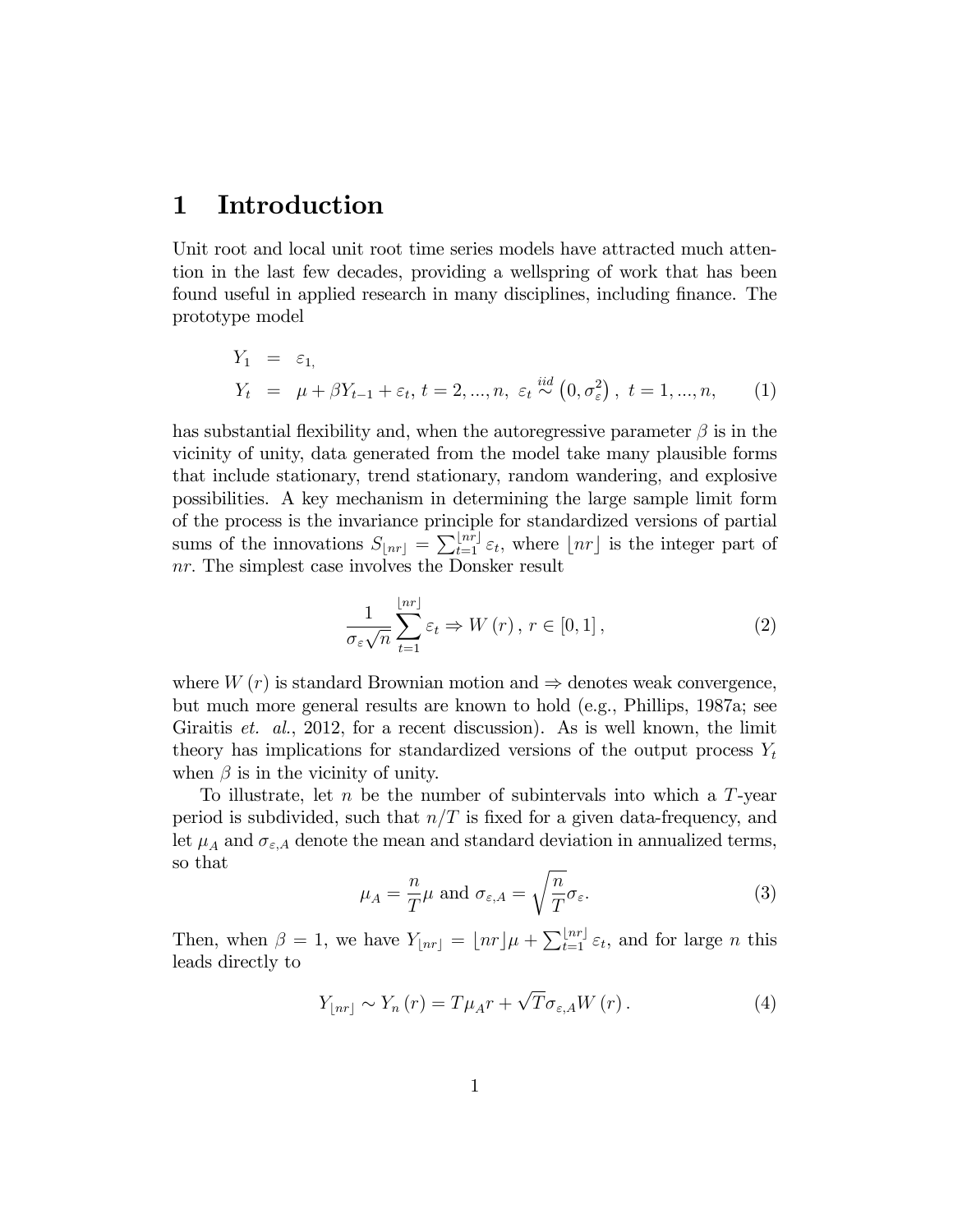It is emphasized that even though the model (1) is written in terms of any frequency, the large sample behavior (4) is expressed in common annualized terms than involve  $\mu_A$  and  $\sigma_{\varepsilon,A}$ . It is difficult to over-emphasize the role that this last formula plays in the literature. For instance, the celebrated Black-Scholes formula (Black and Scholes, 1973, henceforth BS) for option pricing, critically depends on the assumption that stock prices,  $S(r)$ , follow a geometric Brownian motion, viz.,

$$
\frac{dS(r)}{S(r)} = T\mu_A dr + \sqrt{T}\sigma_{\varepsilon, A} dW(r) = dY_n(r). \tag{5}
$$

A tacit assumption that leads to the limit theory embedded in (4) and (5) is that the coefficient  $\beta$  of  $Y_{t-1}$  in (1) is fixed and equals unity for all t. For some data sets and models, this assumption may be reasonable on average, but it is often likely to be restrictive. Recognition of this limitation has led to the consideration of local unit root (LUR) models where  $\beta$  is fixed (within an array framework) but lies in the vicinity of unity (Chan and Wei, 1987; Phillips, 1987b; Phillips and Magdalinos, 2007). A more realistic working hypothesis might relax the requirement that the coefficient be fixed and allow for some time variation and possible dependencies on other stochastic variables. Phillips and Yu (2011) explored some time variation in the localizing coefficient to collapse in financial markets and bubble migration but used a deterministic  $\beta$ . The stochastic localizing coefficient we use here has the form

$$
Y_1 = \mu + \varepsilon_1,
$$
  
\n
$$
Y_t = \mu + \beta_t (a; n) Y_{t-1} + \varepsilon_t, t = 2, ..., n,
$$
\n(6)

where

$$
\beta_t(a;n) = \exp\left(\frac{a'u_t}{\sqrt{n}}\right) \tag{7}
$$

and  $u_t$  is an  $L \times 1$  vector and is the source of the variation in the autoregressive coefficient. In applications,  $u_t$  will typically stand for a vector of excess returns<sup>1</sup> on market indices and/or related stocks, but this need not be the case. A formal factor interpretation of (7) is possible in which the loading coefficients  $a_n^* = a/\sqrt{n}$  are local to zero and the factors (observable and

<sup>&</sup>lt;sup>1</sup>In other words, in applications  $u_t$  would typically be a demeaned  $I(1)$  process.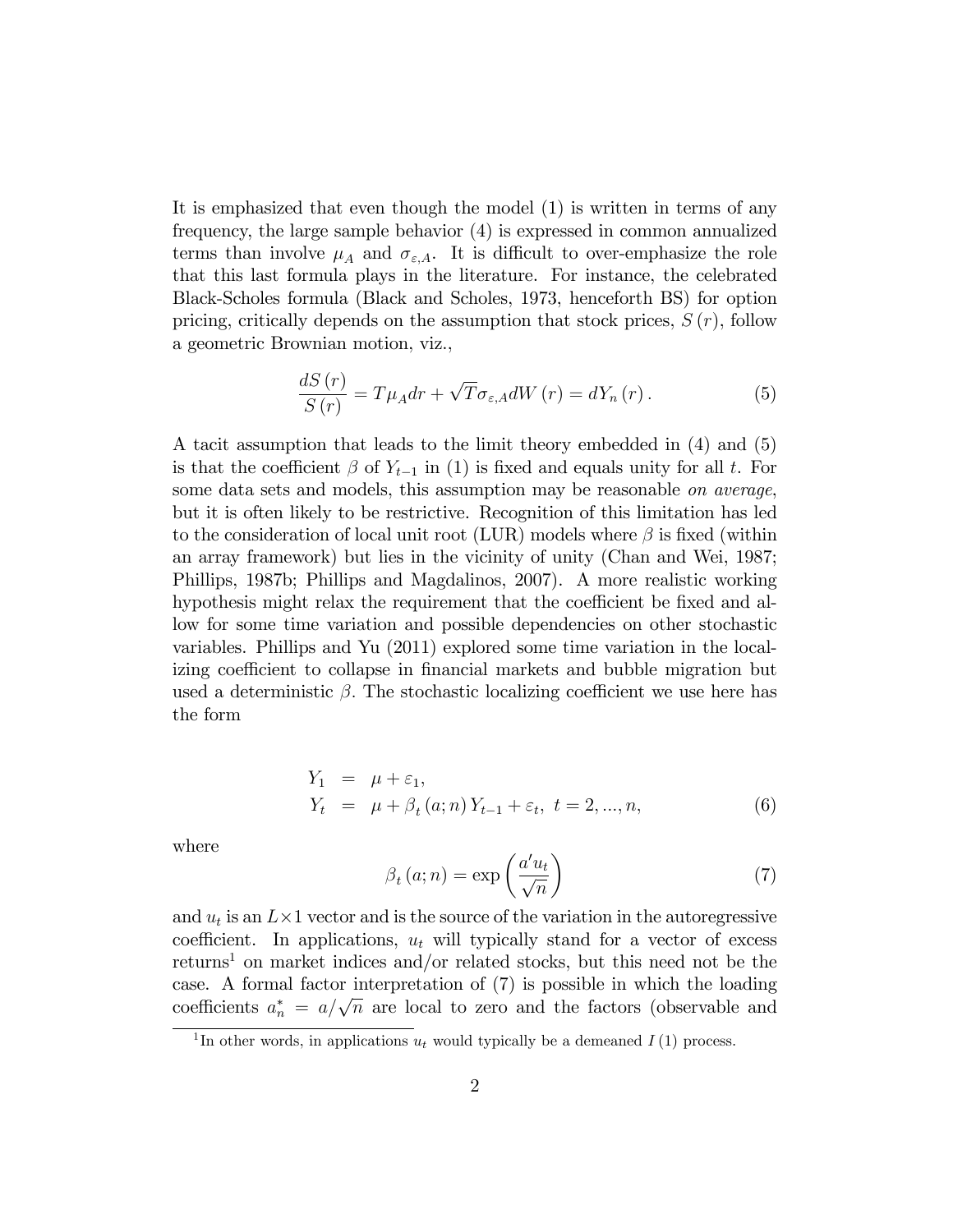unobservable) are measured through  $u_t$ , while the AR coefficient  $\beta_t(a; n)$  is driven by the exponential function so that the model is a nonlinear factor formulation.

We assume that partial sums of  $\eta_t = (u_t, \varepsilon_t)'$  satisfy the invariance principle

$$
n^{-1/2} \sum_{t=1}^{\lfloor nr \rfloor} \eta_t \Rightarrow B(r) \equiv \text{BM}(\Sigma), \ \Sigma = \left( \begin{array}{cc} \Sigma_u & \Sigma_{u\varepsilon} \\ \Sigma'_{u\varepsilon} & \sigma_{\varepsilon}^2 \end{array} \right), \tag{8}
$$

where  $B = (B_u, B_{\varepsilon})'$  is a vector Brownian motion with  $\Sigma$  positive definite and component  $L \times L$  submatrix  $\Sigma_u > 0$  and scalar  $\sigma_{\varepsilon}^2 > 0$ . The parameters  $\mu$  and  $\Sigma$  are the single-period mean and covariance matrix quantities, which are fixed for a given frequency and are to be distinguished from their annualand T-year counterparts.

The model (6)-(7) is a multivariate version of a (single regressor) stochastic unit root (STUR) model introduced in Lieberman and Phillips (2014) and belongs to the general class of time varying coefficients  $(TVC)$  models. That paper explored the connection of the STUR model to recent developments in the literature, including similarity models, specifically, Lieberman (2010, 2012), who investigated autoregressive similarity-based models with non-stochastic regressors. The term 'similarity' originated from the theory of empirical similarity, developed in Gilboa  $et.$  al. (2006), and under which the value of  $\beta_t(a; n)$  is dictated by the degree of similarity between  $Y_t$  and  $Y_{t-1}$ , as measured by the input  $u_t$  to the exponent of (7). The main feature of the STUR model is that for any given t, the coefficient  $\beta_t(a; n)$  can be less than-, equal to-, or greater than unity, with a time specific value that is determined by  $u_t$ . We note that the random coefficient structure is at the heart of the arguments developed in Meyn and Tweedie (2005) and subsequent work on GARCH processes.

This paper derives the stochastic limit theory of the STUR model (6)-(7) and uses this limit theory to generalize the classic stochastic differential equation (sde) (5) so that it embodies the limit of  $(6)-(7)$ . The special case where  $a = 0$  produces the limit process  $(4)$  and so the new limit theory provides an extension of (5) to include a TVC feature. Within this framework, a further contribution of the paper is to derive the BS sde for derivative pricing and the BS price of a European call option under the new scheme. Furthermore, we provide a new asymptotic theory for estimation of all the model parameters and apply these results in the construction of option pricing formulae.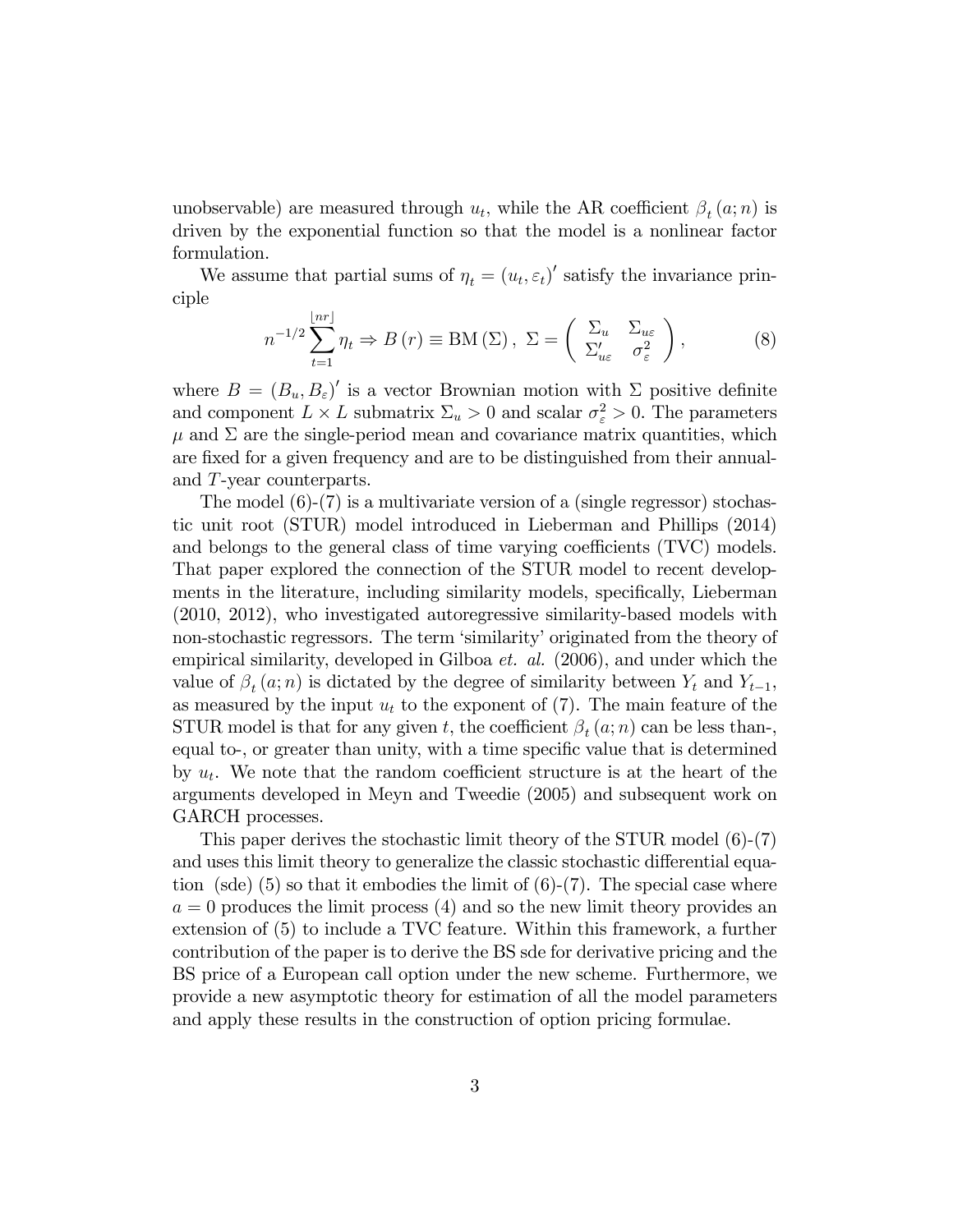The idea of modifying the base model (5) to enhance realism is by no means new. Two main streams of extension appear in the literature. The first is the stochastic volatility  $\rm(SV)$  model (e.g., Hull and White (1987), Heston (1993)). In that model, if the volatility process is not correlated with  $W(r)$ , the process is consistent with a symmetric volatility smile (Renault and Touzi (1996)), whereas if there is a negative correlation between the two, the process will be consistent with an asymmetric volatility skew, which is often claimed to be empirically better suited to stock options (see, for instance, Hull, 2009).

In the second stream of literature it is suggested to replace the standard Brownian motion driver process in (5) by a fractional Brownian motion (FBM),  $B<sup>H</sup>$ , with a Hurst parameter H. See, for instance, Hu and Øksendal  $(2000)$  and Biagini *et. al.*  $(2008)$ . While the FBM model is reported to fit certain data sets better than the base model (5),  $B<sup>H</sup>$  has correlated increments and is not a semimartingale so that the model introduces arbitrage possibilities, classic ItØo calculus is inapplicable and new methods of stochastic integration using Wick algebra are required, see Bjork and Hult (2005). In contrast, the extension based on a similarity STUR model allows for the use of standard ItØo calculus and is convenient for analysis and empirical work.

In sum, the BS model (5) is simple, tractable and possesses features such as completeness and no-arbitrage but suffers limitations such as no implied volatility smile and the absence of heavy tails. These features of the BS model suggest that there is value in an extension of the model that captures its main advantages while overcoming its main empirical shortcomings.

The plan for the remainder of the paper is as follows. Section 2 develops the limit theory for the multivariate STUR model and provides the associated sde. Section 3 provides a comprehensive asymptotic theory of estimation of the model parameters, in both the  $\mu = 0$  and the  $\mu \neq 0$  cases. Section 4 derives the BS sde corresponding to our model and the price process associated with it. The value of a European call option under the new model is given in Section 5. A numerical section is supplied in Section 6, comprised of a simulation sub-section for the results of Section 3, and an empirical application, showing that our model is consistent with excess skewness and kurtosis, as compared with the lognormal distribution implied by the BS model. Section 7 concludes and proofs will be given in the Appendix.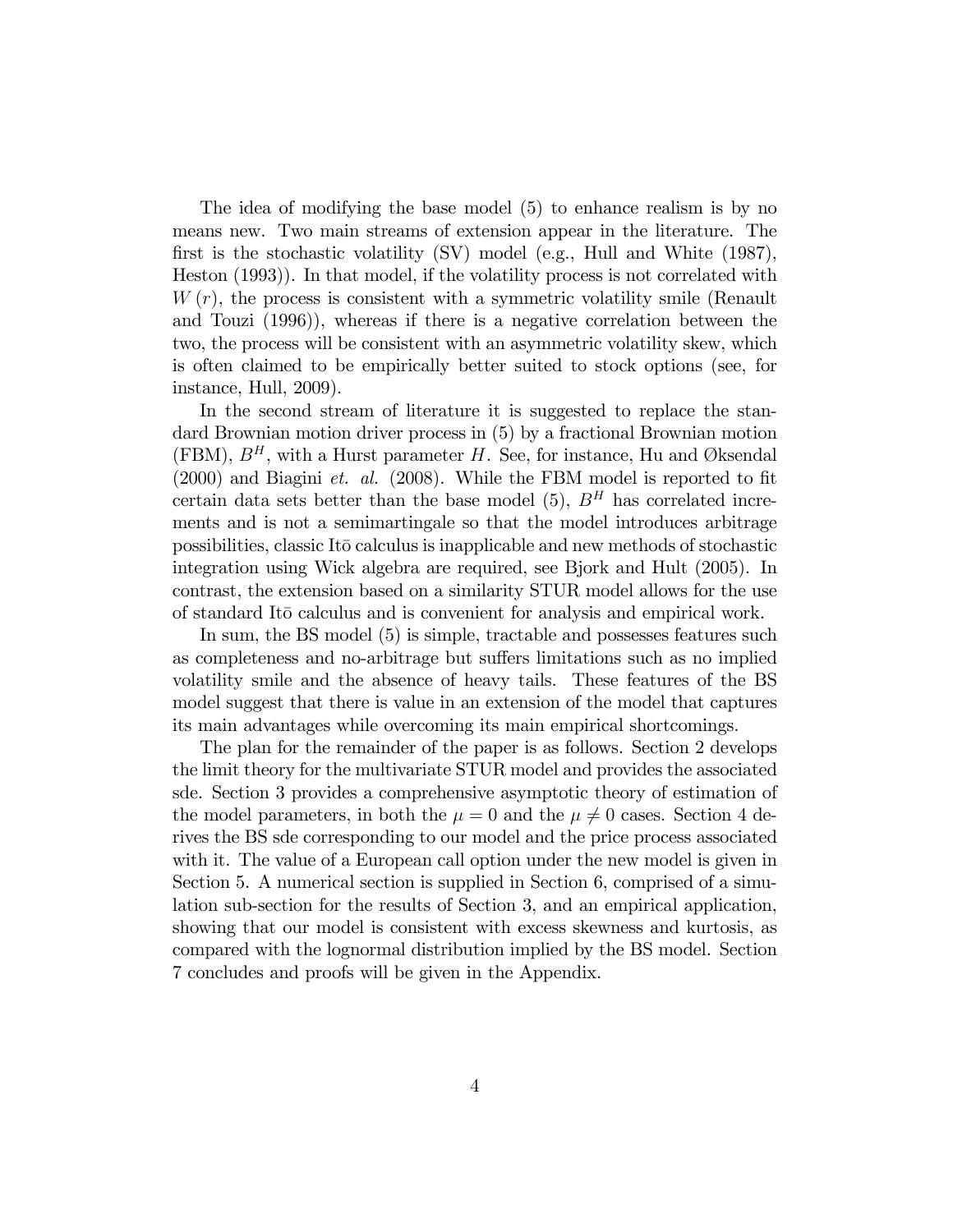### 2 Continuous Limit of the STUR Model

By backward substitution, the model (6) gives the following solution from initialization at  $Y_1 = \mu + \varepsilon_1$ ,

$$
Y_2 = (\beta_2 + 1)\mu + (\beta_2\varepsilon_1 + \varepsilon_2), \ Y_3 = (\beta_3\beta_2 + \beta_3 + 1)\mu + (\beta_3\beta_2\varepsilon_1 + \beta_3\varepsilon_2 + \varepsilon_3),
$$

and generally for any  $t \geq 2$ ,

$$
Y_t = \left(\sum_{s=1}^{t-1} \left(\prod_{j=s+1}^t \beta_j\right) + 1\right) \mu + \sum_{s=1}^{t-1} \left(\prod_{j=s+1}^t \beta_j\right) \varepsilon_s + \varepsilon_t
$$
  
\n
$$
= \left(\sum_{s=1}^{t-1} \left(\prod_{j=s+1}^t \beta_j\right) + 1\right) \mu + \sum_{s=1}^{t-1} e^{\frac{a'}{\sqrt{n}} \sum_{j=s+1}^t u_j} \varepsilon_s + \varepsilon_t
$$
(9)  
\n
$$
= : h_t(\beta) \mu + Y_t^*,
$$
(10)

say. In what follows it is convenient to expand the probability space as necessary to ensure that the convergence in (8) is in probability so that  $n^{-1/2} \sum_{t=1}^{\lfloor nr \rfloor} \eta_t \to_p B(r)$ . This procedure, which is standard in modern asymptotic theory, enables limit variates such as the vector Brownian motion  $B(r)$  (which typically escape from the underlying probability space through the action of the asymptotics) to be included in the same space as the random sequence. The space augmentation also allows for the convenient replacement of weak convergence by almost sure convergence or, as here, convergence in probability, which is another well-known device in modern asymptotic theory. For further information, readers are referred to Shorack and Wellner (1986, Theorem 4, pp. 47-48). Standardizing  $Y_t^*$  we then have the following result.

**Lemma 1** In a suitably expanded probability space as  $n \to \infty$ 

$$
n^{-1/2}Y_{\lfloor nr\rfloor}^* \to_p e^{a'B_u(r)} \left( \int_0^r e^{-a'B_u(p)} dB_\varepsilon(p) - a'\Sigma_{u\varepsilon} \int_0^r e^{-a'B_u(p)} dp \right) := G_a(r) , \tag{11}
$$

and

$$
\frac{1}{n} \left( \sum_{s=1}^{\lfloor nr \rfloor - 1} \left( \prod_{j=s+1}^{\lfloor nr \rfloor} \beta_j \right) + 1 \right) \mu \to_p \mu e^{a' B_u(r)} \int_0^r e^{-a' B_u(p)} dp := H_a(r). \tag{12}
$$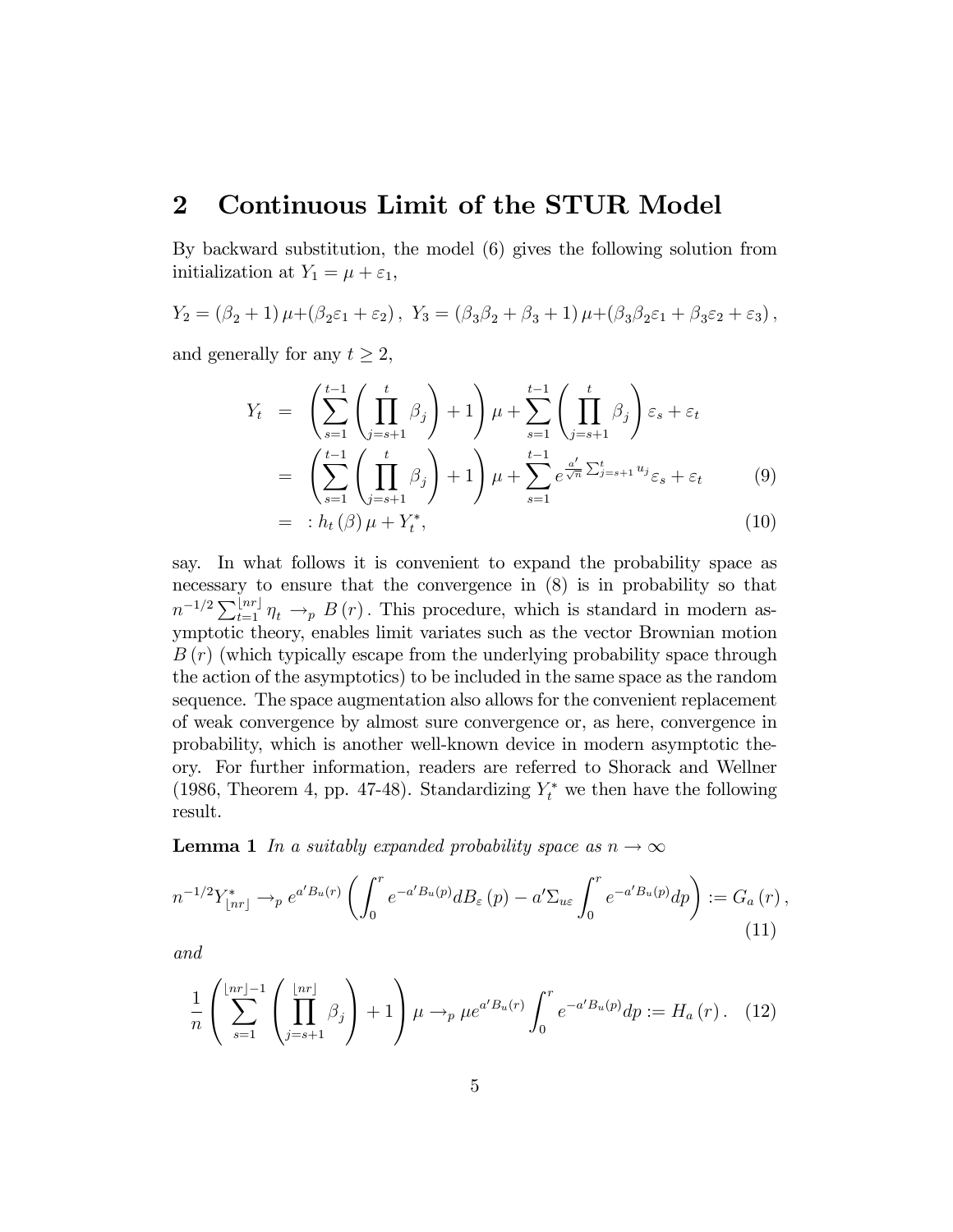Using the differentials  $d\left(e^{a'B_u(r)}\right) = e^{a'B_u(r)}\left\{a'dB_u(r) + \frac{1}{2}a'\Sigma_u a dr\right\}$  and

$$
d\left(\int_0^r e^{-a'B_u(p)}dB_{\varepsilon}(p) - a'\Sigma_{u\varepsilon}\int_0^r e^{-a'B_u(p)}dp\right)
$$
  
=  $e^{-a'B_u(r)}(dB_{\varepsilon}(r) - a'\Sigma_{u\varepsilon}dr)$ ,

we find that  $G_a(r)$  follows the sde

$$
dG_a(r) = e^{a'B_u(r)} \left( \int_0^r e^{-a'B_u(p)} dB_{\varepsilon}(p) - a' \Sigma_{u\varepsilon} \int_0^r e^{-a'B_u(p)} dp \right)
$$
  
 
$$
\times \left\{ a' dB_u(r) + \frac{1}{2} a' \Sigma_u a dr \right\} + dB_{\varepsilon}(r) - a' \Sigma_{u\varepsilon} dr
$$
  

$$
= G_a(r) a' dB_u(r) + dB_{\varepsilon}(r) + \left[ \frac{a' \Sigma_u a}{2} G_a(r) - a' \Sigma_{u\varepsilon} \right] dr, \quad (13)
$$

which has the form of a nonlinear diffusion driven by vector Brownian motion  $(B_u, B_{\varepsilon})$ . Observe that when  $a = 0$ ,  $G_a(r)$  reduces simply to the Brownian motion  $B_{\varepsilon}(r)$ .

It follows from  $(10)$  -  $(12)$  that for large n,

$$
h_{\lfloor nr \rfloor}(\beta)\,\mu + Y_{\lfloor nr \rfloor}^* \sim Y_n(r) = n\mu e^{a'B_u(r)} \int_0^r e^{-a'B_u(p)} dp + \sqrt{n}G_a(r). \tag{14}
$$

The first term in (14) contributes an additional drift  $(n\mu dr)$  to the differential equation (13), leading to the following approximate continuous time law of motion for  $Y_n(r)$ 

$$
dY_n(r) = n\mu dr + \sqrt{n} \left( G_a(r) a' dB_u(r) + dB_{\varepsilon}(r) + \left[ \frac{a' \Sigma_u a}{2} G_a(r) - a' \Sigma_{u\varepsilon} \right] dr \right).
$$
 (15)

In this system the nonlinear diffusion process  $G_a$  affects both the martingale component and the drift. When  $a = 0$ , the system reduces to  $dY_n(r) =$  $n\mu dr + \sqrt{n}dB_{\varepsilon}(r)$ , which corresponds in form to the classic equation (5).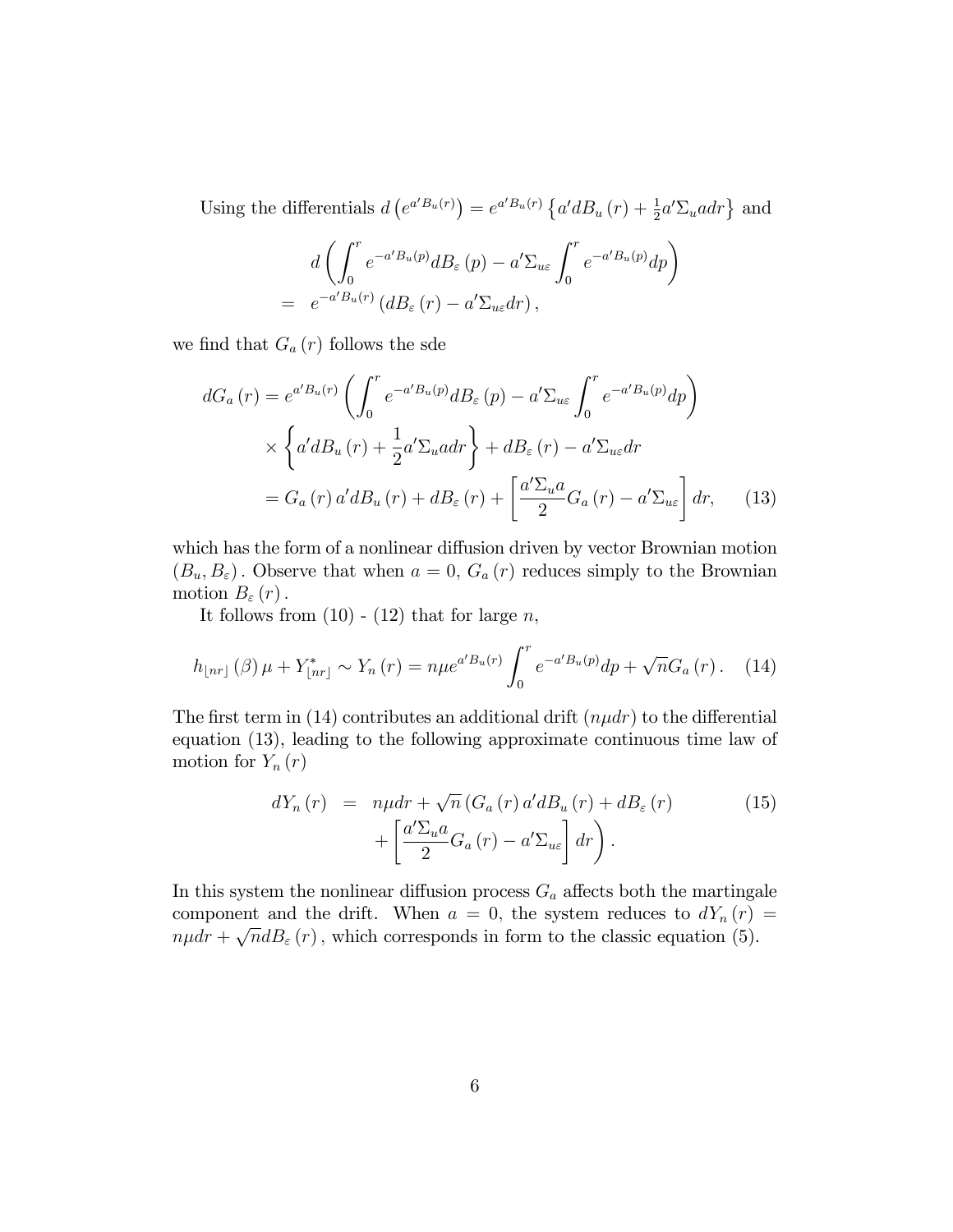## 3 Estimation of the Model Parameters

#### 3.1 The case  $\mu = 0$

This section develops asymptotic theory for the estimation of the model parameters. Let  $\hat{a}_n$  denote the least squares estimator of a.

**Theorem 2** For the model (6)–(8) with  $\mu = 0$ , the asymptotic distribution of  $\hat{a}_n$  is given by: (1)

$$
(\hat{a}_n - a) \Rightarrow \frac{\int_0^1 G_a(r) dr}{\int_0^1 G_a^2(r) dr} \Sigma_u^{-1} \Sigma_{u\varepsilon}, \text{ if } \Sigma_{u\varepsilon} \neq 0.
$$

(2)

$$
\hat{a}_n \Rightarrow \frac{\int_0^1 B_\varepsilon(r) dr}{\int_0^1 B_\varepsilon^2(r) dr} \Sigma_u^{-1} \Sigma_{u\varepsilon}, \ \text{if } \Sigma_{u\varepsilon} \neq 0 \ \text{and } a = 0.
$$

(3)

$$
\sqrt{n} (\hat{a}_n - a) \Rightarrow \frac{1}{\int_0^1 G_a^2(r) dr} \sum_{u}^{-1} \left\{ \left\{ E \left( \varepsilon_t u_t u_t' \right) \right\} a \int_0^1 G_a(r) dr \right. \left. (16)\right.\left. + E \left\{ \left( u_t' a \right)^2 u_t \right\} \int_0^1 G_a^2(r) + \int_0^1 G_a(r) dB_{u\varepsilon}(r) \right\},\
$$
  
if  $\Sigma_{u\varepsilon} = 0.$ 

(4)

$$
\sqrt{n}\hat{a}_n \Rightarrow \frac{1}{\int_0^1 B_\varepsilon^2(r) dr} \Sigma_u^{-1} \int_0^1 B_\varepsilon(r) d B_{u\varepsilon}(r) , \text{ if } \Sigma_{u\varepsilon} = 0 \text{ and } a = 0.
$$

The following properties are an immediate consequence of Theorem 2 in the case where  $\mu = 0$ .

**Remark 1** The estimate  $\hat{a}_n$  is not consistent for a unless  $\Sigma_{u\epsilon} = 0$ . Thus, endogeneity in  $u_t$  plays an important role in influencing the asymptotic behavior of  $\hat{a}_n$ .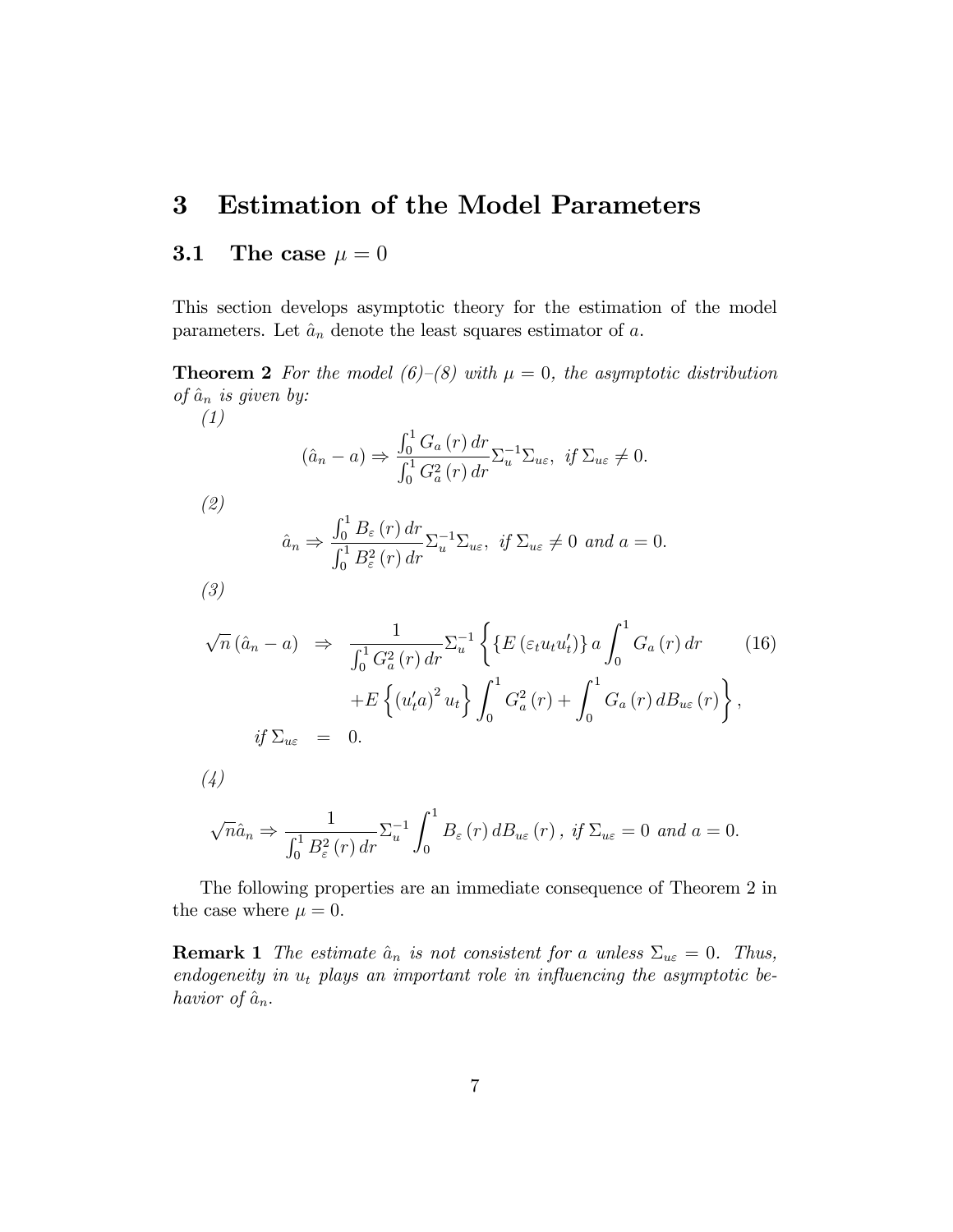**Remark 2** Under the hypothesis  $H_0: a = 0$  and when  $\Sigma_{u\epsilon} \neq 0$ , we may use Theorem 2(2). In particular, in the  $L = 1$  subcase, we have

$$
\hat{a}_n \Rightarrow \frac{\rho \sigma_{\varepsilon} \int_0^1 B_{\varepsilon}(r) dr}{\sigma_u \int_0^1 B_{\varepsilon}^2(r) dr}, \text{ if } \sigma_{u\varepsilon} \neq 0 \text{ and } a = 0,
$$

where  $\rho$  is the correlation coefficient between  $\varepsilon$  and u.

Define the following estimates of  $\sigma_{\varepsilon}^2$ ,  $\Sigma_u^2$  and  $\Sigma_{u\varepsilon}$ 

$$
\hat{\sigma}_{\varepsilon,n}^2 = \frac{1}{n} \sum_{t=1}^n \left( Y_t - e^{\hat{a}'_n u_t / \sqrt{n}} Y_{t-1} \right)^2, \ \ vech\left(\hat{\Sigma}_{u,n}\right) = \frac{1}{n} \sum_{t=1}^n \ vech\left(u_t u_t'\right),
$$

and

$$
\hat{\Sigma}_{u\varepsilon,n} = \frac{1}{n} \sum_{t=1}^{n} \left( Y_t - e^{\hat{a}'_n u_t / \sqrt{n}} Y_{t-1} \right) u_t.
$$

The next result gives the limit theory of these estimates.

**Theorem 3** For the model (6)–(8) with  $\mu = 0$ , the asymptotic distributions of  $\hat{\sigma}^2_{\varepsilon,n}$ , vech  $(\hat{\Sigma}_{u,n})$  and  $\hat{\Sigma}_{u\varepsilon,n}$  are given by: (1)  $\hat{\sigma}^2_{\varepsilon,n} - \sigma^2_{\varepsilon} \Rightarrow$  $\left(\int_0^1 G_a(r) dr\right)^2$  $\int_0^1 G_a^2(r) dr$  $\Sigma_{u\varepsilon}' \Sigma_{u}^{-1} \Sigma_{u\varepsilon}.$ (2)  $\sqrt{n}\left(\text{vech}\left(\hat{\Sigma}_{u,n}\right)-\text{vech}\left(\Sigma_u\right)\right)\Rightarrow\xi\left(1\right),$ 

where  $\xi(r)$  is the Brownian motion weak limit of  $\frac{1}{\sqrt{n}}$  $\frac{1}{\overline{n}}\sum_{t=1}^{\lfloor nr\rfloor} vech(u_tu_t'-\Sigma_u).$ (3)

$$
\hat{\Sigma}_{u\varepsilon,n} - \Sigma_{u\varepsilon} \Rightarrow -\frac{\left(\int_0^1 G_a\left(r\right)dr\right)^2}{\int_0^1 G_a^2\left(r\right)dr} \Sigma_{u\varepsilon}.
$$

**Remark 3**  $\hat{\sigma}^2_{\varepsilon,n}$  is not consistent, unless  $\Sigma_{u\varepsilon} = 0$ . In the  $a = 0$  case, Theo-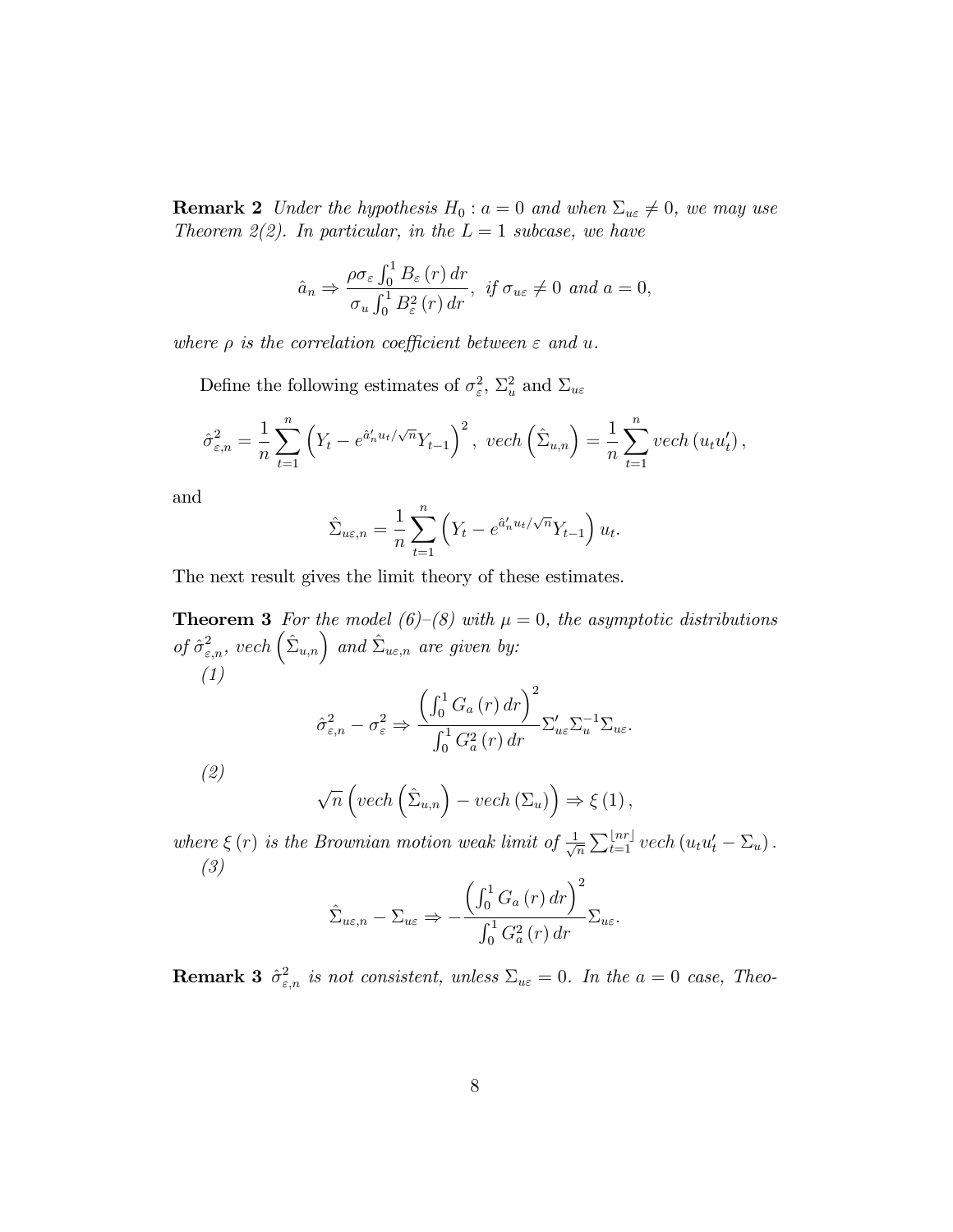rem  $3(1)$  implies

$$
\hat{\sigma}_{\varepsilon,n}^{2} - \sigma_{\varepsilon}^{2} \Rightarrow \frac{\left(\int_{0}^{1} B_{\varepsilon}(r) dr\right)^{2}}{\int_{0}^{1} B_{\varepsilon}^{2}(r) dr} \Sigma_{u\varepsilon}' \Sigma_{u}^{-1} \Sigma_{u\varepsilon}.
$$

The restricted estimator  $\hat{\sigma}^2_{\varepsilon,n,0} = n^{-1} \sum_{t=1}^n (Y_t - Y_{t-1})^2$ , is consistent for  $\sigma^2_{\varepsilon}$ under  $H_0: a = 0$ .

**Remark 4** In the case  $L = 1$ ,  $\xi(1) =_d N(0, \kappa_4 + 2\sigma_u^4)$ , where  $\kappa_4$  is the 4th cumulant of  $u_t$ . If  $u_t$  is Gaussian  $\xi(1) =_d N(0, 2\sigma_u^4)$ .

**Remark 5**  $\hat{\Sigma}_{u\varepsilon,n}$  is not consistent, unless  $\Sigma_{u\varepsilon} = 0$ . In the  $a = 0$  case, Theorem  $3(3)$  reduces to

$$
\hat{\Sigma}_{u\varepsilon,n} - \Sigma_{u\varepsilon} \Rightarrow -\frac{\left(\int_0^1 B_\varepsilon(r) dr\right)^2}{\int_0^1 B_\varepsilon^2(r) dr} \Sigma_{u\varepsilon}.
$$

The restricted estimate  $\hat{\Sigma}_{u\epsilon,n,0} = n^{-1} \sum_{t=1}^{n} (Y_t - Y_{t-1}) u_t$  is consistent for  $\Sigma_{u\epsilon}$ under  $H_0$ :  $a = 0$ .

#### **3.2** The case  $\mu \neq 0$

**Theorem 4** For the model (6)–(8) with  $\mu \neq 0$ , the asymptotic distribution of  $\hat{a}_n$  is given by:

$$
\sqrt{n}(\hat{a}_n - a) \Rightarrow \frac{\int_0^1 H_a(r) dr}{\int_0^1 H_a^2(r) dr} \Sigma_u^{-1} \Sigma_{u\varepsilon}.
$$

The following remarks apply when  $\mu \neq 0$ :

**Remark 6** The estimator  $\hat{a}_n$  is consistent for all a in contrast to the case where  $\mu = 0$ . The result is explained as follows. With no loss of generality set  $L = 1$ . The nonlinear model (6) is  $Y_t = \mu + e^{\frac{au_t}{\sqrt{n}}} Y_{t-1} + \varepsilon_t$   $(t = 2, ..., n)$ and may be written in linear pseudo-model form as follows

$$
\Delta Y_t = \mu + \left\{ \frac{au_t}{\sqrt{n}} + \frac{1}{2} \frac{a^2 u_t^2}{n} + \frac{1}{6} \frac{a^3 u_t^3}{n^{3/2}} + O_p\left(\frac{1}{n^2}\right) \right\} Y_{t-1} + \varepsilon_t
$$
  
= 
$$
\mu + a \left[ \frac{u_t}{\sqrt{n}} + \frac{a}{2} \frac{u_t^2}{n} + \frac{1}{6} \frac{a^2 u_t^3}{n^{3/2}} + O_p\left(\frac{1}{n^2}\right) \right] Y_{t-1} + \varepsilon_t + O_p\left(\frac{1}{n}\right),
$$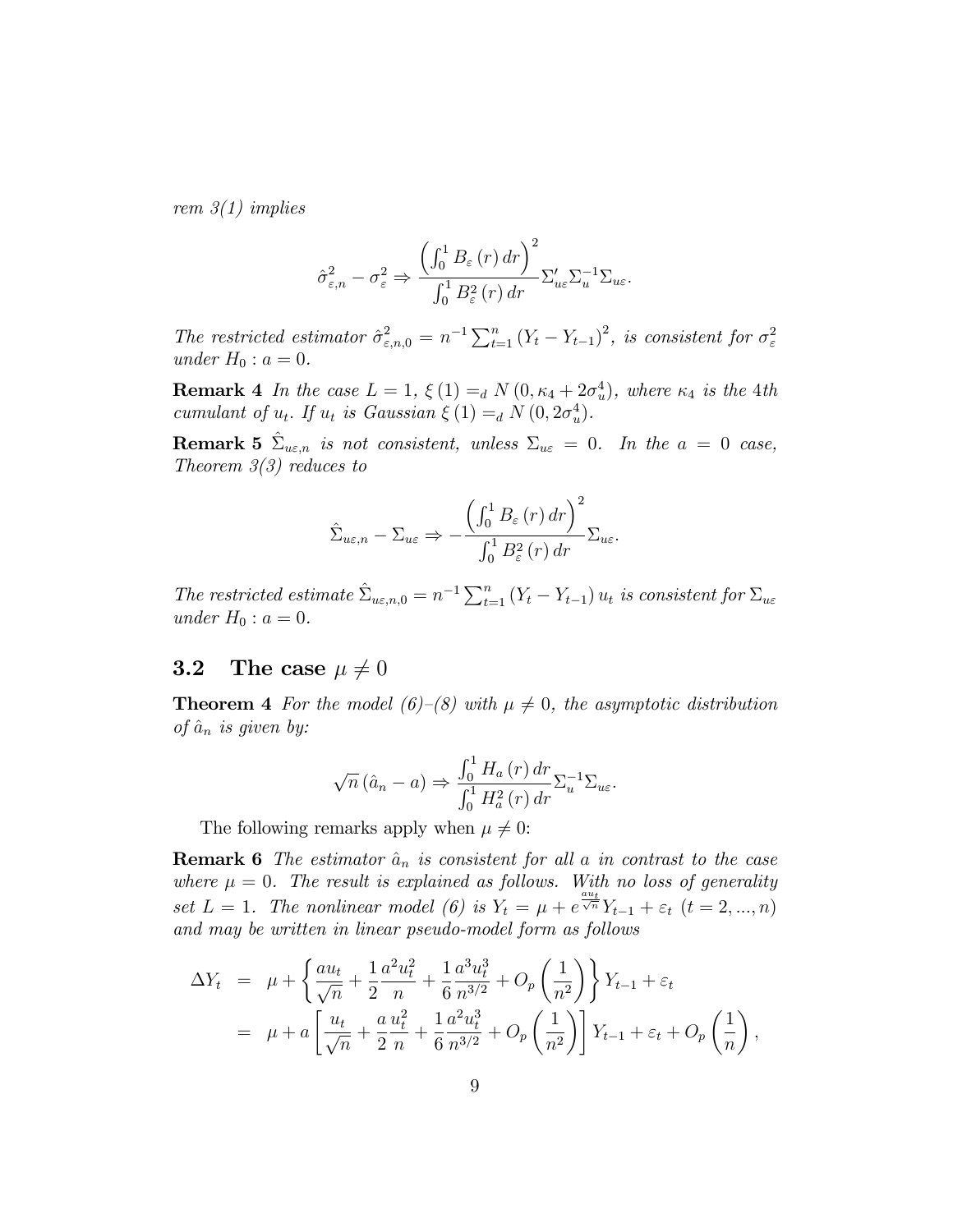or  $\Delta Y_t = \mu + aZ_t + \varepsilon_t$ , where

$$
Z_t = \frac{u_t Y_{t-1}}{\sqrt{n}} + \frac{a}{2} \frac{u_t^2 Y_{t-1}}{n} + \frac{1}{6} \frac{a^2 u_t^3 Y_{t-1}}{n^{3/2}} + O_p\left(\frac{Y_{t-1}}{n^2}\right).
$$

When  $\mu = 0$ ,  $Y_t = O_p(\sqrt{n})$ . In that case,  $Z_t = O_p(1)$  and is correlated with the equation error  $\varepsilon_t$  when  $\Sigma_{u\varepsilon} \neq 0$ , which explains the inconsistency of  $\hat{a}_n$ when  $\mu = 0$ . When  $\mu \neq 0$ , we have  $Y_t = O_p(n)$ , as shown in the proof of Lemma 1. In that case, the pseudo-regressor  $Z_t = O_p(\sqrt{n})$  and the stronger signal ensures that  $\hat{a}_n$  is consistent in spite of the presence of correlation with the equation error  $\varepsilon_t$  when  $\Sigma_{u\varepsilon} \neq 0$ . Thus, drift in the generating mechanism plays an important role in the asymptotic properties of the estimate  $\hat{a}_n$ .

**Remark 7** When  $\Sigma_{ue} = 0$ ,  $\sqrt{n} (\hat{a}_n - a) \Rightarrow 0$  and the convergence rate of  $\hat{a}_n$  exceeds  $\sqrt{n}$ . Again, the presence of endogeneity in  $u_t$  plays a role in the asymptotics of  $\hat{a}_n$ .

**Remark 8** When  $a = 0$ ,  $H_a(r) = \mu_0 r$  and

$$
\sqrt{n}\hat{a}_n \Rightarrow \frac{3}{2\mu_0} \Sigma_u^{-1} \Sigma_{u\varepsilon}.
$$

In the  $a = 0$  and  $L = 1$  subcase, we have

$$
\sqrt{n}\hat{a}_n \Rightarrow \frac{3\rho\sigma_\varepsilon}{2\mu_0\sigma_u}.\tag{17}
$$

Let  $\hat{\mu}_n$  be the least squares estimate of  $\mu$  and define

$$
B(a,\Sigma_u) = H_a^*(1) - a' \int_0^1 H_a^*(r) \, dB_u(r) - \frac{1}{2} a' \Sigma_u a \int_0^1 H_a^*(r) \, dr,
$$

where  $H_{a}^{*}(r) = \mu^{-1} H_{a}(r)$ .

**Theorem 5** For the model (6)–(8) with  $\mu \neq 0$ ,

$$
\hat{\mu}_n \Rightarrow \mu B\left(a, \Sigma_u\right).
$$

**Remark 9** By Theorems 4 and  $6(2)$  below, since  $(\hat{a}_n, \hat{\Sigma}_u) \rightarrow_p (a, \Sigma_u)$  when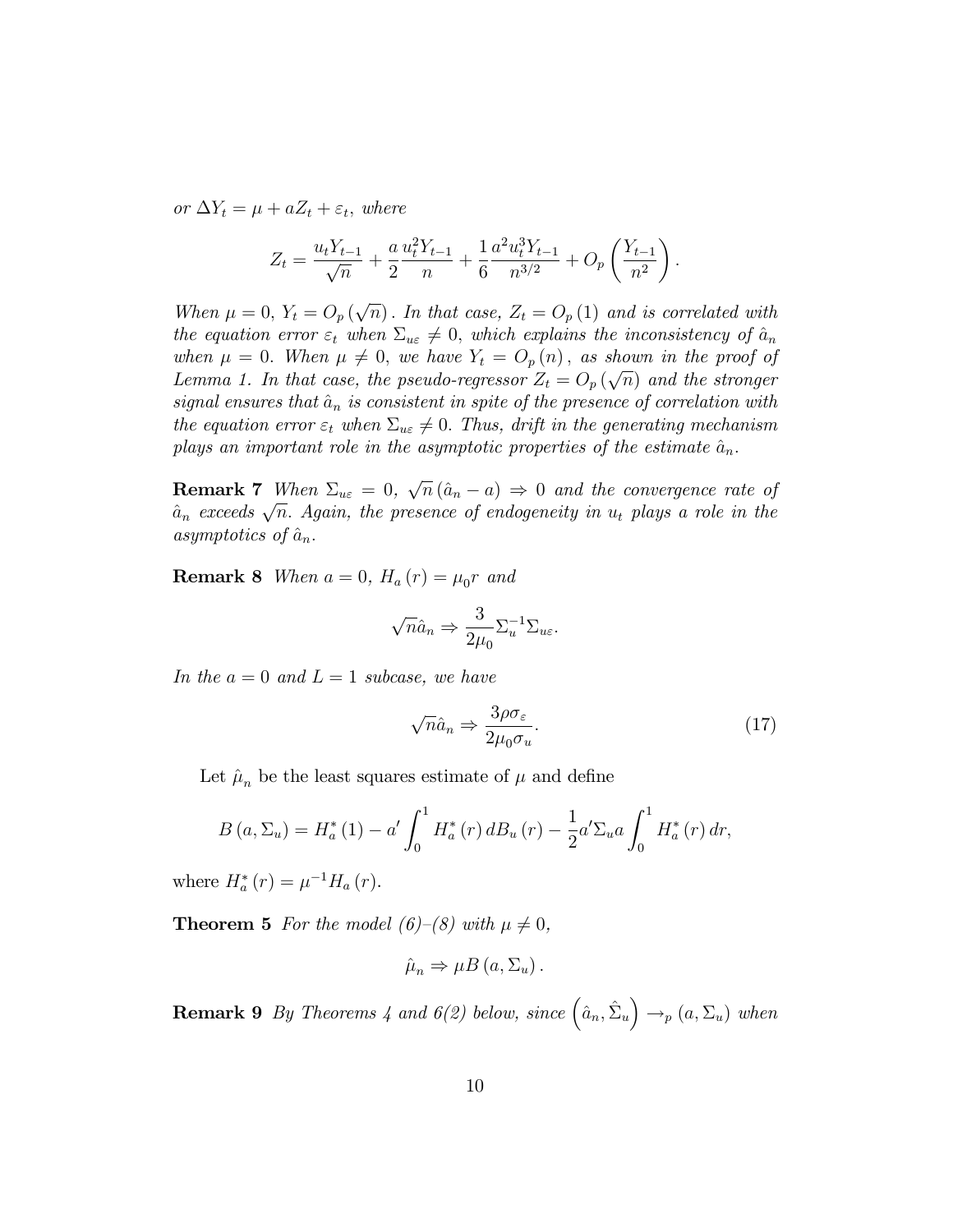$\mu \neq 0$ , the rescaled estimate

$$
\mu_n^* \equiv \frac{\hat{\mu}_n}{B\left(\hat{a}_n, \hat{\Sigma}_u\right)}
$$

is consistent for  $\mu$ .

**Remark 10** When  $a = 0$ ,  $H_a^*(1) = 1$ , leading to  $\hat{\mu}_n \Rightarrow \mu$ .

In the  $\mu \neq 0$  case, we define the following estimates of  $\sigma_{\varepsilon}^2$ ,  $\Sigma_u^2$  and  $\Sigma_{u\varepsilon}$ 

$$
\hat{\sigma}_{\varepsilon,n}^2 = \frac{1}{n} \sum_{t=1}^n \left( Y_t - \mu_n^* - e^{\hat{a}_n' u_t / \sqrt{n}} Y_{t-1} \right)^2, \ \ vech\left(\hat{\Sigma}_{u,n}\right) = \frac{1}{n} \sum_{t=1}^n vech\left(u_t u_t'\right),
$$

and

$$
\hat{\Sigma}_{u\varepsilon,n} = \frac{1}{n} \sum_{t=1}^{n} \left( Y_t - \mu_n^* - e^{\hat{a}'_n u_t / \sqrt{n}} Y_{t-1} \right) u_t.
$$

**Theorem 6** For the model (6)–(8) with  $\mu \neq 0$ , the asymptotic distributions of  $\hat{\sigma}^2_{\varepsilon,n}$ ,  $\hat{\sigma}^2_{u,n}$  and  $\hat{\Sigma}_{u\varepsilon,n}$  are given by

$$
(1) \quad \hat{\sigma}_{\varepsilon,n}^2 - \sigma_{\varepsilon}^2 \Rightarrow \frac{\left(\int_0^1 H_a(r) dr\right)^2}{\int_0^1 H_a^2(r) dr} \Sigma_{u\varepsilon}' \Sigma_u^{-1} \Sigma_{u\varepsilon},
$$
  

$$
(2) \quad \sqrt{n} \left(\Sigma_{u,n}^2 - \sigma_u^2\right) \Rightarrow \xi \left(1\right), \text{ and}
$$
  

$$
(3) \quad \hat{\Sigma}_{u\varepsilon,n} - \Sigma_{u\varepsilon} \Rightarrow -\frac{\left(\int_0^1 H_a(r) dr\right)^2}{\int_0^1 H_a^2(r) dr} \Sigma_{u\varepsilon}.
$$

### 4 A STUR Extension of the BS Model

#### 4.1 The Price Process

A fundamental building block in the BS option price formula involves a random walk with a drift, which in the discrete case amounts to equation (1) with  $\beta = 1$ , i.e., a STUR process with parameter  $a = 0$ . The results of Section 2 suggest a generalization of the BS formula. To fix ideas, it is convenient to set the parameters as  $\mu_T = n\mu$ , and  $\sigma_{\varepsilon,T} = \sqrt{n}\sigma_{\varepsilon}$ , so that when  $\beta = 1$ , equation (4) becomes

$$
Y_n(r) = \mu_T r + \sigma_{\varepsilon,T} W(r). \tag{18}
$$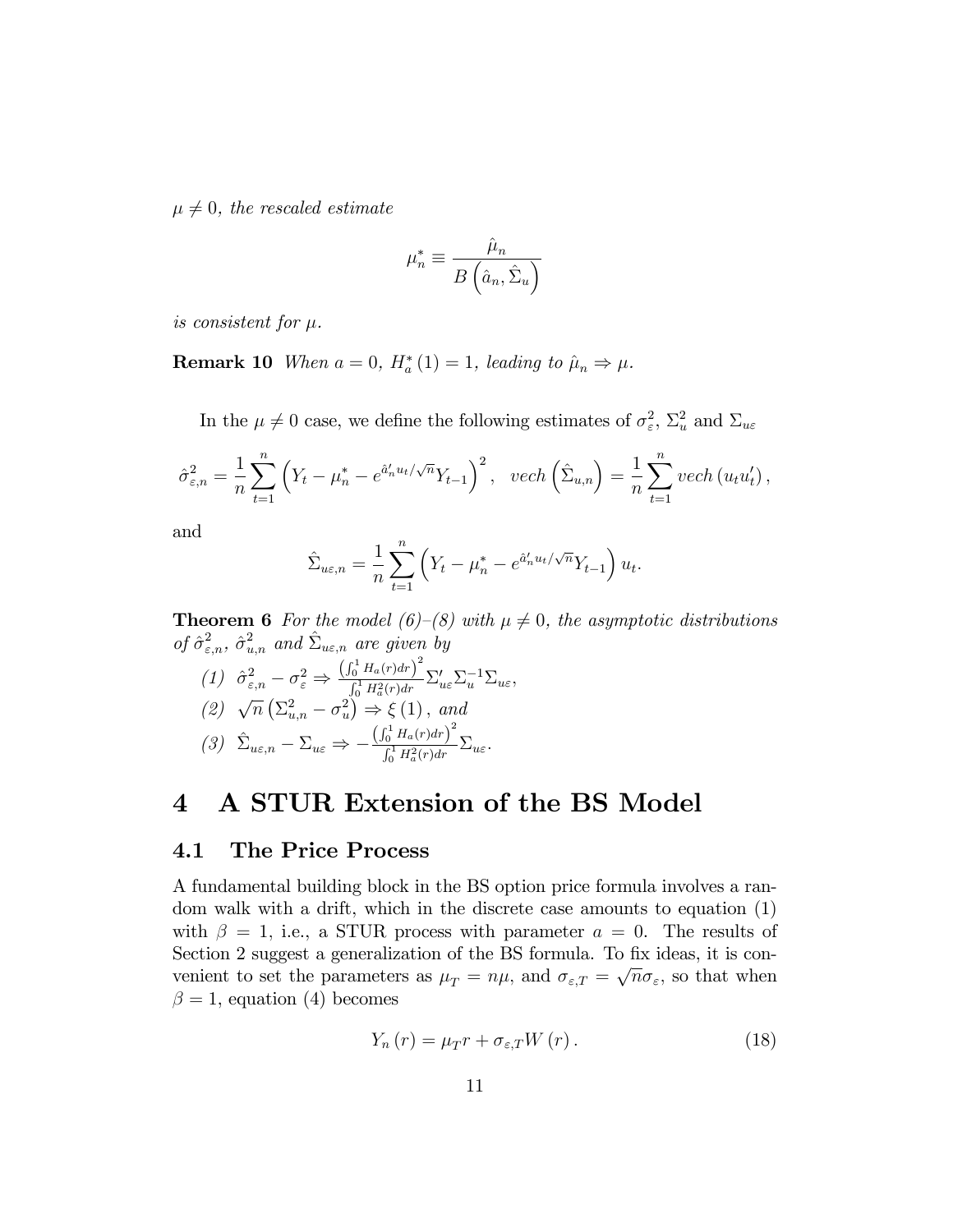The subscripts  $A$  and  $T$  will be used in what follows to distinguish between annualized and T-year period quantities, respectively.

A key assumption in the BS option price model is that stock prices,  $S(t)$ , follow a geometric Brownian motion, viz.,

$$
\frac{dS(r)}{S(r)} = T\mu_A dr + \sqrt{T}\sigma_{\varepsilon, A} dW(r) = \mu_T dr + \sigma_{\varepsilon, T} dW(r). \tag{19}
$$

That is, the right side of (19) is just (18), which specializes (15) above in the case  $a = 0$ , thereby suggesting the latter as a suitable extension giving a geometric nonlinear diffusion limit process corresponding to a more flexible time varying coefficient discrete model. We use this extension to obtain derivative pricing formulae under weaker conditions than BS, including the price of a European call option.

Define  $B^* := (B_u^*, B_{\varepsilon}^*)' = \Sigma^{-1/2} B$ , so that  $B^*$  is vector standard Brownian motion (SBM). Write the lower triangular square root of  $\Sigma$  as

$$
\begin{split} \Sigma^{1/2} &:= \left( \begin{array}{cc} \left[\Sigma^{1/2}\right]_{1,1} & 0 \\ \left[\Sigma^{1/2}\right]_{2,1} & \left[\Sigma^{1/2}\right]_{2,2} \end{array} \right) := \left( \begin{array}{cc} \Sigma^{1/2}_u & 0 \\ \Sigma'_{u\varepsilon} \Sigma^{-1/2}_u & (\sigma^2_{\varepsilon} - \Sigma'_{u\varepsilon} \Sigma^{-1}_u \Sigma_{u\varepsilon})^{1/2} \\ \left[\Sigma^{1/2}\right]_2 \end{array} \right) \\ &:= \left( \begin{array}{cc} \left[\Sigma^{1/2}\right]_1 \\ \left[\Sigma^{1/2}\right]_2 \end{array} \right), \end{split}
$$

where  $\Sigma_u^{1/2}$  is the positive definite square root of  $\Sigma_u$ . Let  $a_n = (T/n)^{1/2} a$ ,  $\Sigma_{u\epsilon,T} = n\Sigma_{u\epsilon} = T\Sigma_{u\epsilon,A}$ , and  $\Sigma_T = n\Sigma = T\Sigma_A$ . We show in the Appendix that

$$
Y_n(r) = T\mu_A e^{a'_n \Sigma_{u,A}^{1/2} B_u^*(r)} \int_0^r e^{-a'_n \Sigma_{u,A}^{1/2} B_u^*(p)} dp + \sqrt{T} G_{a_n,A}(r) ,\qquad(20)
$$

where we use  $\sqrt{n}G_a(r) = \sqrt{T}G_{a_n,A}(r)$  and

$$
G_{a_n,A}(r) = e^{a'_n \Sigma_{u,A}^{1/2} B_u^*(r)} \left( \left[ \Sigma_A^{1/2} \right]_2 \int_0^r e^{-a'_n \Sigma_{u,A}^{1/2} B_u^*(p)} d B^*(p) - a'_n \Sigma_{u \in A} \int_0^r e^{-a'_n \Sigma_{u,A}^{1/2} B_u^*(p)} dp \right).
$$
 (21)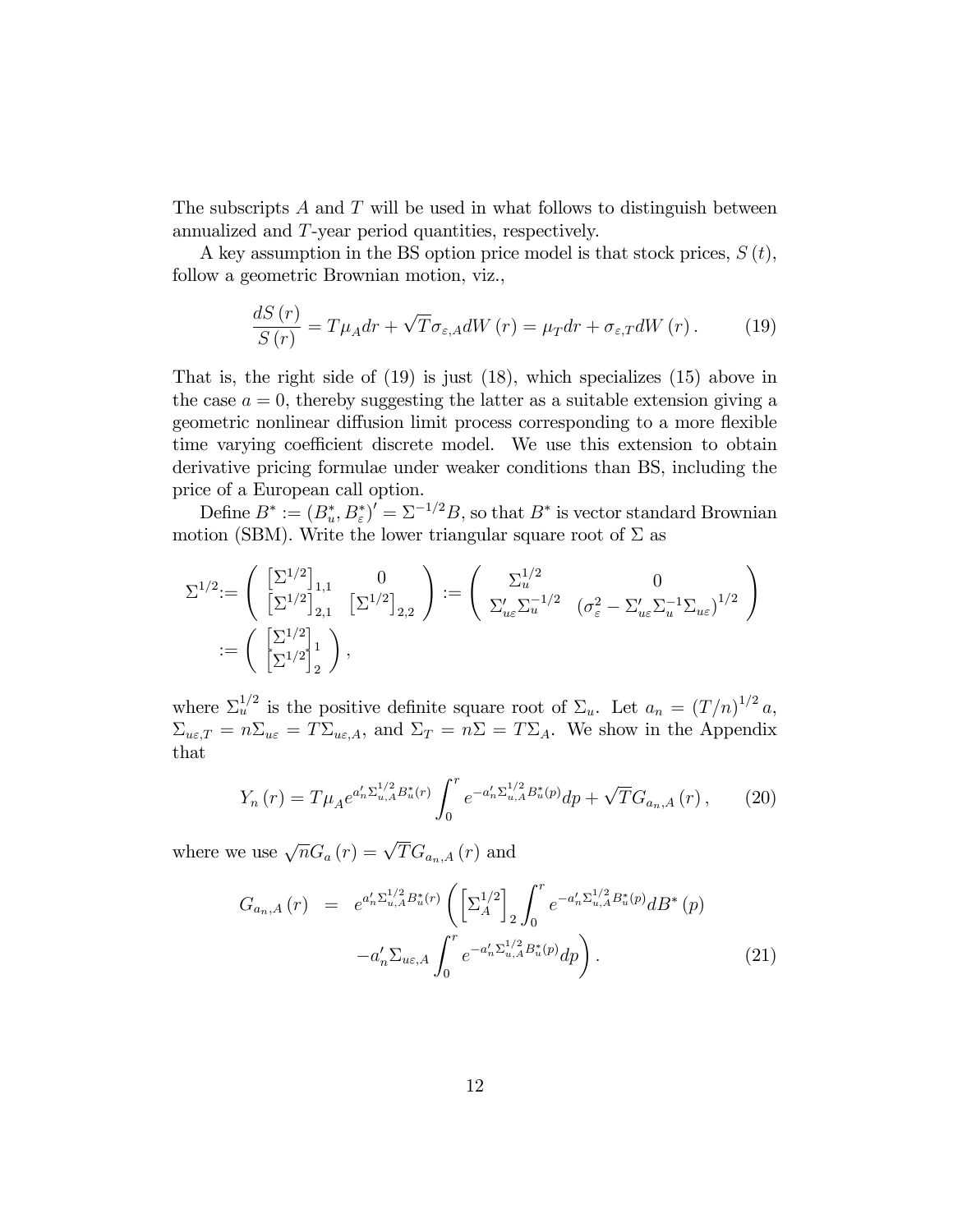Let  $b(r) = (G_a(r) a', 1)'$  and  $b_A(r) = (G_{a_n,A}(r) a'_n, 1)'$ . Because

$$
\sqrt{n}b(r)'dB(r) = \sqrt{n}b(r)' \Sigma^{1/2} dB^*(r) = \sqrt{T}b(r)' \Sigma_A^{1/2} dB^*(r) ,
$$

and

$$
G_a(r) a = \sqrt{n} G_a(r) a/\sqrt{n} = \sqrt{T} G_{a_n,A}(r) a/\sqrt{n} = G_{a_n,A}(r) a_n,
$$

we get

$$
\sqrt{n}b\left(r\right)'dB\left(r\right)=\sqrt{T}b_{A}\left(r\right)'\Sigma_{A}^{1/2}dB^{*}\left(r\right).
$$

Thus, we may rewrite (15) as

$$
dY_{n}(r) = \left[T\mu_{A} + \sqrt{T}\left(\frac{a'_{n}\Sigma_{u,A}a_{n}}{2}G_{a_{n},A}(r) - a'_{n}\Sigma_{u\varepsilon,A}\right)\right]dr
$$

$$
+ \sqrt{T}b_{A}(r)'\left[\Sigma_{A}^{1/2}\right]dB^{*}(r).
$$
(22)

We replace the standard formula (19) with (22), which leads to the following geometric nonlinear diffusion that is based on the STUR model

$$
\frac{dS(r)}{S(r)} = \left[ T\mu_A + \sqrt{T} \left( \frac{a'_n \Sigma_{u,A} a_n}{2} G_{a_n,A}(r) - a'_n \Sigma_{u\epsilon,A} \right) \right] dr \tag{23}
$$

$$
+ \sqrt{T} b_A(r)' \left[ \Sigma_A^{1/2} \right] dB^*(r).
$$

Whereas (19) is a geometric Brownian motion, the system (23) is a geometric price process that involves the nonlinear diffusion  $G_{a_n,A}(r)$  and Brownian motion driver process  $B^*$ . The system collapses to (19) when  $a = 0$ . So, (23) may be regarded as a process that is parametrically local to geometric Brownian motion.

Next, consider the process  $G(r) = \log(S(r))$  and let  $[S]_r$  denote the quadratic variation process of  $S(r)$ . We show in the Appendix that

$$
dG(r) = \left(T\left(\mu_A - \frac{\sigma_{\varepsilon,A}^2}{2}\right) - \sqrt{T}a_n' \Sigma_{u\varepsilon,A}\right) dr
$$
\n
$$
+ \left(\sqrt{T}\left(\frac{a_n' \Sigma_{u,A} a_n}{2} - \sqrt{T}a_n' \Sigma_{u\varepsilon,A}\right) G_{a_n,A}(r) - T\frac{a_n' \Sigma_{u,A} a_n}{2} G_{a_n,A}^2(r)\right) dr
$$
\n
$$
+ \sqrt{T}b_A(r)' \Sigma_A^{1/2} dB^*(r).
$$
\n(24)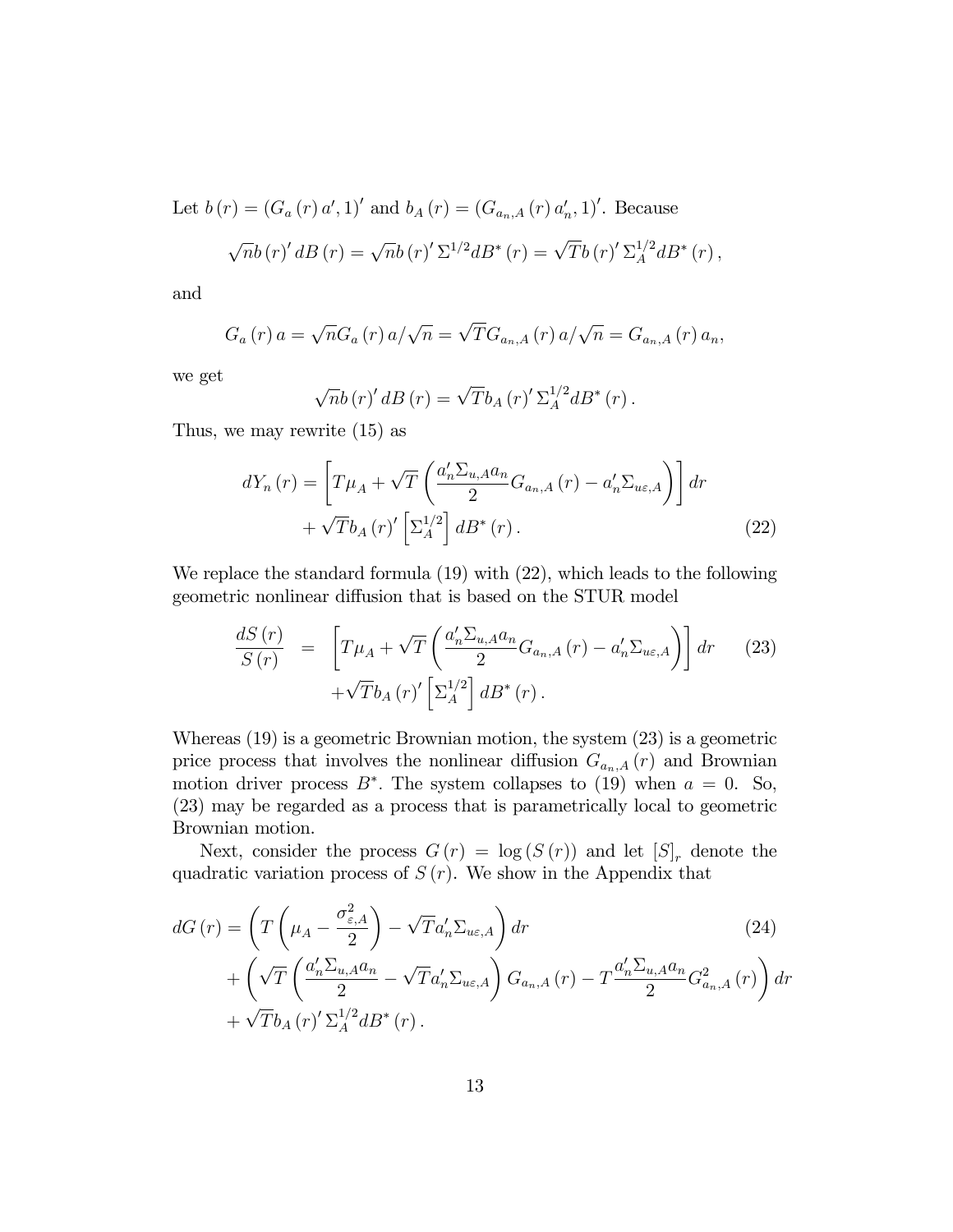When  $a = 0$  and  $\Sigma_{u\epsilon} = 0$ , we retain the classic formula

$$
dG(r) = \left(\mu_T - \frac{\sigma_{\varepsilon,T}^2}{2}\right) dr + \sqrt{n} dB_{\varepsilon}(r)
$$
  
= 
$$
T\left(\mu_A - \frac{\sigma_{\varepsilon,A}^2}{2}\right) dr + \sqrt{T}\sigma_{\varepsilon,A} dB_{\varepsilon}^*(r).
$$
 (25)

In this case, (25) implies that

$$
\log(S(r)) - \log(S(0)) \sim N\left(\left(\mu_T - \frac{\sigma_{\varepsilon,T}^2}{2}\right)r, \sigma_{\varepsilon,T}^2 r\right)
$$

so that

$$
S(r) = S(0) \exp\left\{ N \left( \left( \mu_T - \frac{\sigma_{\varepsilon,T}^2}{2} \right) r, \sigma_{\varepsilon,T}^2 r \right) \right\}.
$$
 (26)

In the Appendix we show that when  $a \neq 0$ ,  $S(r)$  satisfies

$$
S(r) = S(0) \exp \left\{ \left( T \left( \mu_A - \frac{\sigma_{\varepsilon,A}^2}{2} \right) - \sqrt{T} a_n' \Sigma_{u\varepsilon,A} \right) r \right. \left. + \int_0^r \left( \sqrt{T} \left( \frac{a_n' \Sigma_{u,A} a_n}{2} - \sqrt{T} a_n' \Sigma_{u\varepsilon,A} \right) G_{a_n,A}(s) \right. \left. - T \frac{a_n' \Sigma_{u,A} a_n}{2} G_{a_n,A}^2(s) \right) ds \right. \left. + \sqrt{T} a_n' \int_0^r G_{a_n,A}(s) \Sigma_{u,A}^{1/2}(s) dB_u^*(s) + \sqrt{T} \Sigma_{2,A}^{1/2} B^*(r) \right\} . (27)
$$

Equation (27) is the price process under the physical measure. It will be used in place of (26) when calculating BS option prices, after it is reformulated in terms of the risk neutral measure, Q, details of which are given in Section 6.

### 4.2 BS European Option Pricing

Following Hull (2009), let  $f(r, x)$  be the price at r of a European-style derivative of a stock, such as a European call option, where  $x \equiv S(r)$  is the stock price and  $Z(r)$  is the price of the riskless asset. Let  $(\alpha_S (r), \alpha_Z (r))$  be the associated self-financing portfolio at time  $r$ . The value of the portfolio at time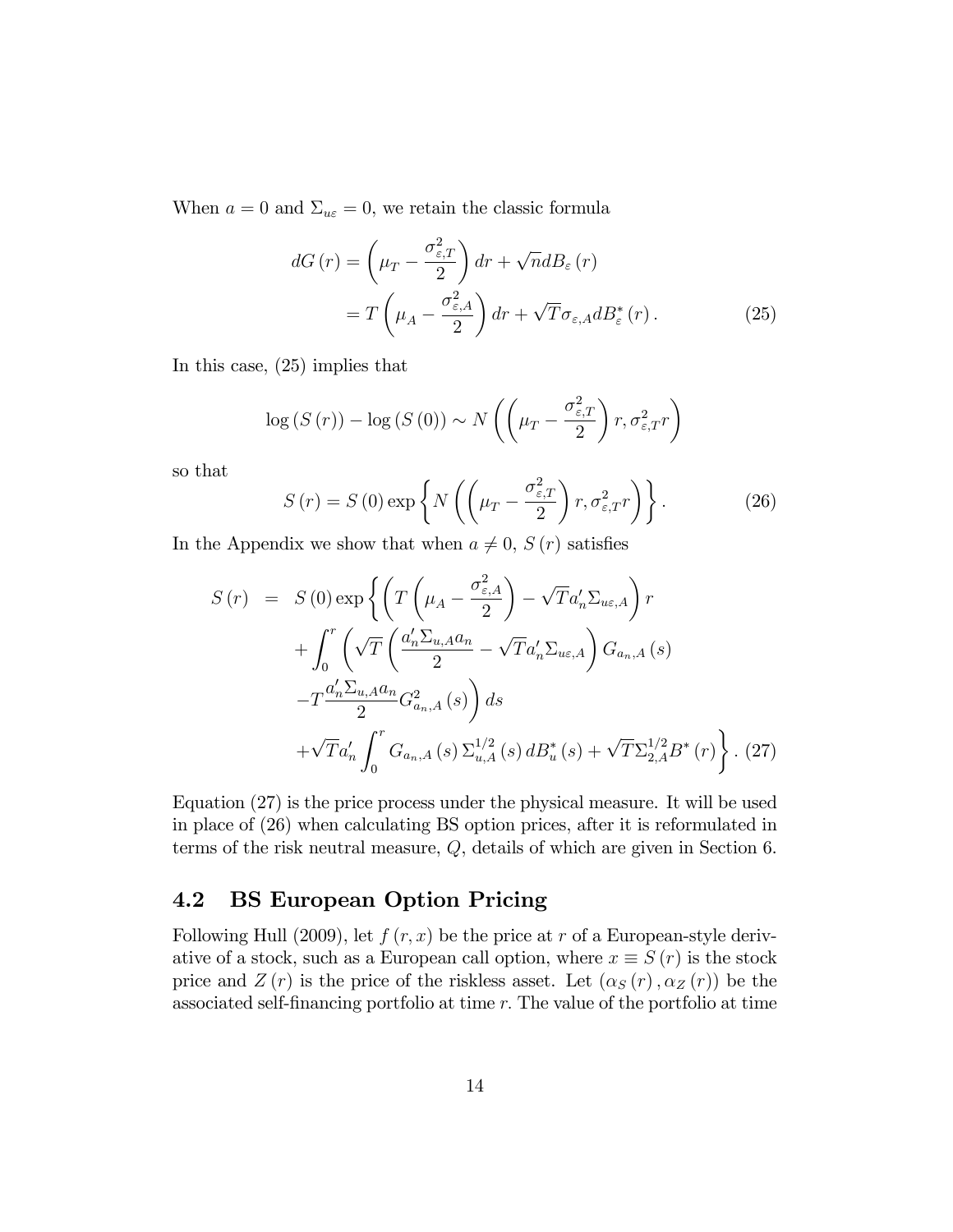r is

$$
V(r) = \alpha_S(r) S(r) + \alpha_Z(r) \gamma(r),
$$

where  $\gamma(r) = e^{r_{f,T}r}$  and  $r_{f,T} = Tr_{f,A}$  is the period-T risk-free rate of interest. The sde corresponding to the portfolio  $V(r)$  is

$$
dV(r) = \alpha_S(r) dS(r) + \alpha_Z(r) r_{f,T} \gamma(r) dr, \qquad (28)
$$

which is the self-financing condition. We show in the Appendix that

$$
\alpha_S(r) = f_x,\tag{29}
$$

which is the condition in the classic case, and that

$$
\alpha_Z(r) = \frac{1}{Tr_{f,A}\gamma(r)} \left\{ f_r + \frac{T}{2} f_{xx} S^2(r) b_A(r)' \Sigma_A b_A(r) \right\}.
$$
 (30)

When  $a = 0$  the last condition collapses to the well-known condition

$$
\alpha_Z(r) = \frac{1}{Tr_{f,A}\gamma(r)} \left\{ f_r + \frac{T}{2} f_{xx} S^2(r) \sigma_{\varepsilon,A}^2 \right\}.
$$

Since  $V(r) = f(r, x)$ , it follows that  $\alpha_S(r) S(r) + \alpha_Z(r) \gamma(r) = f(r, x)$ , so that using  $(29)$  and  $(30)$  we obtain

$$
f_x S(r) + \frac{1}{Tr_{f,A}\gamma(r)} \left\{ f_r + \frac{T}{2} f_{xx} S^2(r) b_A(r)' \Sigma_A b_A(r) \right\} \gamma(r) = f,
$$

and, finally,

$$
Tr_{f,A}f_xS(r) + f_r + \frac{T}{2}f_{xx}S^2(r) b_A(r)' \Sigma_A b_A(r) = Tr_{f,A}f.
$$
 (31)

Equation (31) is the generalized BS sde for a European style derivative of a stock. When  $a = 0$  the formula reduces to the well-known relationship

$$
Tr_{f,A}f_xS(r) + f_r + \frac{T}{2}f_{xx}S^2(r)\sigma_{\varepsilon,A}^2 = Tr_{f,A}f.
$$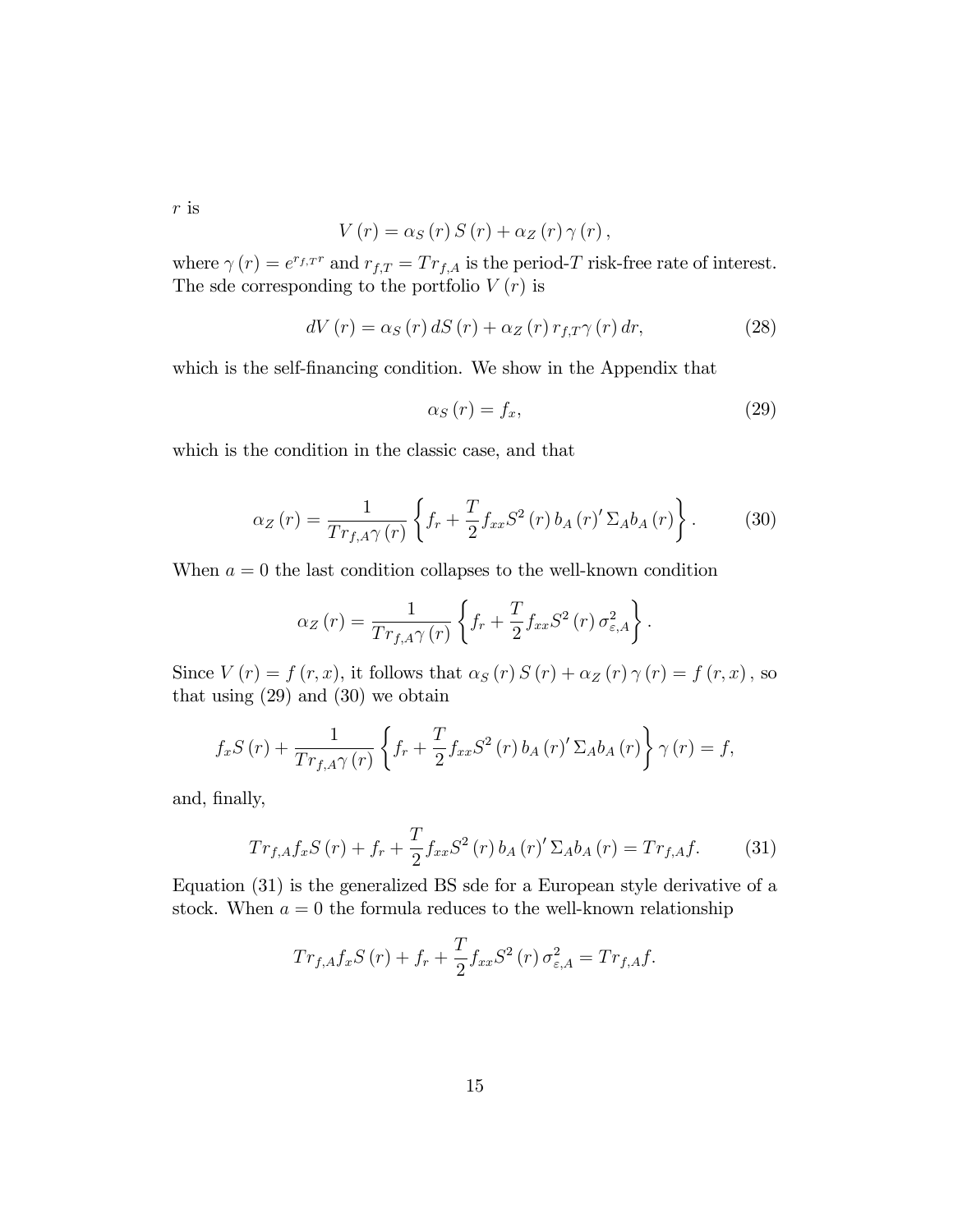When  $K = 1$  and  $a \neq 0$ , (31) becomes

$$
Tr_{f,A}f_{x}S(r) + f_{r} + \frac{T}{2}f_{xx}S^{2}(r) \left\{ G_{a_{n},A}^{2}(r) a_{n}^{2} \sigma_{u,A}^{2} + 2a_{n}\sigma_{ue,A}G_{a_{n},A}(r) + \sigma_{\varepsilon,A}^{2} \right\}
$$
  
=  $Tr_{f,A}f$ .

While the sde's are not used in the sequel to price options, their derivation is of some independent interest, showing how the famous BS sde's are generalized in our model. Notably, the sde for the SV model in equation (6) of Heston (1993) includes extra terms (relative to BS) which involve partial derivatives of the asset with respect to the volatility process, whereas the above sde's involve extra terms (relative to BS) which are functionals of the new limit process  $G_a(r)$  reflecting the impact of time variation in the discrete model's autoregressive coefficient.

#### 4.3 Market Incompleteness

In model (6) the time varying coefficient  $\beta_t(a; n) = \exp\left(\frac{a'u_t}{\sqrt{n}}\right)$ ) introduces an additional source of uncertainty in the generating mechanism. The vector  $u_t$  leads to variation in the autoregressive coefficient  $\beta_t$  that typically has unforecastable elements, thereby introducing an additional source of risk to investors concerning the price generating mechanism. In applications,  $u_t$ may, for instance, carry the import of economy-wide common shocks or index movements that affect returns indirectly via the generating mechanism itself rather than through the equation error shocks  $\varepsilon_t$ , although these two shocks may well be correlated. If there are shocks to the way price evolves from the previous price so that the mechanism is not a martingale and the conditional expectation is not the immediately preceding price, the market is inefficient. This inefficiency may be interpreted as a form of market incompleteness because the factors and shocks embodied in  $u_t$  comprise additional unforecastable states of nature that are uncovered in the market. These shocks involve risk beyond that of the simple equation error. In the continuous time context, the shocks are manifest in the additional random component,  $\sqrt{T}\left(\frac{a'_n \Sigma_{u,A} a_n}{2} G_{a_n,A}(r) - a'_n \Sigma_{u\epsilon,A}\right) dt$ , that appears in the drift of the log price stochastic differential equation. In effect, the TVC model implies uncertainty and risk in the price process drift, producing an additional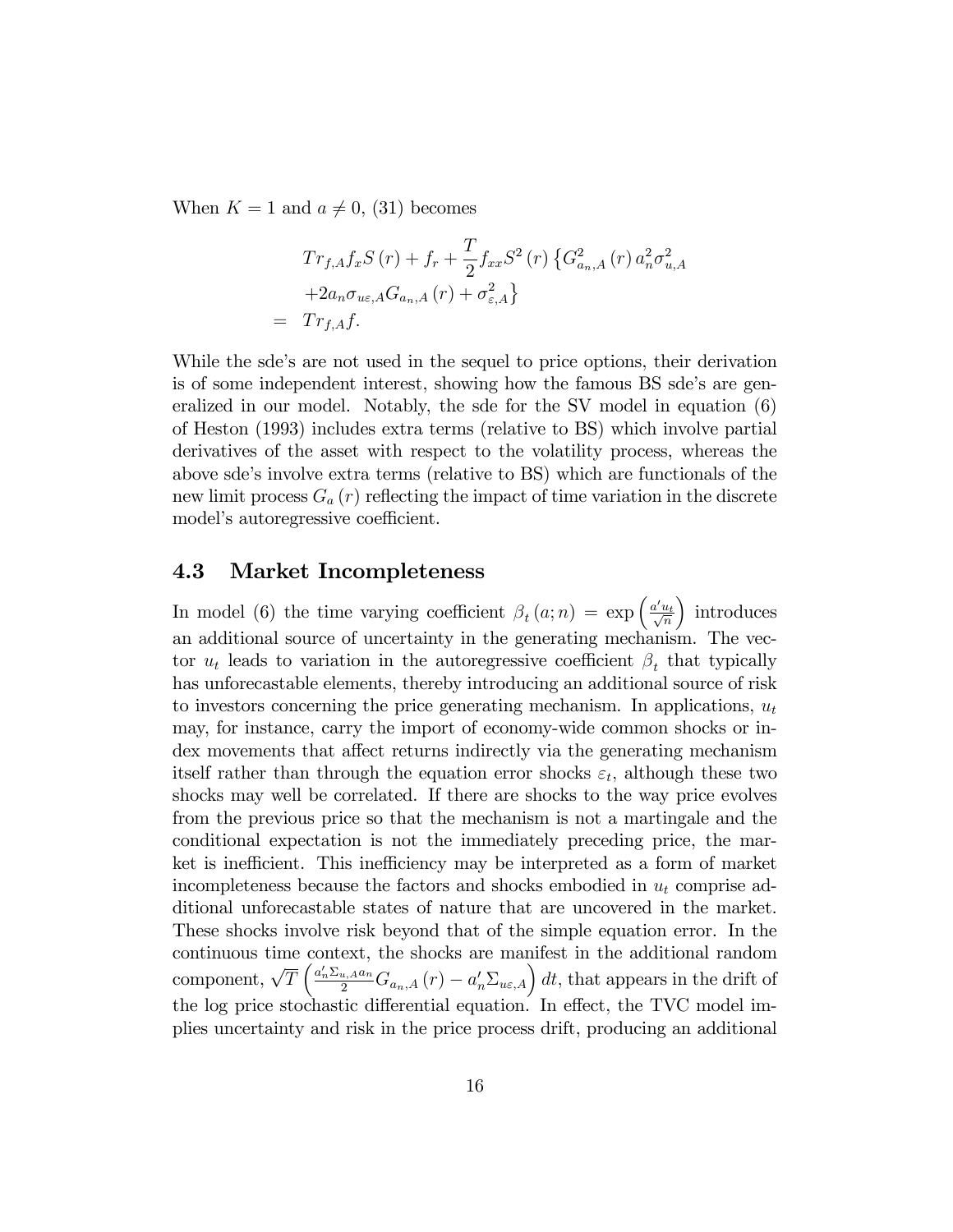source of uncertainty/risk in investment alpha.

### 5 The Value of a European Call Option

At time 0 the value of a European call option maturing in T years is given by

$$
C = e^{-r_{f,T}} E^Q \max \left\{ S_T - K, 0 \right\},\,
$$

where  $Q$  is the risk-neutral measure (defined immediately after equation  $(27)$ . To calculate the expectation in the last equation we need to find  $S_T^Q \equiv S^Q(1)$ , the price at time T under Q. To clarify the notation we remark that for any random variable X, by  $E^{Q}(X)$  or by  $E(X^{Q})$  we mean the expected value of X under Q. Under risk-neutral pricing,  $S^{Q}(r)$  must be a martingale with respect to  $Q$ , so that

$$
E^{Q}(S(r)) = E(S^{Q}(r)) = S(0) e^{r_{f,T}r}.
$$

In other words, under  $Q$  the price process develops from  $S(0)$  at the risk-free rate  $r_f$ . To find  $S^Q(r)$ , we first make the following transformation:

$$
\left(\begin{array}{c} B_u^*(r) \\ B_{\varepsilon}^*(r) \end{array}\right) = \left(\begin{array}{c} B_u^{*Q}(r) \\ B_{\varepsilon}^{*Q}(r) + \gamma r \end{array}\right), \gamma \in \mathbb{R},
$$

where the superscript  $Q$  indicates that the SBM's are under  $Q$ . As

$$
dB_{\varepsilon}^{*}\left(r\right) = dB_{\varepsilon}^{*Q}\left(r\right) + \gamma dr\tag{32}
$$

and as

$$
\left[\Sigma_A^{1/2}\right]_2 B^*(p) = \left[\Sigma_A^{1/2}\right]_{2,1} B_u^*(p) + \left[\Sigma_A^{1/2}\right]_{2,2} B_\varepsilon^*(p)
$$

$$
= \left[\Sigma_A^{1/2}\right]_2 B^{Q*}(p) + \left[\Sigma_A^{1/2}\right]_{2,2} \gamma r,
$$
(33)

it follows from (21) that

$$
G_{a_n,A}(r) = \gamma e^{a'_n \Sigma_{u,A}^{1/2} B_u^{*Q}(r)} \left[ \Sigma_A^{1/2} \right]_{2,2} \int_0^r e^{-a'_n \Sigma_{u,A}^{1/2} B_u^{*Q}(p)} dp + G_{a_n,A}^Q(r)
$$
  
=  $\gamma \xi^Q(r) + G_{a_n,A}^Q(r)$ , (34)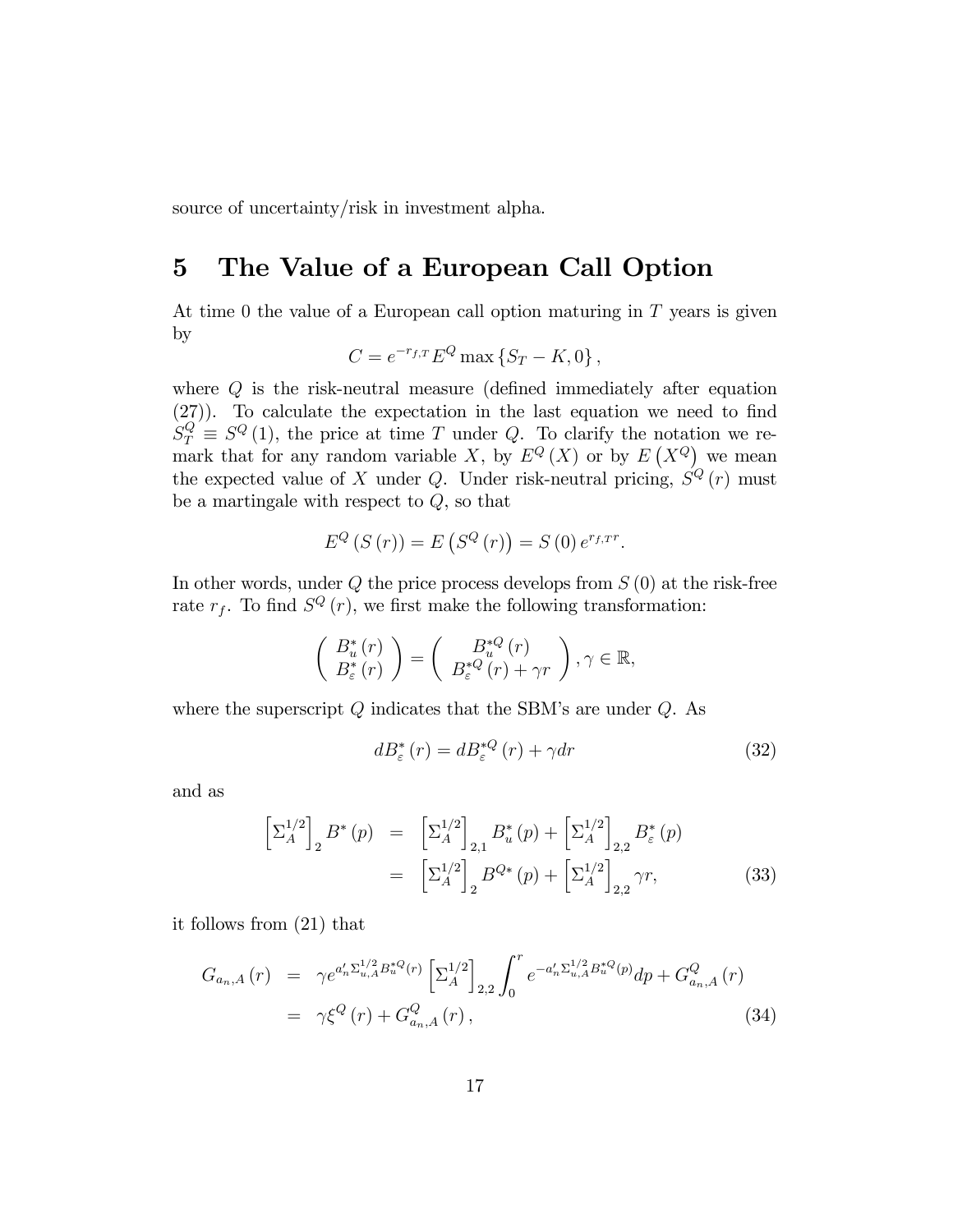say, where  $G_{a_n,A}^Q(r)$  is  $G_{a_n,A}(r)$  with  $B_{u}^{*Q}(r)$  and  $B_{\varepsilon}^{*Q}(r)$  in the former replacing  $B^*_{u}(r)$  and  $B^*_{\varepsilon}(r)$  in the latter, respectively. We obtain from (27)

$$
S^{Q}(r) = S(0) \exp \left\{ \left( T \left( \mu_{A} - \frac{\sigma_{\varepsilon, A}^{2}}{2} \right) - \sqrt{T} a'_{n} \Sigma_{u\varepsilon, A} \right) r \right. \left. + \sqrt{T} \left( \frac{a'_{n} \Sigma_{u, A} a_{n}}{2} - \sqrt{T} a'_{n} \Sigma_{u\varepsilon, A} \right) \int_{0}^{r} \left( \gamma \xi^{Q}(s) + G_{a_{n}, A}^{Q}(s) \right) ds \right. \left. - T \frac{a'_{n} \Sigma_{u, A} a_{n}}{2} \int_{0}^{r} \left( \gamma \xi^{Q}(s) + G_{a_{n}, A}^{Q}(s) \right)^{2} ds \right. \left. + \sqrt{T} a'_{n} \Sigma_{u, A}^{1/2} \int_{0}^{r} \left( \gamma \xi^{Q}(s) + G_{a_{n}, A}^{Q}(s) \right) dB_{u}^{Q*}(s) \right. \left. + \sqrt{T} \left( \left[ \Sigma_{A}^{1/2} \right]_{2} B^{*Q}(r) + \left[ \Sigma_{A}^{1/2} \right]_{2,2} \gamma r \right) \right\} \right. \n= S(0) \phi_{\gamma}^{Q}(r) \lambda^{Q}(r),
$$

where

$$
\phi_{\gamma}^{Q}(r) = \exp \left\{ T\mu_{A} - \sqrt{T}a'_{n} \Sigma_{u\epsilon,A} r
$$

$$
+ \gamma \sqrt{T} \left( \frac{a'_{n} \Sigma_{u,A} a_{n}}{2} - \sqrt{T}a'_{n} \Sigma_{u\epsilon,A} \right) \int_{0}^{r} \xi^{Q}(s) ds
$$

$$
- \gamma^{2} T \frac{a'_{n} \Sigma_{u,A} a_{n}}{2} \int_{0}^{r} (\xi^{Q}(s))^{2} ds
$$

$$
- \gamma T a'_{n} \Sigma_{u,A} a_{n} \int_{0}^{r} G_{a_{n},A}^{Q}(s) \xi^{Q}(s) ds
$$

$$
+ \gamma \sqrt{T} a'_{n} \Sigma_{u,A}^{1/2} \int_{0}^{r} \xi(s) dB_{u}^{*Q}(s)
$$

$$
+ \gamma r \sqrt{T} \left[ \Sigma_{A}^{1/2} \right]_{2,2} \right\}
$$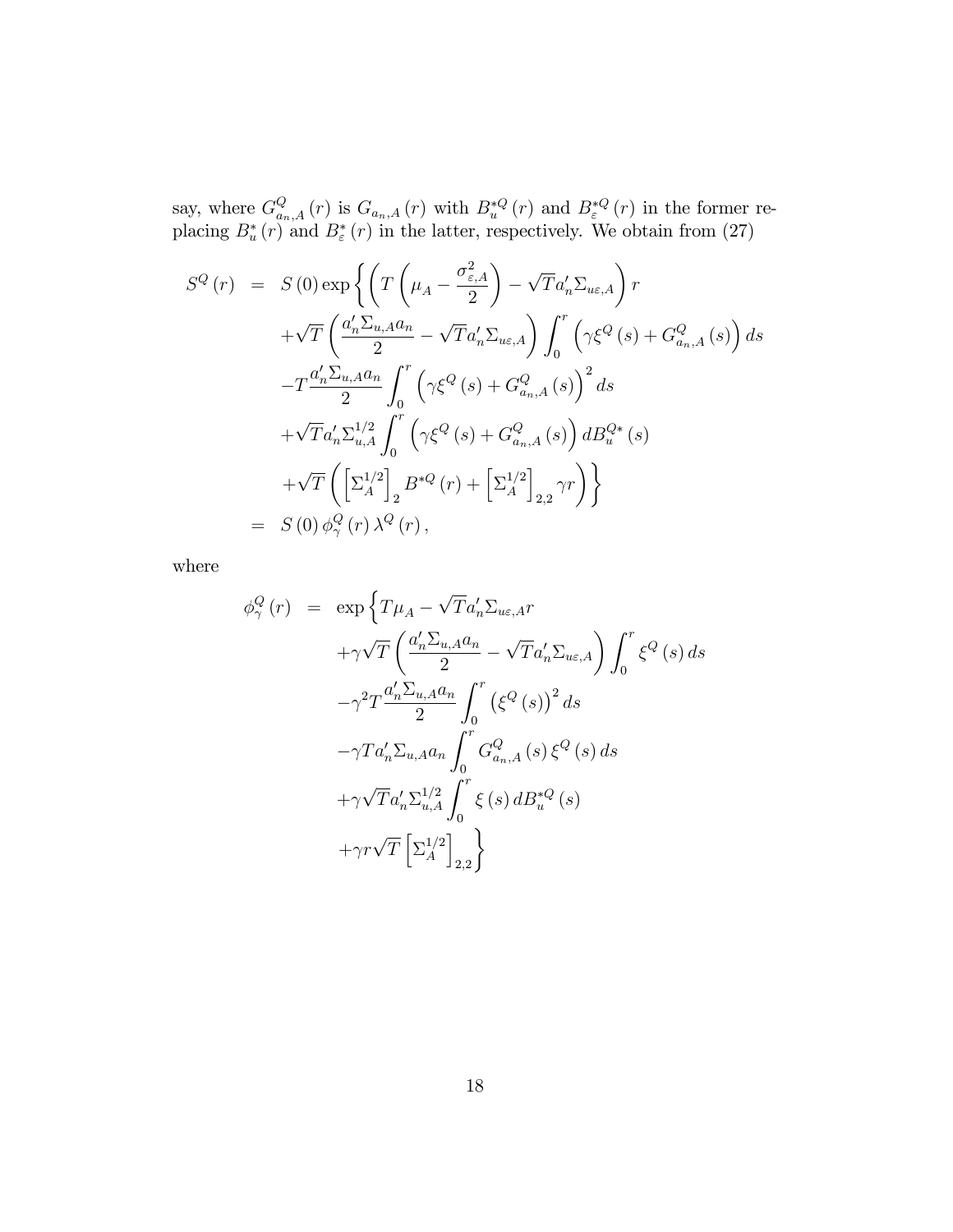and

$$
\lambda^{Q}(r) = \exp\left\{-\frac{\sigma_{\varepsilon,A}^{2}}{2}Tr\right.\n+ \int_{0}^{r} \left(\sqrt{T}\left(\frac{a_{n}'\Sigma_{u,A}a_{n}}{2} - \sqrt{T}a_{n}'\Sigma_{u\varepsilon,A}\right)G_{a_{n},A}^{Q}(s)\right.\n- \frac{a_{n}'\Sigma_{u,A}a_{n}}{2}\left(G_{a_{n},A}^{Q}(s)\right)^{2}\right)ds\n+ \sqrt{T}\left(a_{n}'\Sigma_{u,A}^{1/2}\int_{0}^{r}G_{a_{n},A}^{Q}(s)dB_{u}^{Q*}(s) + \left[\Sigma_{A}^{1/2}\right]_{2}B^{Q*}(r)\right)\right\}.
$$
\n(35)

Now, set  $\gamma = \tilde{\gamma}$ , such that  $\phi_{\tilde{\gamma}}^Q$  $\frac{Q}{\tilde{\gamma}}(1) = 1$ , and let

$$
\mu_{\lambda}^{Q}(1) = e^{-r_{f,A}T} E(\lambda^{Q}(1)).
$$

The price process under  $Q$  at  $r=1$  is defined as

$$
S^{Q}(1) = S(0) \frac{\lambda^{Q}(1)}{\mu_{\lambda}^{Q}(1)} = S(0) e^{r_{f,A}T} \overline{\lambda}^{Q}(1),
$$

with

$$
\bar{\lambda}^{Q}\left(1\right) = \frac{\lambda^{Q}\left(1\right)}{E\left(\lambda^{Q}\left(1\right)\right)}
$$

Evidently,

$$
E(S^{Q}(1)) = S(0) e^{r_{f,A}T},
$$

as required.

Note that in the  $a=0$  and  $\Sigma_{u\varepsilon}=0$  case,

$$
\phi_{\gamma}^{Q}(1) = \exp\left(T\mu_{A} + \sqrt{T}\gamma\sigma_{\varepsilon}\right),
$$

$$
\lambda_{BS}^{Q}(1) = \exp\left(-\frac{\sigma_{\varepsilon,A}^{2}}{2}T + \sqrt{T}\sigma_{\varepsilon,A}B_{\varepsilon}^{Q*}(1)\right)
$$
(36)

and

$$
\mu_{\lambda}^{Q} (1) = e^{-r_{f,A}T} E\left(\lambda_{BS}^{Q} (1)\right)
$$

$$
= e^{-r_{f,A}T}.
$$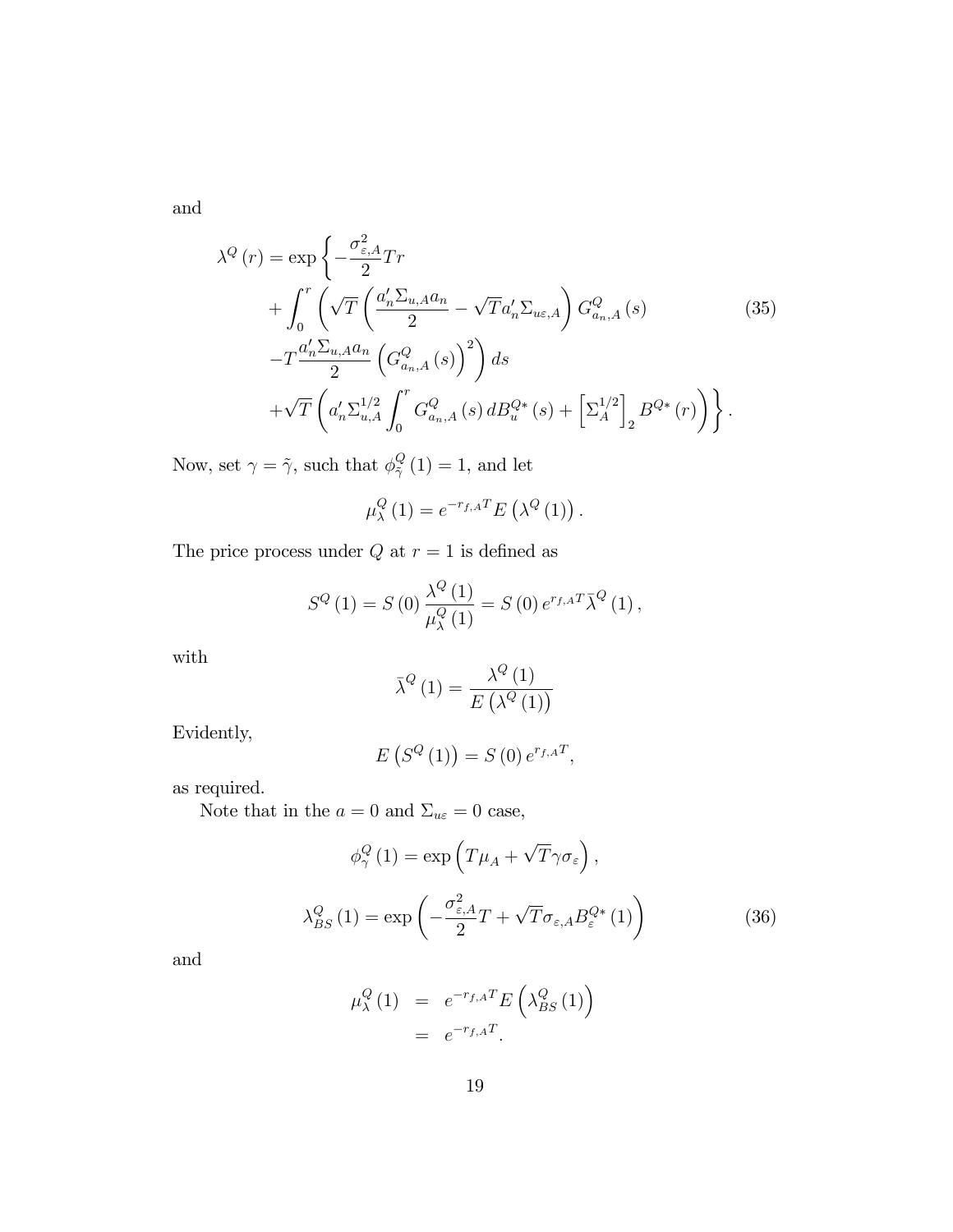Hence, in this special case,

$$
S^{Q}(1) = S(0) \frac{\lambda^{Q}(1)}{\mu_{\lambda}^{Q}(1)} = S(0) \exp \left\{ \left( r_{f,A} - \frac{\sigma_{\varepsilon,A}^{2}}{2} \right) T + \sqrt{T} \sigma_{\varepsilon,A}^{2} B_{\varepsilon}^{Q*}(1) \right\},\,
$$

as is well-known.

A further adjustment can be made such that the mean and variance of a transformed  $\lambda^{Q}(1)$  will be the same as of the lognormal distribution (corresponding to BS pricing). To do so, let

$$
\lambda^{*Q}\left(1\right) = \frac{\left(e^{\sigma_{\varepsilon,A}^2 T}-1\right)^{1/2}}{\sigma\left(\frac{\lambda^Q\left(1\right)}{E\left(\lambda^Q\left(1\right)\right)}\right)} \left(\frac{\lambda^Q\left(1\right)}{E\left(\lambda^Q\left(1\right)\right)}-1\right) + 1.
$$

Then  $E\left(\lambda_T^{*Q}\right)$  $= 1$  and  $Var\left(\lambda_T^{*Q}\right)$  $= e^{\sigma_{\varepsilon,A}^2 T} - 1$ , giving the mean and variance of  $\lambda_{BS}^{Q}(1)$ , which is valid under BS pricing. The mean- and variance adjusted price process under  $Q$  is then given by

$$
S^{*Q}(1) = S(0) \exp(r_{f,A}T) \lambda^{*Q}(1).
$$
 (37)

Such a transformation is desirable because the resulting process,  $S^{*Q}(1)$ , differs from the price process under BS only with respect to the term  $\lambda^{*Q}(1)$ , vs.  $\lambda_{BS}^{Q}(1)$ , and these two differ only in skewness, kurtosis and higher order moments. Hull (Ch. 18, 2009) argues that the information embodied in the skewness and kurtosis measures for processes that have the same mean and variance as BS can be translated into information on volatility smiles.

In order to simulate the value of a European call option maturing in T years, we calculate  $G_{a_n,A}^Q(r)$  over the grid  $\{r=0,1/n,2/n,...,1\}$ , after simulating a vector Brownian motion driver process and noting that T corresponds to  $r = 1$ . We then calculate the sample mean of max  $\{\overline{S}^Q(1) - K, 0\},\$ denoted by  $\overline{\max\{S^Q(1) - K, 0\}}$ , using a large number of replications. The estimated European call option price is

$$
\hat{C} = e^{-r_{f,T}} \overline{\max\{S^Q(1) - K, 0\}},\tag{38}
$$

or

$$
\hat{C}^* = e^{-r_{f,T}} \overline{\max\left\{ S^{*Q} \left( 1 \right) - K, 0 \right\}} \tag{39}
$$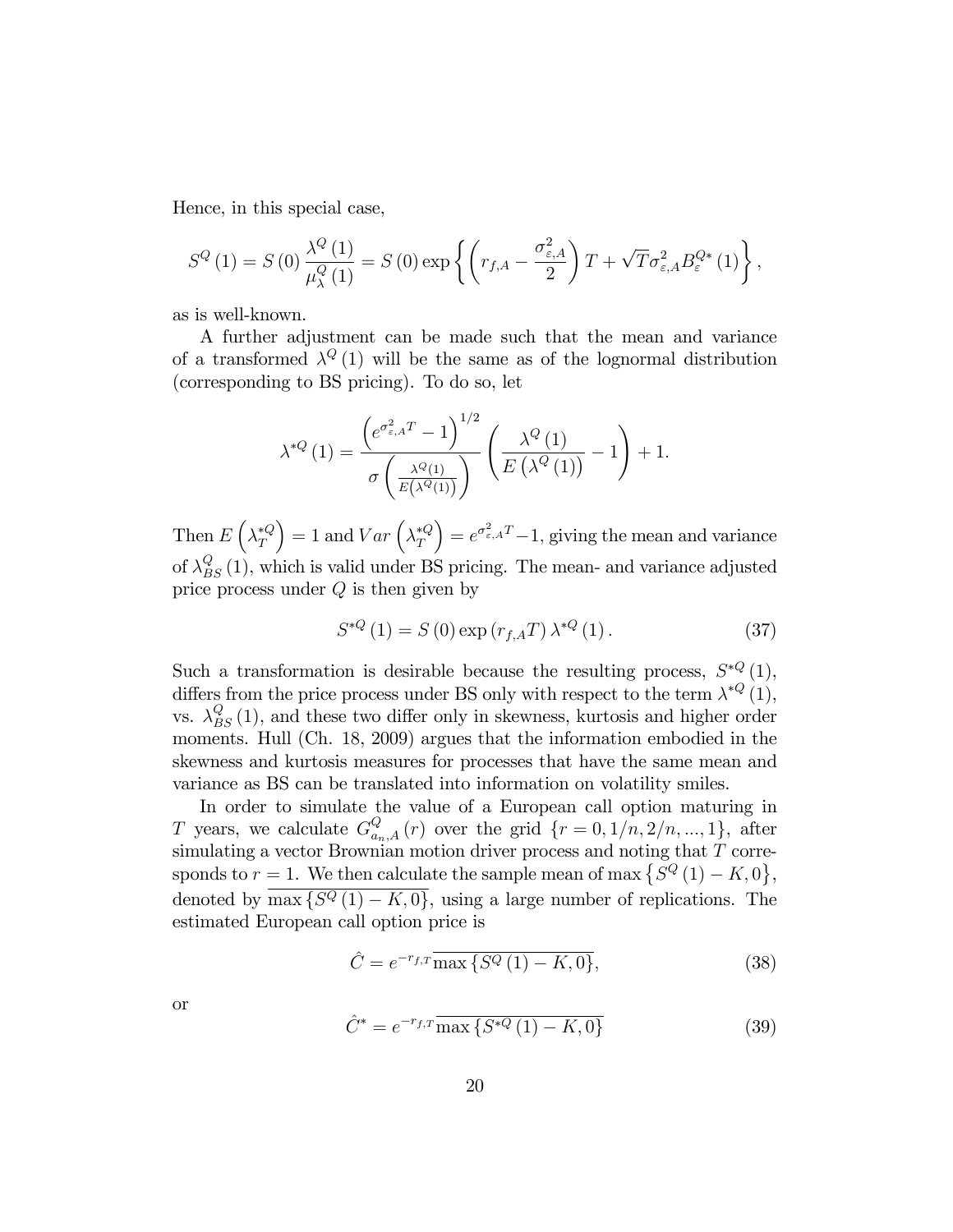if the refinement  $(37)$  is preferred.

### 6 Numerical Analysis

#### 6.1 Simulations

We downloaded from Yahoo Finance daily data on the closing prices of Google and Nasdaq composite indexes (tickers GOOG and ^IXIC), over the period 1-2-2009 through to 11-20-2013, giving a total of 1231 observations for each series. This sample period is post the 2008 market crash, so we avoid possible issues of structural breaks in the illustrations.

With the obvious notation, we obtained estimates of the following empirical STUR model

$$
\log(\widehat{Google})_t = 0.000941
$$
\n
$$
+ \exp\left(\frac{4.9540\left(\Delta\log\left(Nasdaq\right)_t - 0.000713\right)}{\sqrt{1231}}\right) \log\left(Google\right)_{t-1},
$$
\n(40)

where 0.000713 is the estimated daily return of  $\Delta \log (N \alpha s \alpha q)_t$  over the sample period. We have also obtained the estimates  $\hat{\sigma}_{u,A}^2 = 0.2112$ ,  $\hat{\sigma}_{\varepsilon,A}^2 =$ 0.0716 and  $\hat{\rho}_{\varepsilon,u} = 0.6923$ , over the same sample period.

For a hypothesis test of the form  $H_0: a=0$ , when  $\sigma_{u\varepsilon}\neq 0$ , we know from Remark 8 that

$$
\sqrt{n}\hat{a}_n \Rightarrow \frac{3\rho\sigma_{\varepsilon}}{2\mu_0\sigma_u} = \frac{3n\left(\sigma_{u\varepsilon,A}\right)}{2T\left(\sigma_{u,A}^2\right)\left(\mu_{0,A}\right)}.
$$

With daily data,  $n/T = 252$ . Under  $H_0$ , the model is a random walk with a drift and therefore the historical estimates of  $\mu$  and  $\Sigma$  are consistent. To verify the results of Section 3 we generated 250 samples of  $n = 1000, 2000, \ldots, 250000$ (daily) observations from a random walk model with a drift (i.e., the null model with  $a = 0$ . The value of  $\mu$  was taken to be  $\hat{\mu} = 0.000941$ . The disturbance term was generated from a bivariate normal distribution with (daily) covariance matrix consistent with the historical estimates mentioned above, by dividing the annual covariance estimates by 252. For each of the 250 samples we have obtained  $\hat{a}_n$  and consequently, we computed the sample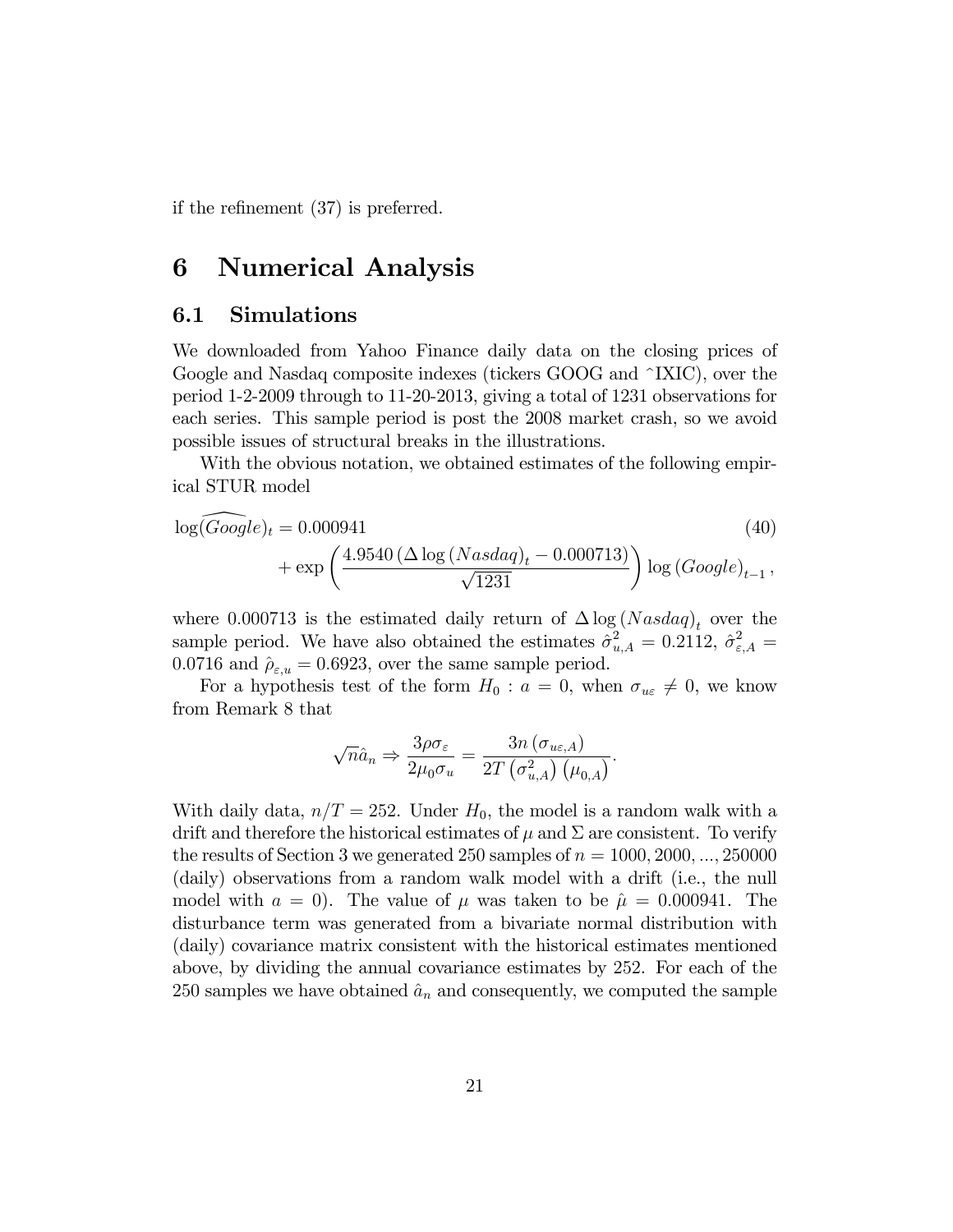average (based on the 250 samples) of

$$
R_n = \frac{\sqrt{n}\hat{a}_n}{3\rho\sigma_{\varepsilon}/2\sigma_u\mu_0}, n = 1000, 2000, ..., 250000.
$$
 (41)

We obtained

$$
\bar{R}_n = \frac{1}{250} \sum R_n = 0.9991,
$$

confirming the result in Remark 8. The graph of  $R_n$  against n is provided in Figure 1.

For the same output, we also obtained the following regression results

$$
(\widehat{\log|\hat{a}_n|}) = 7.328 - 0.508 \log(n), R^2 = 0.978.
$$

The implication of both Figure 1 and the last equation is that  $|\hat{a}_n| \sim n^{1/2}$ , corroborating the decay rate stated in Remark 8.

Moving on in a similar way except that the true value of a is  $a_0 = 0.15$ , we generated<sup>2</sup> 250 samples of  $n = 1000, 2000, ..., 250000$  (daily) observations from our process, obtaining a plot of  $\sqrt{n} (\hat{a}_n - a_0)$  against n in Figure 2, which confirms the stated  $\sqrt{n}$ -rate. As a further check, we ran the log-log regression for this scenario, obtaining

$$
(\log |\widehat{a}_n - a_0|) = 7.642 - 0.533 \log (n), R^2 = 0.973,
$$

again corroborating the result of Theorem 4 that  $|\hat{a}_n - a_0| \sim n^{-1/2}$ .

To complete this subsection, we also estimated the model with  $\mu = 0$ , obtaining

$$
\log(\widehat{Google})_t = \exp\left(\frac{4.9544\left(\Delta \log \left(Nasdaq\right)_t - 0.000713\right)}{\sqrt{1231}}\right) \log\left(Google\right)_{t-1}.
$$

Using the same historical estimates for the covariance matrix as in the  $\mu \neq 0$ case, we generated 100,000 replications of the right side of Theorem  $2(2)$ with  $n = 1231$  integral points. The resulting kernel density estimate is given in Figure 3. The distribution is evidently bi-modal with a local minimum at zero.

<sup>&</sup>lt;sup>2</sup>In this setup the estimates of  $\mu$  and of  $\Sigma$  are inconsistent, but are used as if they were the true values in order to assess the finite sample implications of Theorem 4.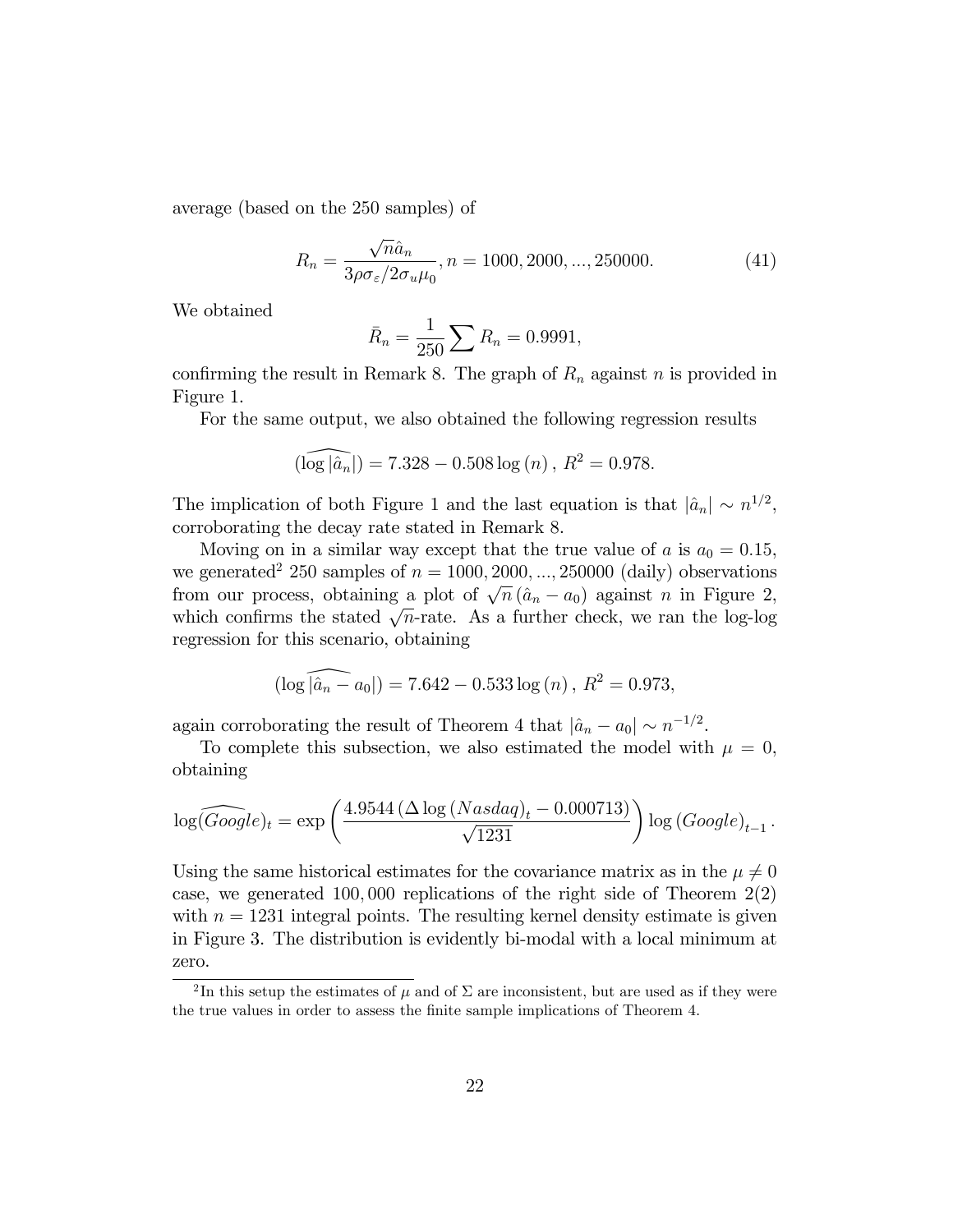#### 6.2 An Empirical Application

We start with the single regressor STUR model (40), expanding it to a tworegressor application later on. The Akaike (AIC), Schwarz (SC) and sum of squared errors (SSE) values for the model  $(40)$  are  $-5.976$ ,  $-5.968$ , and  $0.182$ , respectively. On the other hand, for the model  $(1)$  the figures are  $-5.327, -5.319$  and 0.349, respectively, and for the model (1) with  $\beta = 1$ the corresponding values are  $-5.327$ ,  $-5.323$  and 0.349. Thus, in terms of selection criteria, the STUR model provides a clear improvement over the basic model.

The estimate of a in  $(40)$  is 4.954. Running with an increasing sequence of subsamples  $n = 100, 200, ..., 1231$  reveals that  $\sqrt{n}\hat{a}_n$  increases. Thus, using (17) we would reject the hypothesis  $H_0: a = 0$ . This result, together with the selection criteria figures, justifies the use of the TVC model over (1).

For the annual risk-free rate we used the Federal Funds Rate from the Bloomberg website quoted as  $r_{f,A} = 0.0007$  (0.07% per annum). The 3month treasury yield was identical (in annual terms). Other choices of the risk-free rate, such as the 12 month treasury yield (0.11%) or the 2-year yield (0.29%), which may be better suited to use for options with longer expiration periods might also be considered. But for this empirical illustration we have used the Federal Funds Rate.

The practice in this illustration is similar to the one described in Christoffersen and Jacobs  $(2004, p. 1207)$  in the sense that first we obtain consistent estimates of the model parameters using the stock return data and consequently plug in these estimates instead of the corresponding parameters under the risk neutral measure.

Google is a non-dividend paying stock and is therefore suited to this application. We took expirations on 1-3-2014 (36 days), 1-17-2015 (415 days) and 1-15-2016 (778 days) and considered strike prices  $K = 950, 1030, 1060,$ 1100, 1200. The closing price for Goggle stock on 11-27-2013 was 1063.11.

For each scenario, we have calculated the BS classic call option prices (see, e.g., equation (13.20) of Hull (2009)) in Mathematica. To simulate  $G_{a_n,A}(r)$ , we generated a vector of two standard Brownian motions scaled by  $\hat{\Sigma}_A^{1/2}$  $_A^{1/2}$ . For T, we substituted the number of days to expiration divided by 365. The prices  $S^{Q}(1)$  were evaluated with 500 integral points and 2000 replications over simulated Brownian motions.

We remark that the estimate  $\hat{a}_n$  was obtained from daily data. In order to simulate  $S^{Q}(1)$  for any T and n, and thereby for any implied data frequency,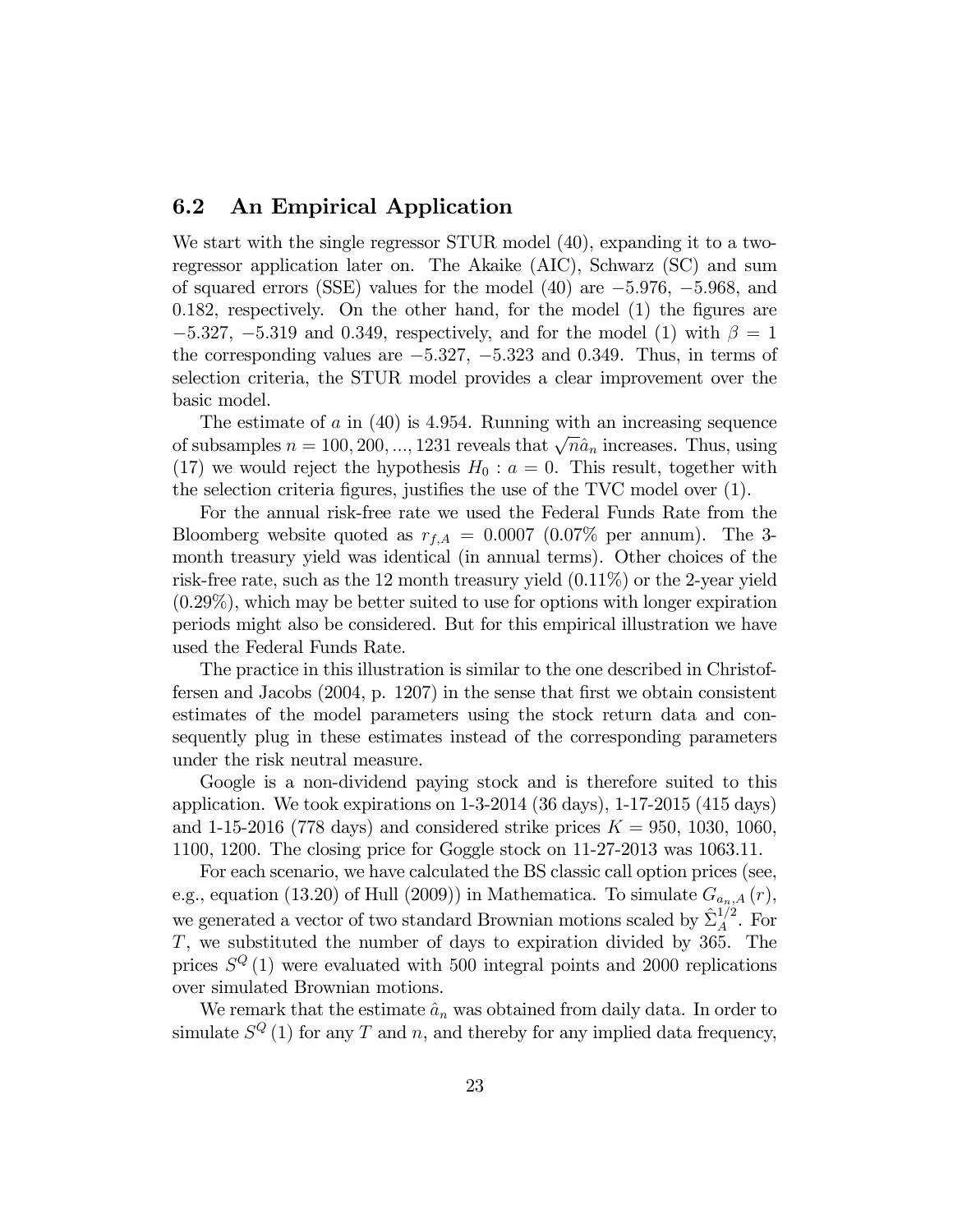we need to take account of the time dimensionality of the parameter. To this end, we recall that  $a_n = (T/n)^{1/2} a$ . Moreover, had we estimated (40) with data of any other frequency, with  $n_f$  observations over the same sample period, least squares estimation would have yielded

$$
\hat{a}_{n,d} = \frac{n}{n_f} \hat{a}_{n,f},
$$

where  $\hat{a}_{n,d}$  and  $\hat{a}_{n,f}$  are the least squares estimates of a based on the daily and general-frequency data, respectively. With the consistency result of Theorem 4, this means that with our daily data, for any  $T$  and  $n$  we can replace  $a_n$  by

$$
\sqrt{\frac{T}{n_f}} \frac{n_f}{n} \hat{a}_{n,d} = \frac{\sqrt{T n_f}}{n} \hat{a}_{n,d}.
$$

For the illustration, we calculated (38) and (39), each with the historical  $\rho$ , denoted by  $\hat{\rho}$ , but also with preset values  $\rho = 0$  and  $\rho = 0.95$ , in order to investigate the effect of the correlation on the results. Finally, we also evaluated  $(38)$  and  $(39)$  after fitting a multivariate extension to  $(40)$ , viz.,

$$
\log(Google)_t = 0.000944
$$
  
+  $\exp\left(\frac{4.5903 \left(\Delta \log (Nasdaq)_t - 0.000713\right)}{\sqrt{1231}} + \frac{0.3921 \left(\Delta \log (AAPL)_t - 0.001411\right)}{\sqrt{1231}}\right) \log (Google)_{t-1},$  (42)

where Apple inc. (ticker AAPL) had an average return of 0.001411 over the sample period.

The results are presented in Table 1. A few comments are in order. As the pricing schemes only differ from each other by the terms  $\lambda_{BS}^Q(1)$ ,  $\bar{\lambda}^{Q}(1)$  and  $\lambda^{*Q}(1)$ , an investigation of their behavior will be sufficient for the explanation of the price differences. First,  $\hat{C}$  is mostly larger than BS and the converse holds for  $\hat{C}^*$ . The reason for the former is that the simulated standard deviation of  $\bar{\lambda}^Q(1)$  is larger than that of  $\lambda_{BS}^Q(1)$ . We remark that the standard deviation of  $\lambda^{\ast Q}$  (1) is equal to that of  $\lambda_{BS}^{Q}(1)$  by construction. Second, the skewness and kurtosis coefficients of both  $\bar{\lambda}^Q(1)$  and  $\lambda^{*Q}(1)$ (which are equal to each other by construction) are greater than those of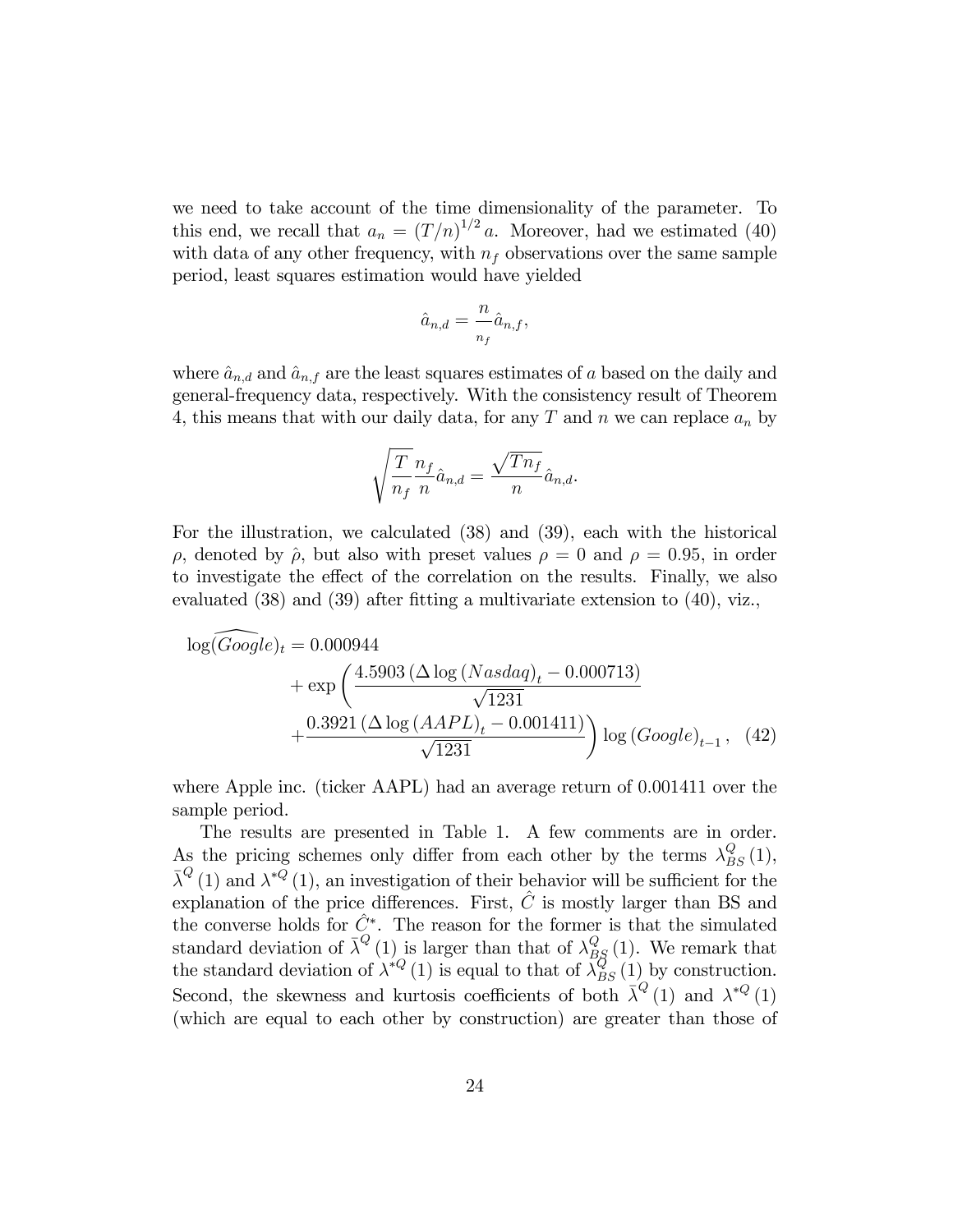$\lambda_{BS}^{Q}(1)$ . Hull (Ch 18, 2009) argues that these results are consistent with a volatility skew. Thirdly, there is no noticeable pattern of the results with respect to  $\rho$ . Finally, there is not much difference between the single-regressor and two-regressor results for small  $T$ , and a small difference for large  $T$ .

In Table 2 we investigate the moments of  $\lambda_{BS}^Q(1)$ ,  $\bar{\lambda}^Q(1)$  and  $\lambda^{*Q}(1)$ , where clearly, excess skewness and kurtosis of  $\bar{\lambda}^{Q}(1)$  and  $\lambda^{*Q}(1)$  relative to  $\lambda_{BS}^{Q}(1)$  are visible. Kernel density estimates of these terms are provided in Figure 4-5, emphasizing the peakedness of  $\lambda^{*Q}$  (1) relative to  $\lambda_{BS}^Q$  (1).

Overall, it appears that the TVC feature of the model results in a superior performance over the basic model in terms of the usual AIC, SC and SSE criteria, as well as a significant  $\hat{a}_n$  estimate and peaked distribution which is more consistent with empirical findings.

### 7 Conclusions

The time-varying coefficient model is a natural extension of the simple  $AR(1)$ model in which, at any given time period, the coefficient of the lag dependent variable can be less than-, equal to- or greater than unity depending on a vector of unobserved factors with local to zero loading coefficients. Unlike the local to unit root model in which the coefficient converges to unity as the sample size tends to infinity, in our model the effect of the stochastic coefficient does not vanish as the sample size increases. As a result, the limit process is not geometric Brownian motion but a nonlinear diffusion. The new model and limit theory provides a generalization to Black-Scholes call option pricing.

We have established asymptotic theory for estimates of the model parameters. As expected, in the driftless case with endogeneity in the factors  $(\Sigma_{u\varepsilon} \neq 0)$ , the estimate of the localizing coefficient  $\hat{a}_n$  is inconsistent. As an empirical illustration, the results were applied in the pricing of Google's call options. In this application the results show that the price process under the new model (and under the risk neutral measure) has excess skewness and kurtosis compared with the lognormal distribution.

#### References

Biagini, F., Y. Hu, B. Øksendal and T. Zhang (2008). Stochastic Calculus for Fractional Brownian Motion and Applications, Springer, Probability and Its Applications.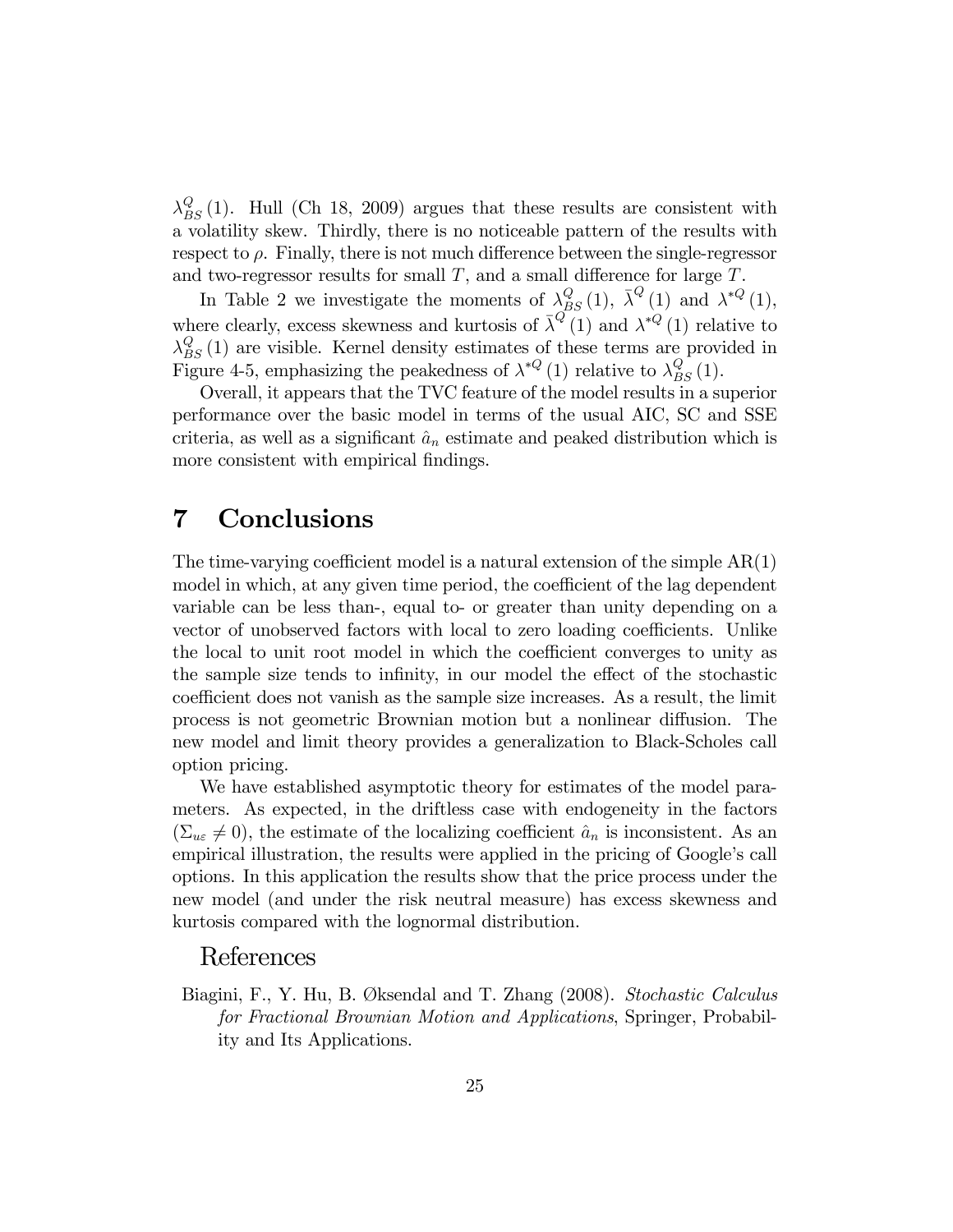- Björk, T. and H. Hult (2005). A note on Wick products and the fractional Black-Scholes model. SSE/EFI Working Paper Series in Economics and Finance, No. 596.
- Black, F. and M. Scholes (1973). The Pricing of options and corporate liabilities. Journal of Political Economy 81, 637–654.
- Chan, N. H. and C. Z. Wei (1987). Asymptotic Inference for Nearly Nonstationary AR(1) Processes, Annals of Statistics 15, 1050–1063.
- Christoffersen, P. and K. Jacobs (2004). Which GARCH model for option valuation? *Management Science* 50, 1204–1221.
- Gilboa, I., O. Lieberman and D. Schmeidler (2006). Empirical similarity. The Review of Economics and Statistics 88, 433–444.
- Giraitis, L., H. L. Koul and D. Surgailis (2012). Large Sample Inference for Long Memory Processes. London: Imperial College Press.
- Heston, S. L. (1993). A closed-form solution for options with stochastic volatility with applications to bond and currency options. The Review of Financial Studies  $6, 327-343$ .
- Hu, Y. and B. ÿksendal (2003). Fractional white noise calculus and applications to finance. *Infinite Dimensional Analysis Quantum Probability* and Related Topics  $6, 1-32$ .
- Hull, J. C. (2009). Options, Futures, and Other Derivatives, 7th Edition. Pearson Education International, New Jersey.
- Hull, J. and A. White (1987). The pricing of options on assets with stochastic volatilities. The Journal of Finance 42, 281–300.
- Lieberman, O. (2010). Asymptotic theory for empirical similarity models.  $Econometric Theory 26, 1032-1059.$
- Lieberman, O. (2012). A similarity-based approach to time-varying coefficient nonstationary autoregression. Journal of Time Series Analysis 33, 484–502.
- Lieberman, O. and P. C. B. Phillips (2014). Norming rates and limit theory for some time-varying coefficient autoregressions. Mimeo.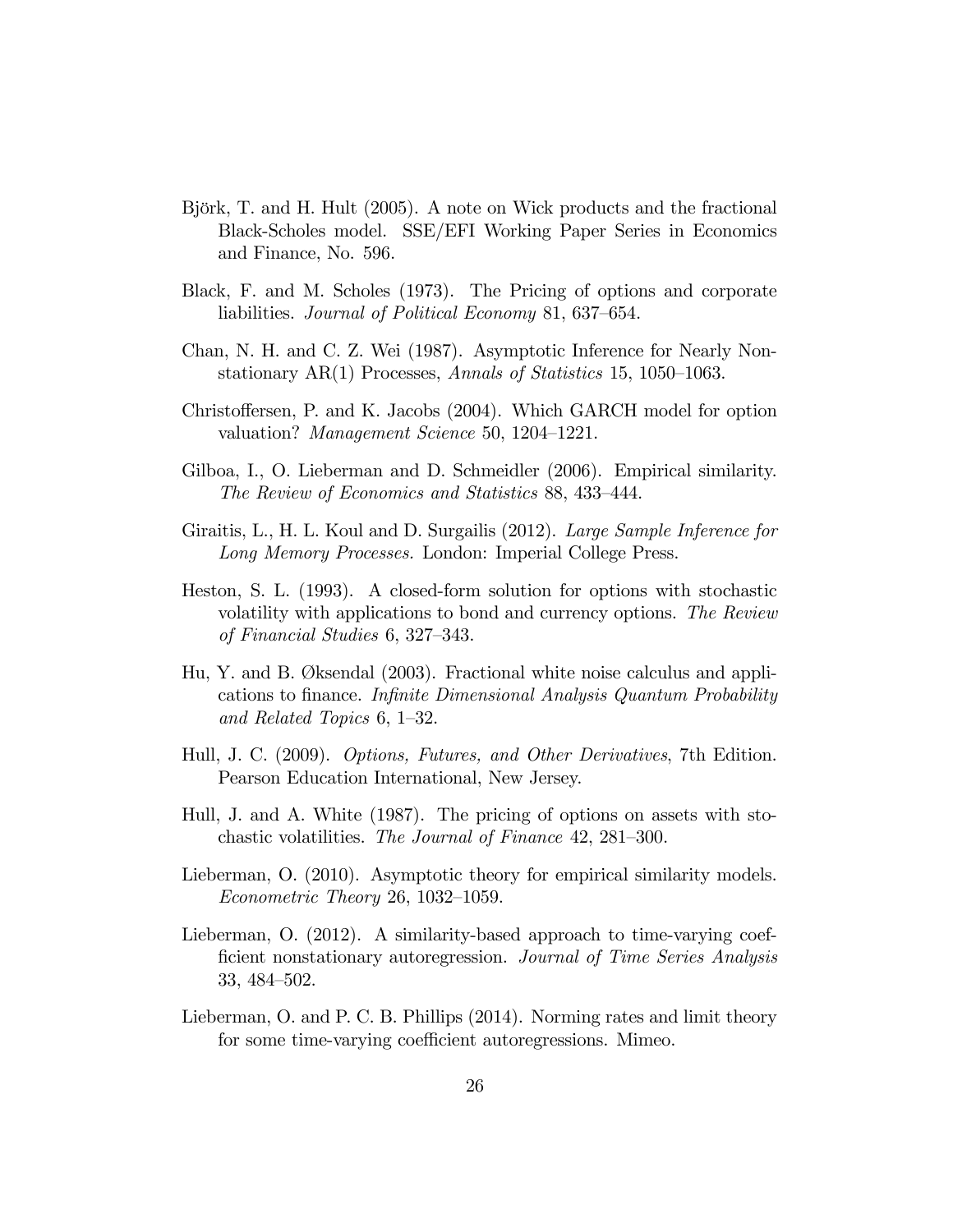- Meyn, S. P. and R. L. Tweedie (2005). Markov Chains and Stochastic Stability. Springer-Verlag, London.
- Phillips, P. C. B. (1987a). "Time Series Regression with a Unit Root,"  $Econometrica, 55, 277-302.$
- Phillips, P. C. B. (1987). "Towards a Unified Asymptotic Theory for Autoregression,"  $Biometrika$  74, 535–547.
- Phillips, P. C. B., T. Magdalinos (2007). "Limit Theory for Moderate Deviations from a Unit Root," Journal of Econometrics 136, 115-130.
- Phillips P. C. B. and J. Yu (2011). "Dating the Timeline of Financial Bubbles during the Subprime Crisis," Quantitative Economics, 2, pp. 455-491.
- Renault, E. and N. Touzi (1996). Option hedging and implied volatilities in a stochastic volatility model. *Mathematical Finance* 6, 279–302.
- Shorack, G. R. and J. A. Wellner (1986). Empirical Processes with Applications to Statistics. Wiley, New York.

### Appendix

**Proof Lemma 1.** For  $t = |ns|$  for any  $s > 0$ , we have

$$
n^{-1/2} \sum_{j=1}^{t} \eta_j = B(t/n) + o_p(1),
$$

so that

$$
n^{-1/2}Y_t^* = n^{-1/2} \sum_{s=1}^{t-1} e^{\frac{a'}{\sqrt{n}} \sum_{j=s+1}^t u_j} \varepsilon_s + O_p(n^{-1/2})
$$
  
=  $n^{-1/2} e^{\frac{a'}{\sqrt{n}} \sum_{j=1}^t u_j} \sum_{s=1}^{t-1} e^{-\frac{a'}{\sqrt{n}} \sum_{j=1}^s u_j} \varepsilon_s + O_p(n^{-1/2})$   
=  $n^{-1/2} e^{\{a'B_u(t/n) + o_p(1)\}} \sum_{s=1}^{t-1} e^{\left\{-\frac{a'}{\sqrt{n}} \sum_{j=0}^{s-1} u_j - \frac{a'}{\sqrt{n}} u_s\right\}} \varepsilon_s + O_p(n^{-1/2})$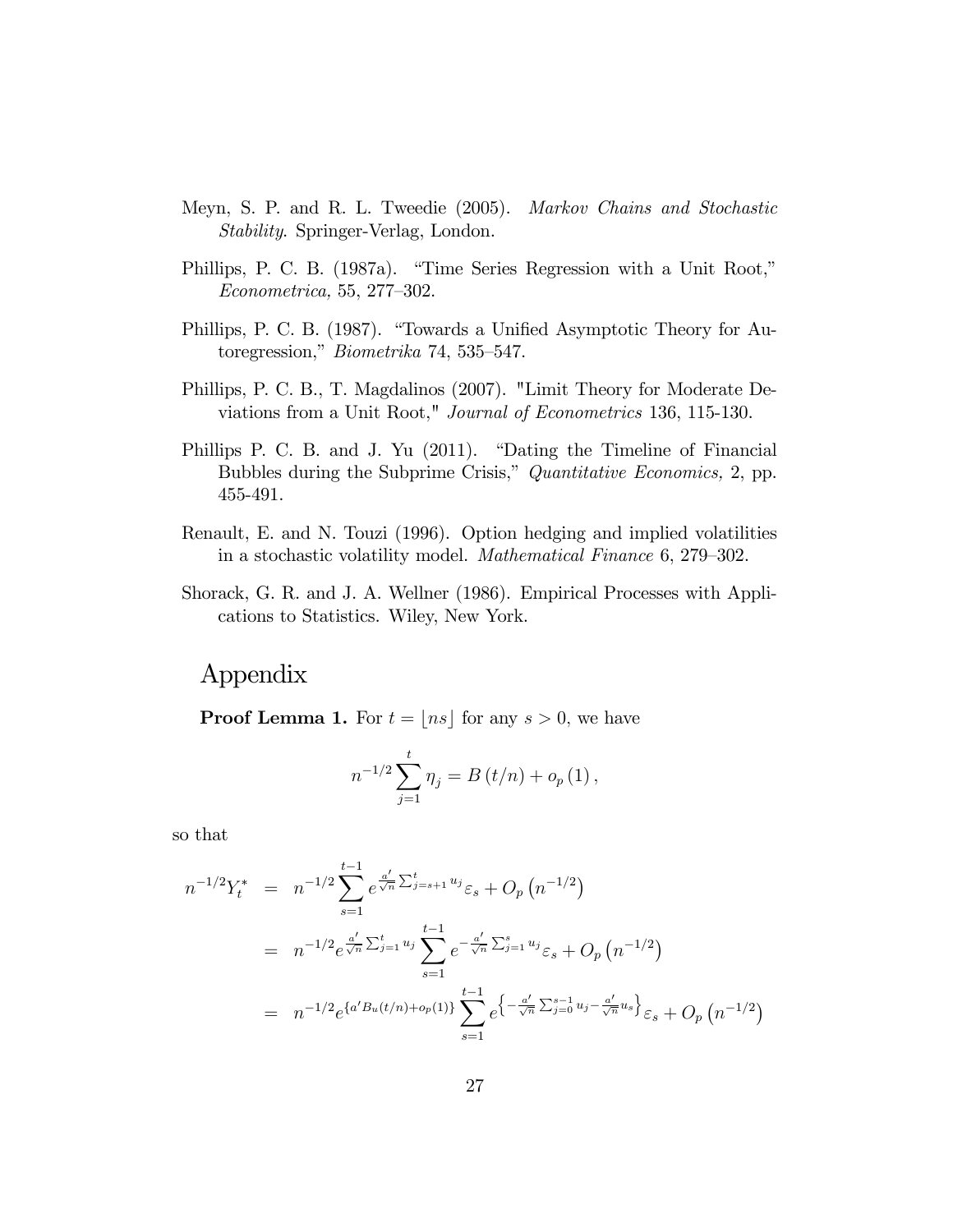$$
= n^{-1/2} e^{a'B_u(t/n)} \times \sum_{s=1}^{t-1} e^{-\{a'B_u((s-1)/n) + o_p(1)\}} \left(1 - \frac{a'u_s}{\sqrt{n}} + O_p(n^{-1})\right) \varepsilon_s + o_p(1)
$$
  
\n
$$
= e^{a'B_u(t/n)} \sum_{s=1}^{t-1} e^{-a'B_u((s-1)/n)} \left(\frac{\sum_{j=1}^s \varepsilon_j}{\sqrt{n}} - \frac{\sum_{j=1}^{s-1} \varepsilon_j}{\sqrt{n}}\right)
$$
  
\n
$$
-e^{a'B_u(t/n)} \sum_{s=1}^{t-1} e^{-a'B_u((s-1)/n)} \left(\frac{a'u_s \varepsilon_s}{n}\right) + o_p(1).
$$
 (43)

Setting  $t = \lfloor nr \rfloor$  and noting that  $\mathbb{E} \left( e^{-a'B_u(p)} \right)^2 < \infty$ , the first term on the right hand side (rhs) of (43) has limit

$$
e^{a'B_u\left(\frac{t}{n}\right)}\sum_{s=1}^{t-1}e^{-a'B_u\left(\frac{s-1}{n}\right)}dB_\varepsilon\left(\frac{s}{n}\right)\to_p e^{a'B_u(r)}\int_0^r e^{-a'B_u(p)}dB_\varepsilon\left(p\right):=G_a^*\left(r\right),\tag{44}
$$

and the second term is

$$
-e^{a'B_u(t/n)} \sum_{s=1}^{t-1} e^{-a'B_u(\frac{s-1}{n})} \left(\frac{a'u_s \varepsilon_s}{n}\right) = -a'e^{a'B_u(t/n)} \sum_{s=1}^{t-1} e^{-a'B_u(\frac{s-1}{n})}
$$
  
 
$$
\times \left(\frac{u_s \varepsilon_s - \Sigma_{u\varepsilon}}{n} + \frac{\Sigma_{u\varepsilon}}{n}\right)
$$
  
\n
$$
= -a'\Sigma_{u\varepsilon} e^{a'B_u(t/n)} \frac{1}{n} \sum_{s=1}^{t-1} e^{-a'B_u((s-1)/n)} + O_p(n^{-1/2})
$$
  
\n
$$
\to_p - a'\Sigma_{u\varepsilon} e^{a'B_u(r)} \int_0^r e^{-a'B_u(p)} dp.
$$

Hence,

$$
n^{-1/2}Y_{\lfloor nr\rfloor}^* \to_p \qquad G_a^*(r) - a'\Sigma_{u\varepsilon}e^{a'B_u(r)} \int_0^r e^{-a'B_u(p)}dp
$$
  
=  $e^{a'B_u(r)} \left( \int_0^r e^{-a'B_u(p)} dB_\varepsilon(p) - a'\Sigma_{u\varepsilon} \int_0^r e^{-a'B_u(p)}dp \right)$   
=  $: G_a(r)$ , (45)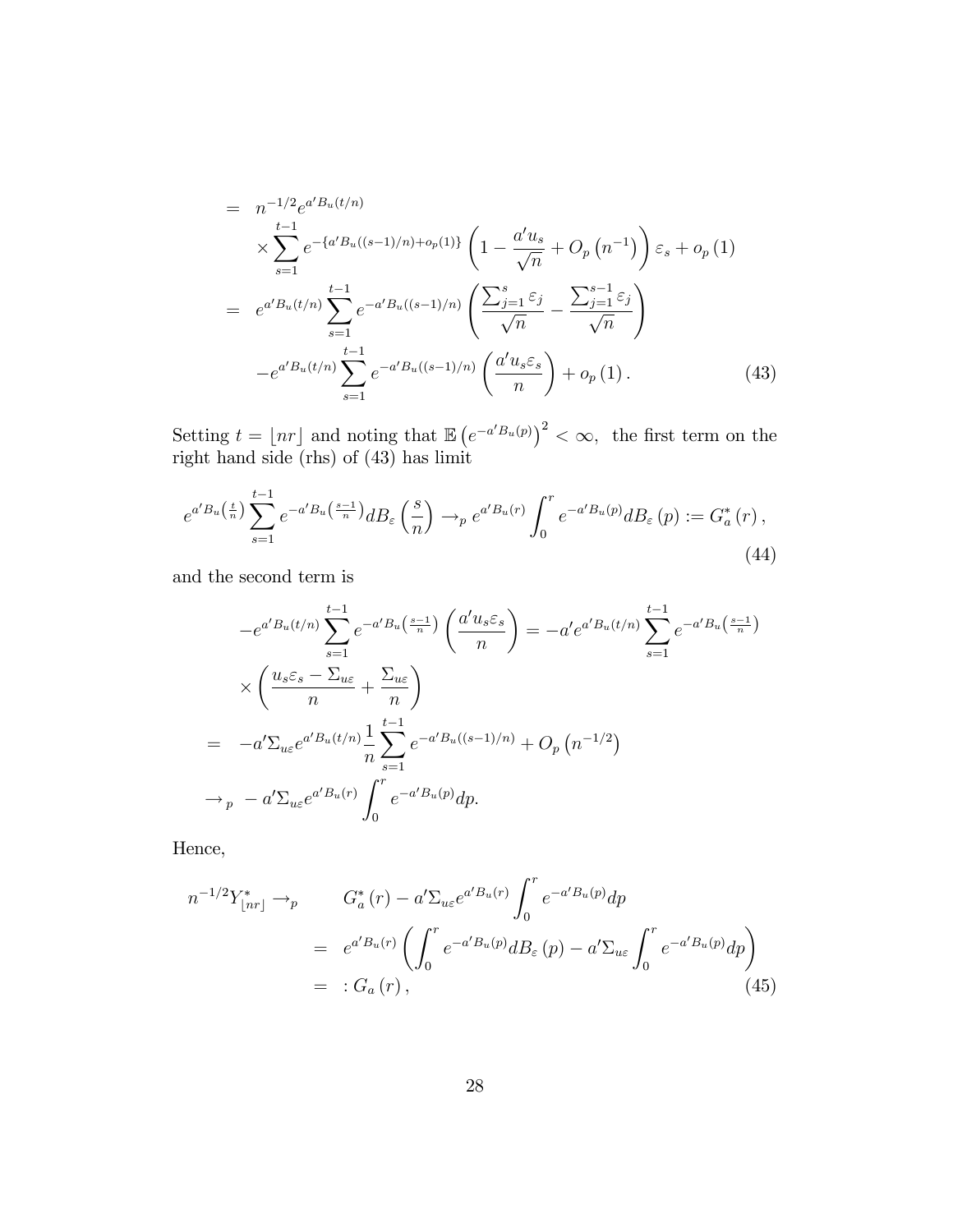as required for (11). Next,

$$
\frac{1}{n} \left\{ \sum_{s=1}^{t-1} \left( \prod_{j=s+1}^{t} \beta_j \right) + 1 \right\} \mu = \frac{1}{n} \left( \sum_{s=1}^{t-1} e^{\frac{a'}{\sqrt{n}} \sum_{j=s+1}^{t} u_j} + 1 \right) \mu
$$
  

$$
\to_{p} \mu e^{a' B_u(r)} \int_0^r e^{-a' B_u(p)} dp,
$$

giving (12).  $\blacksquare$ 

**Proof Theorem 2.** For the case  $\mu = 0$ , the objective function is

$$
Q_n(a) = \sum_{t=2}^{n} \left\{ Y_t - \beta_t(a) Y_{t-1} \right\}^2.
$$
 (46)

In this model, letting  $t = \lfloor nr \rfloor,$ 

$$
\frac{Y_t}{\sqrt{n}} \Rightarrow e^{a'B_u(r)} \left\{ \int_0^r e^{-a'B_u(p)} dB_\varepsilon(p) - a' \Sigma_{u\varepsilon} \int_0^r e^{-a'B_u(p)} dp \right\} =: G_a(r).
$$
\n(47)

Minimizing (46) with respect to a yields

$$
\dot{Q}_{n}(\hat{a}_{n}) = -2 \sum_{t=2}^{n} \left\{ Y_{t} - \beta_{t}(\hat{a}_{n}) Y_{t-1} \right\} \dot{\beta}_{t}(\hat{a}_{n}) Y_{t-1} = 0
$$
\n
$$
\implies \sum_{t=2}^{n} \left\{ Y_{t} - \beta_{t}(\hat{a}_{n}) Y_{t-1} \right\} u_{t} \beta_{t}(\hat{a}_{n}) Y_{t-1} = 0
$$
\n
$$
\implies \sum_{t=2}^{n} Y_{t} u_{t} \beta_{t}(\hat{a}_{n}) Y_{t-1} = \sum_{t=2}^{n} u_{t} \beta_{t}^{2}(\hat{a}_{n}) Y_{t-1}^{2}
$$
\n
$$
\implies \sum_{t=2}^{n} u_{t} \left( 1 + \frac{\hat{a}_{n}^{\prime} u_{t}}{\sqrt{n}} + O_{p} (n^{-1}) \right) Y_{t} Y_{t-1} \qquad (48)
$$
\n
$$
= \sum_{t=2}^{n} u_{t} \left( 1 + \frac{2\hat{a}_{n}^{\prime} u_{t}}{\sqrt{n}} + O_{p} (n^{-1}) \right) Y_{t-1}^{2}.
$$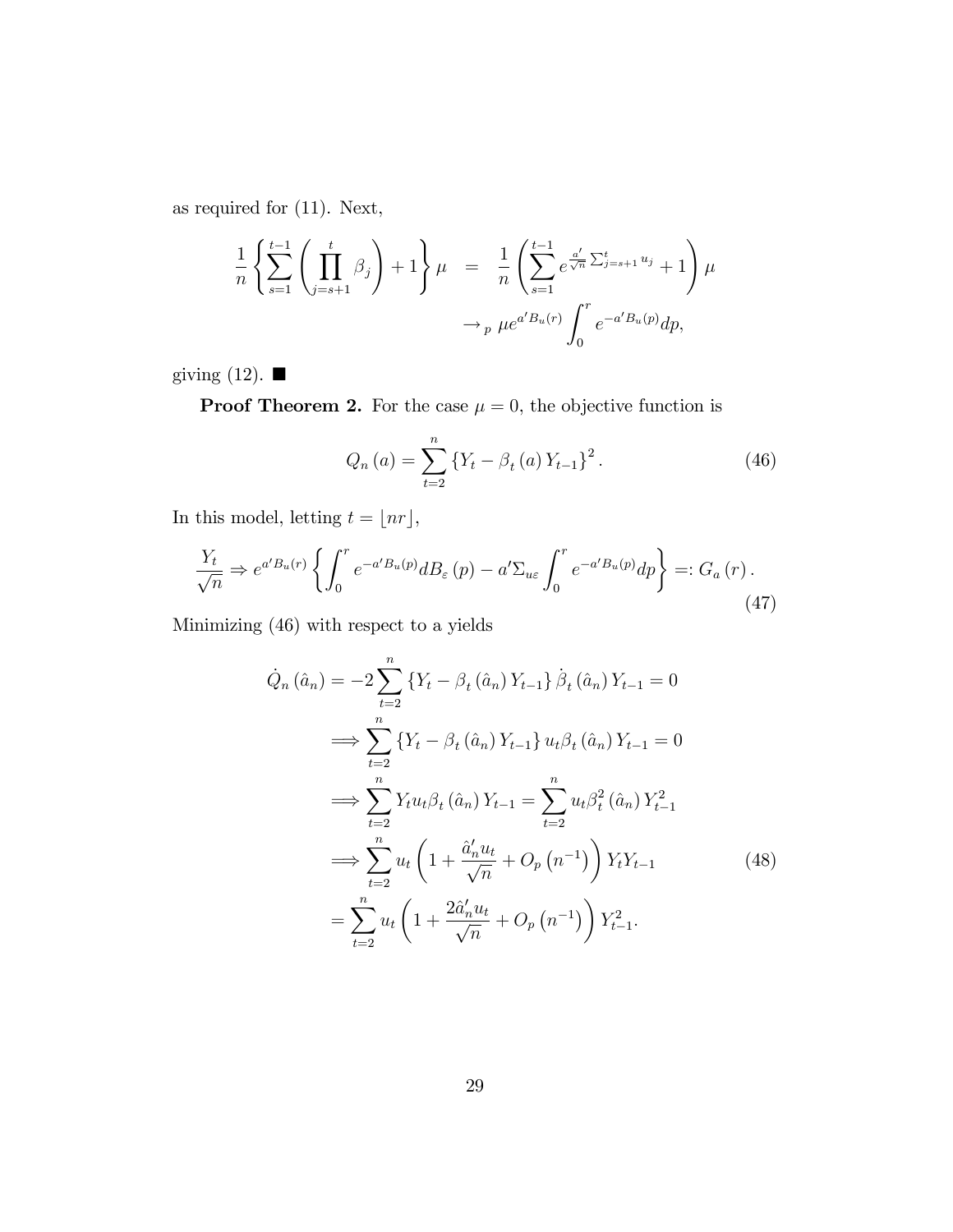The first term on the lhs of  $(48)$  is

$$
\sum_{t=2}^{n} u_t Y_t Y_{t-1} = \sum_{t=2}^{n} u_t \left\{ \beta_t (a) Y_{t-1} + \varepsilon_t \right\} Y_{t-1}
$$
\n
$$
= n \sum_{t=2}^{n} u_t \beta_t (a) \frac{Y_{t-1}^2}{n} + \sqrt{n} \sum_{t=2}^{n} u_t \varepsilon_t \frac{Y_{t-1}}{\sqrt{n}}
$$
\n
$$
\sim n \sum_{t=2}^{n} u_t \left( 1 + \frac{a'u_t}{\sqrt{n}} \right) \frac{Y_{t-1}^2}{n} + \sqrt{n} \sum_{t=2}^{n} u_t \varepsilon_t \frac{Y_{t-1}}{\sqrt{n}}
$$
\n
$$
\sim n^{3/2} \int_0^1 G_a^2(r) \, dB_u(r) + n^{3/2} \Sigma_u a \int_0^1 G_a^2(r) \, dr
$$
\n
$$
+ n^{3/2} \Sigma_{u\varepsilon} \int_0^1 G_a(r) \, dr + n \int_0^1 G_a(r) \, dB_{u\varepsilon}(r) \, 1 \left\{ \Sigma_{u\varepsilon} = 0 \right\}.
$$
\n(49)

The second term on the left hand side (lhs) of (48) is

$$
\frac{1}{\sqrt{n}} \sum_{t=2}^{n} u_t u'_t \hat{a}_n Y_t Y_{t-1} = \frac{1}{\sqrt{n}} \sum_{t=2}^{n} u_t u'_t \hat{a}_n \left\{ \beta_t (a) Y_{t-1} + \varepsilon_t \right\} Y_{t-1}
$$
\n
$$
\sim \frac{1}{\sqrt{n}} \left\{ n \sum_{t=2}^{n} \left( 1 + \frac{a' u_t}{\sqrt{n}} \right) \frac{Y_{t-1}^2}{n} u_t u'_t + \sum_{t=2}^{n} \varepsilon_t Y_{t-1} u_t u'_t \right\} \hat{a}_n
$$
\n
$$
\sim \frac{1}{\sqrt{n}} \left\{ n^2 \left( \frac{1}{n} \sum_{t=2}^{n} \frac{Y_{t-1}^2}{n} \right) \Sigma_u + \sqrt{n} \sum_{t=2}^{n} \frac{Y_{t-1}^2}{n} (u'_t a) u_t u'_t + n^{3/2} E(u_t u'_t \varepsilon_t) \left( \frac{1}{n} \sum_{t=2}^{n} \frac{Y_{t-1}}{\sqrt{n}} \right) \right\} \hat{a}_n
$$
\n
$$
\sim \frac{1}{\sqrt{n}} \left\{ n^2 \Sigma_u \int_0^1 G_a^2(r) dr + n^{3/2} E\left\{ (u'_t a) u_t u'_t \right\} \int_0^1 G_a^2(r) + n^{3/2} E\left\{ \varepsilon_t u_t u'_t \right\} \int_0^1 G_a^2(r) dr \right\} \hat{a}_n
$$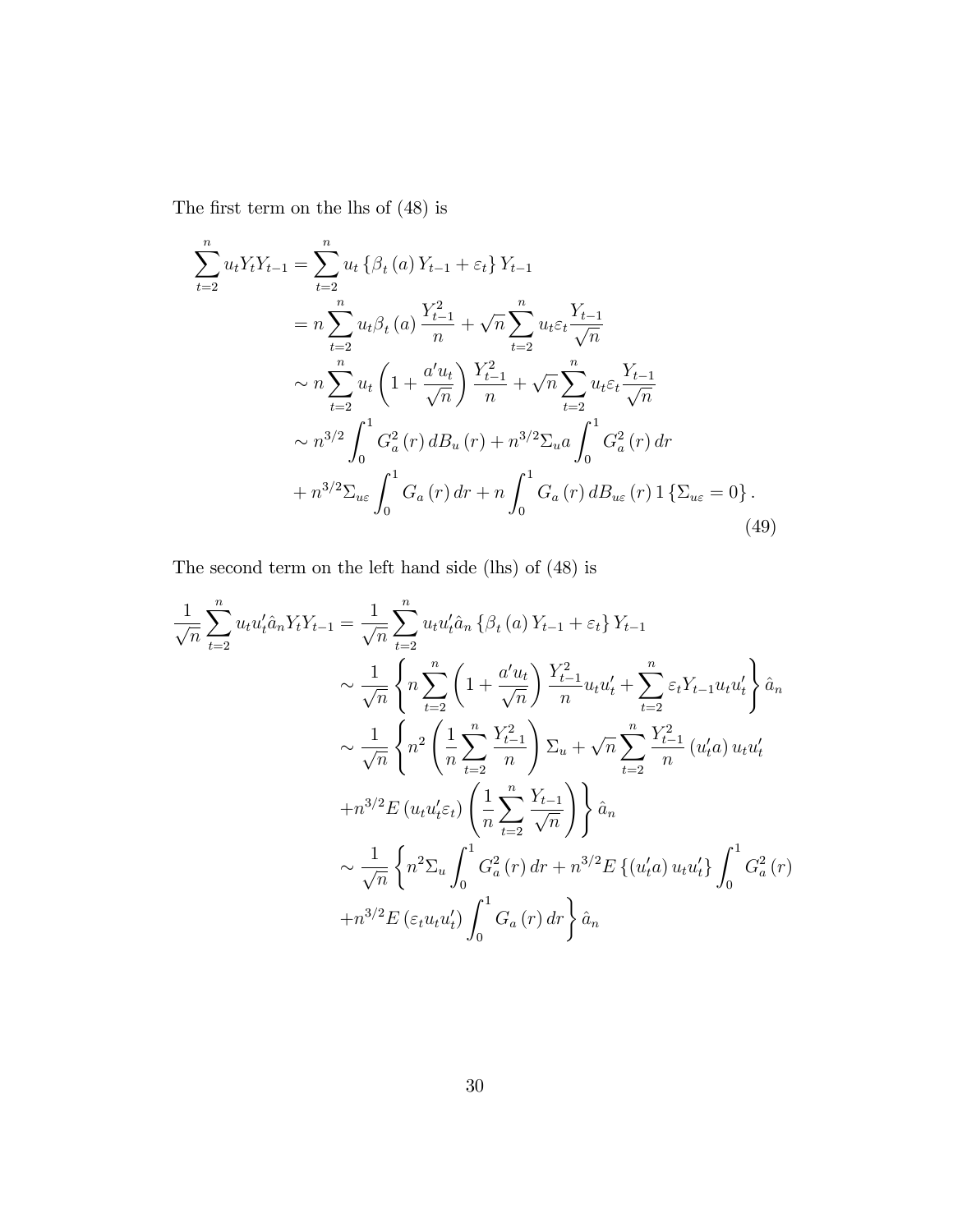$$
\sim n^{3/2} \Sigma_u \hat{a}_n \int_0^1 G_a^2(r) dr + n \left( E \left\{ (u_t' a) u_t u_t' \right\} \right) \hat{a}_n \int_0^1 G_a^2(r) \qquad (50)
$$

$$
+ n \left\{ E \left( \varepsilon_t u_t u_t' \right) \right\} \hat{a}_n \int_0^1 G_a(r) dr.
$$

Combining (49) and (50), the lhs of (48) behaves as

$$
n^{3/2} \left\{ \int_0^1 G_a^2(r) d B_u(r) + \Sigma_u (\hat{a}_n + a) \int_0^1 G_a^2(r) dr + \Sigma_{u\varepsilon} \int_0^1 G_a(r) dr \right\}
$$
  
+ 
$$
n \left\{ \left\{ E \left( \varepsilon_t u_t u_t' \right) \right\} \hat{a}_n \int_0^1 G_a(r) dr + \left( E \left\{ (u_t' a) u_t u_t' \right\} \right) \hat{a}_n \int_0^1 G_a^2(r) + \int_0^1 G_a(r) d B_{u\varepsilon}(r) 1 \left\{ \sigma_{u\varepsilon} = 0 \right\} \right\}.
$$
 (51)

The first term on the rhs of  $(48)$  is

$$
\sum_{t=2}^{n} u_t Y_{t-1}^2 \sim n^{3/2} \int_0^1 G_a^2(r) \, dB_u(r) \tag{52}
$$

and the second term on the rhs of (48) is

$$
\frac{2}{\sqrt{n}} \sum_{t=2}^{n} u_t u_t' \hat{a}_n Y_{t-1}^2 \sim 2 \Sigma_u \hat{a}_n n^{3/2} \int_0^1 G_a^2(r) dr.
$$
 (53)

Using  $(52)$  and  $(53)$ , the rhs of  $(48)$  behaves as

$$
n^{3/2} \left\{ \int_0^1 G_a^2(r) \, dB_u(r) + 2\Sigma_u \hat{a}_n \int_0^1 G_a^2(r) \, dr \right\}.
$$
 (54)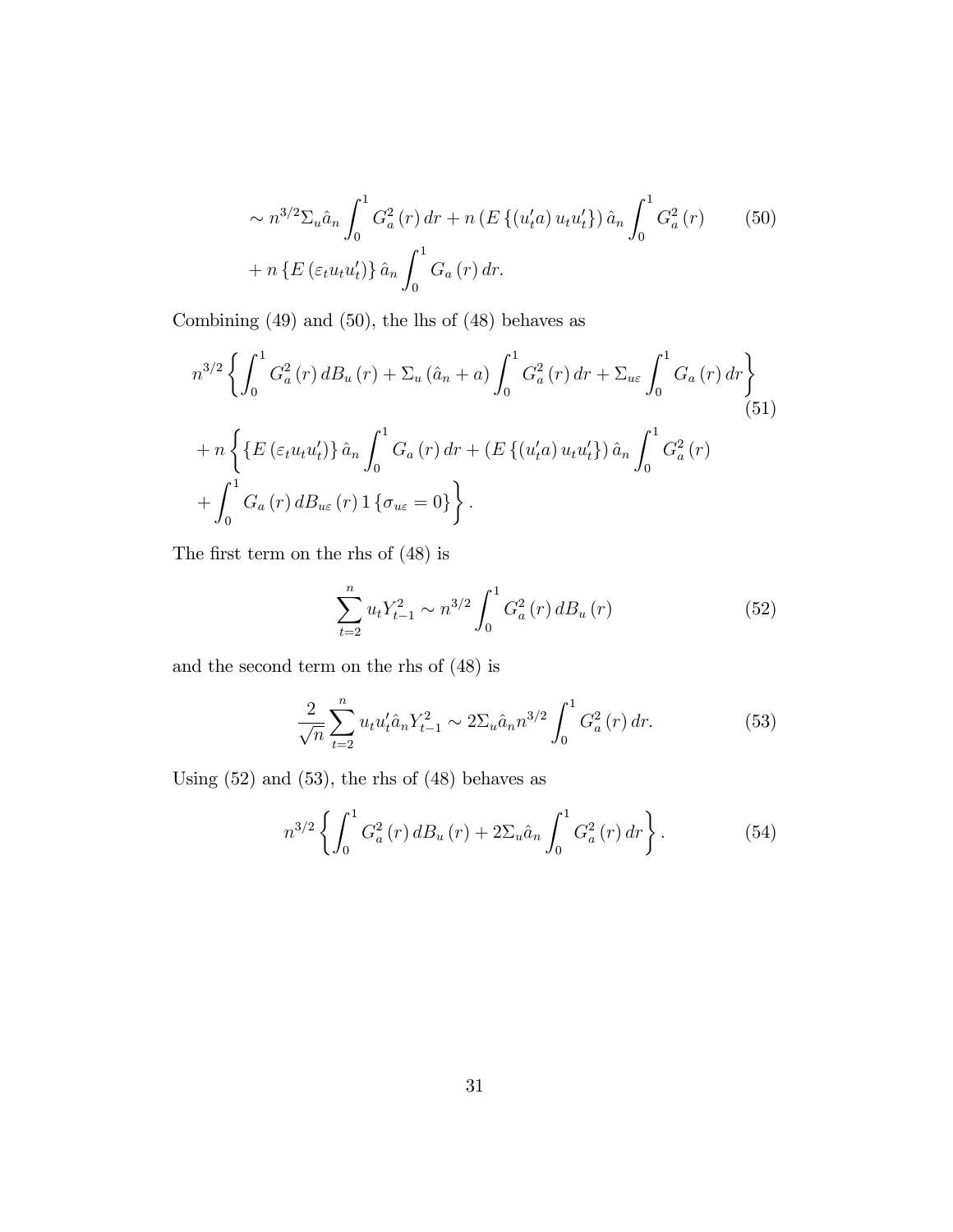Equating  $(51)$  to  $(54)$ , we obtain

$$
n^{3/2} \left( \int_0^1 G_a^2(r) d B_u(r) + \Sigma_u (\hat{a}_n + a) \int_0^1 G_a^2(r) dr + \Sigma_{u\varepsilon} \int_0^1 G_a(r) dr \right)
$$
  
+
$$
n \left\{ \left\{ E \left( \varepsilon_t u_t u_t' \right) \right\} \hat{a}_n \int_0^1 G_a(r) dr + \left( E \left\{ (u_t' a) u_t u_t' \right\} \right) \hat{a}_n \int_0^1 G_a^2(r) \right.
$$
  
+
$$
\int_0^1 G_a(r) d B_{u\varepsilon}(r) \left\{ \sigma_{u\varepsilon} = 0 \right\} \right\}
$$
  
= 
$$
n^{3/2} \left( \int_0^1 G_a^2(r) d B_u(r) + 2 \Sigma_u \hat{a}_n \int_0^1 G_a^2(r) dr \right).
$$

In the  $\Sigma_{u\varepsilon}\neq 0$  case, the limit is seen to be

$$
(\hat{a}_n - a) \Rightarrow \frac{\int_0^1 G_a(r) dr}{\int_0^1 G_a^2(r) dr} \Sigma_u^{-1} \Sigma_{u\varepsilon}, if \Sigma_{u\varepsilon} \neq 0,
$$

whereas, in the  $\Sigma_{u\varepsilon} = 0$  case, we obtain

$$
\sqrt{n} (\hat{a}_n - a) \Rightarrow \frac{1}{\int_0^1 G_a^2(r) dr} \sum_{u}^{-1} \left\{ \left\{ E \left( \varepsilon_t u_t u_t' \right) \right\} a \int_0^1 G_a(r) dr \right. (55)
$$

$$
+ E \left\{ \left( u_t' a \right)^2 u_t \right\} \int_0^1 G_a^2(r) + \int_0^1 G_a(r) dB_{u\varepsilon}(r) \right\},
$$
if  $\Sigma_{u\varepsilon} = 0$ .

Furthermore, in the  $\Sigma_{u\varepsilon} = 0$  and  $a = 0$  case, the limit is

$$
\sqrt{n}\hat{a}_n \Rightarrow \frac{1}{\int_0^1 G_a^2(r) dr} \Sigma_u^{-1} \int_0^1 G_a(r) dB_{u\varepsilon}(r) , \text{ if } \Sigma_{u\varepsilon} = 0 \text{ and } a = 0
$$

which reduces to

$$
\sqrt{n}\hat{a}_n \Rightarrow \frac{1}{\int_0^1 B_{\varepsilon}^2(r) dr} \Sigma_u^{-1} \int_0^1 B_{\varepsilon}(r) dB_{u\varepsilon}(r) , \text{ if } \Sigma_{u\varepsilon} = 0 \text{ and } a = 0.
$$

32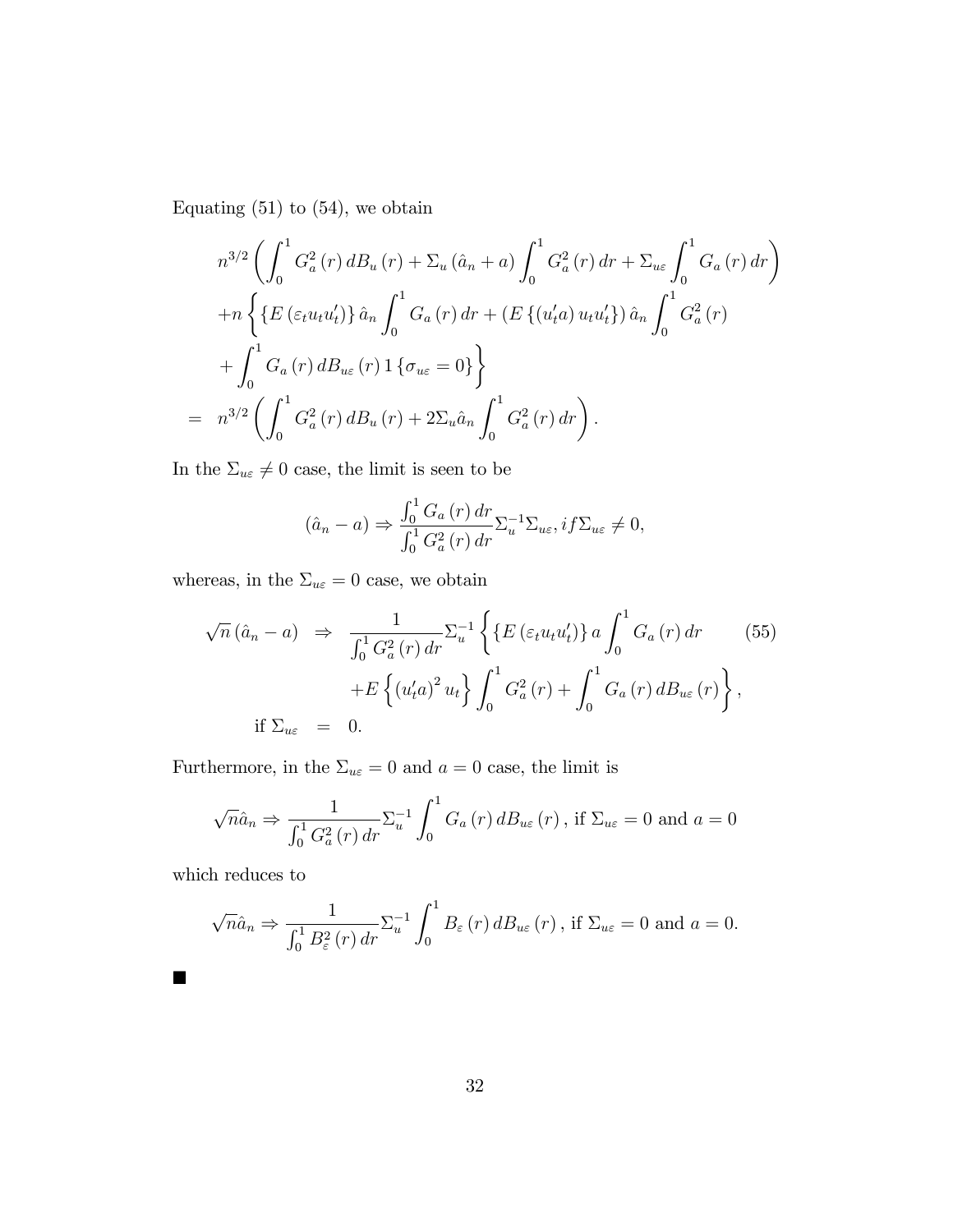Proof Theorem 3. For part  $(1)$ , we have

$$
\hat{\sigma}_{\varepsilon,n} = \frac{1}{n} \sum_{t=1}^{n} \left( Y_t - e^{\hat{a}'_n u_t / \sqrt{n}} Y_{t-1} \right)^2
$$
  
\n
$$
= \frac{1}{n} \sum_{t=1}^{n} \left( Y_t - e^{a' u_t / \sqrt{n}} e^{(\hat{a}_n - a)' u_t / \sqrt{n}} Y_{t-1} \right)^2
$$
  
\n
$$
= \frac{1}{n} \sum_{t=1}^{n} \left( Y_t - e^{a' u_t / \sqrt{n}} \left( 1 + \frac{(\hat{a}_n - a)' u_t}{\sqrt{n}} \right) + \frac{((\hat{a}_n - a)' u_t)^2}{2n} + o_p \left( \frac{1}{n} \right) \right) Y_{t-1} \right)^2
$$

$$
= \frac{1}{n} \sum_{t=1}^{n} \left( \varepsilon_{t} - e^{a' u_{t}/\sqrt{n}} \left( \frac{(\hat{a}_{n} - a)' u_{t}}{\sqrt{n}} \right) \right. \\
\left. + \frac{((\hat{a}_{n} - a)' u_{t})^{2}}{2n} + o_{p} \left( \frac{1}{n} \right) \right) Y_{t-1} \right)^{2} \\
= \frac{1}{n} \sum_{t=1}^{n} \varepsilon_{t}^{2} \\
- \frac{2}{n} \sum_{t=1}^{n} \varepsilon_{t} e^{a' u_{t}/\sqrt{n}} \left( \frac{(\hat{a}_{n} - a)' u_{t}}{\sqrt{n}} + \frac{((\hat{a}_{n} - a)' u_{t})^{2}}{2n} + o_{p} \left( \frac{1}{n} \right) \right) Y_{t-1} \\
+ \frac{1}{n} \sum_{t=1}^{n} e^{2a' u_{t}/\sqrt{n}} \left( \frac{(\hat{a}_{n} - a)' u_{t}}{\sqrt{n}} + \frac{((\hat{a}_{n} - a)' u_{t})^{2}}{2n} + o_{p} \left( \frac{1}{n} \right) \right)^{2} Y_{t-1}^{2}.\n\tag{56}
$$

The first term on the rhs of (56) converges in probability to  $\sigma_{\varepsilon}^2$ , whereas the second term becomes

$$
-\frac{2}{n}\sum_{t=1}^{n}\varepsilon_{t}\left(1+\frac{a'u_{t}}{\sqrt{n}}+o_{p}\left(\frac{1}{\sqrt{n}}\right)\right)\left(\frac{(\hat{a}_{n}-a)'u_{t}}{\sqrt{n}}+\frac{((\hat{a}_{n}-a)'u_{t})^{2}}{2n}+\overline{o_{p}\left(\frac{1}{n}\right)}\right)Y_{t-1}.
$$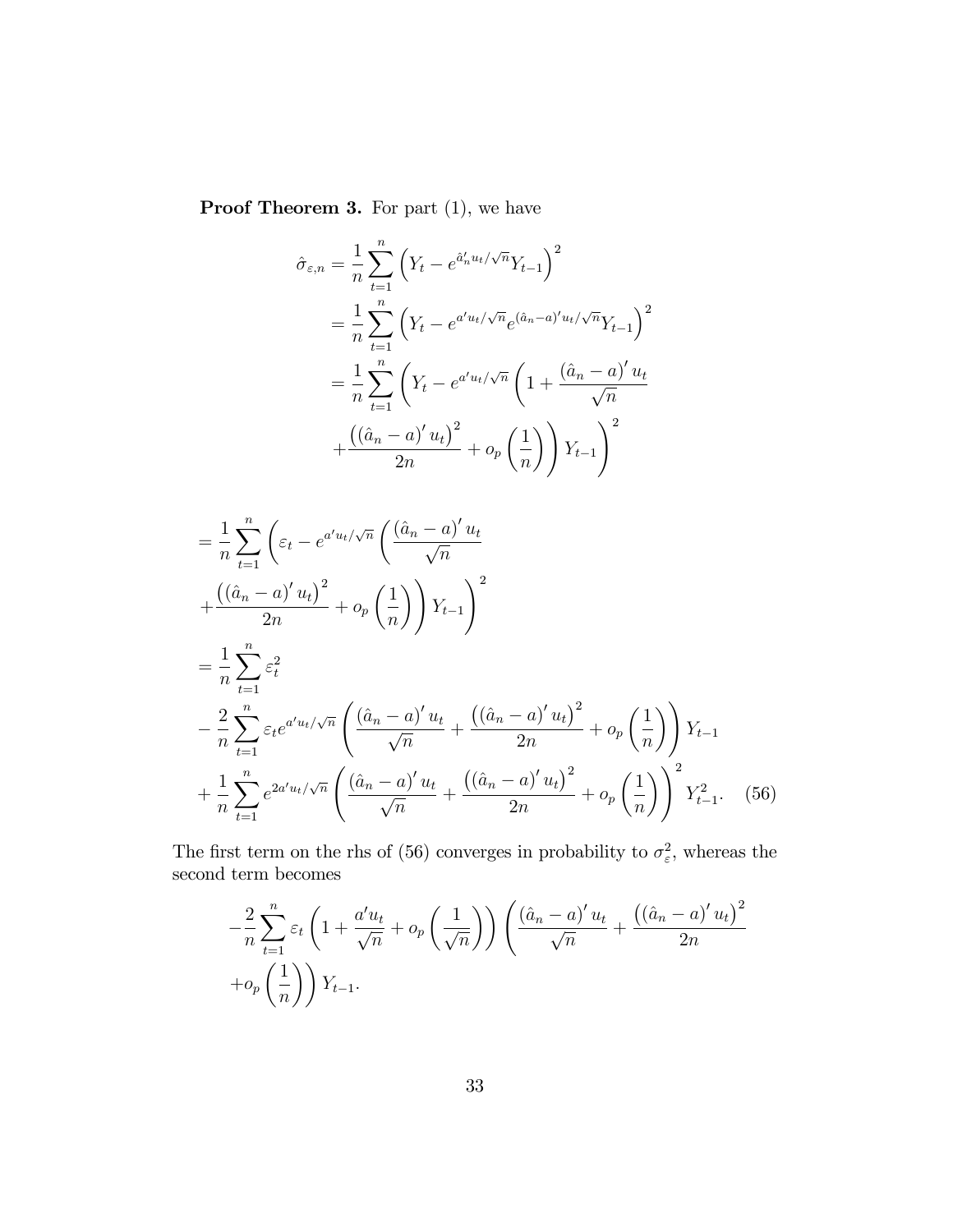The dominant terms in the last expression are equal to

$$
= -\frac{2}{n} \left( \sum_{t=1}^{n} \left( \varepsilon_t \frac{(\hat{a}_n - a)' u_t}{\sqrt{n}} Y_{t-1} + \varepsilon_t \frac{((\hat{a}_n - a)' u_t)^2}{2n} Y_{t-1} \right) \right)
$$
  

$$
= \sum_{t=1}^{n} \left( \varepsilon_t \frac{a' u_t (\hat{a}_n - a)' u_t}{n} Y_{t-1} + \varepsilon_t \frac{a' u_t ((\hat{a}_n - a)' u_t)^2}{2n^{3/2}} \right) Y_{t-1} \right)
$$
  

$$
= -\frac{2}{\sqrt{n}} \left\{ (\hat{a}_n - a)' \int_0^1 G_a(r) d B_{u\varepsilon}(r) \right.
$$
  

$$
+ \frac{1}{2} (\hat{a}_n - a)' E(\varepsilon_t u_t u_t') (\hat{a}_n - a) \int_0^1 G_a(r) dr
$$
  

$$
+ a' E(\varepsilon_t u_t u_t') (\hat{a}_n - a) \int_0^1 G_a(r) dr + o_p(1) \right\}
$$
  

$$
\to_p 0.
$$

The leading term in the third term on the rhs of (56) is seen to be

$$
\frac{1}{n^2} \sum_{t=1}^n ((\hat{a}_n - a)' u_t)^2 Y_{t-1}^2 = (\hat{a}_n - a)' \left( \frac{1}{n} \sum_{t=1}^n u_t u_t' \left( \frac{Y_{t-1}}{\sqrt{n}} \right)^2 \right) (\hat{a}_n - a)
$$

$$
= (\hat{a}_n - a)' \sum_u (\hat{a}_n - a) \int_0^1 G_a^2(r) dr + o_p(1).
$$
(57)

Using Theorem  $2(1)$ ,  $(57)$  becomes

$$
\begin{split}\n&\left(\frac{\int_{0}^{1} G_{a}(r) dr}{\int_{0}^{1} G_{a}^{2}(r) dr} \Sigma_{ue}^{\prime} \Sigma_{u}^{-1}\right) \Sigma_{u}\left(\Sigma_{u}^{-1} \Sigma_{ue} \frac{\int_{0}^{1} G_{a}(r) dr}{\int_{0}^{1} G_{a}^{2}(r) dr}\right) \int_{0}^{1} G_{a}^{2}(r) dr + o_{p}(1) \\
&\Rightarrow \frac{\left(\int_{0}^{1} G_{a}(r) dr\right)^{2}}{\int_{0}^{1} G_{a}^{2}(r) dr} \Sigma_{ue}^{\prime} \Sigma_{u}^{-1} \Sigma_{ue}.\n\end{split}
$$

It follows that

$$
\hat{\sigma}_{\varepsilon,n}^{2} - \sigma_{\varepsilon}^{2} \Rightarrow \frac{\sigma_{u\varepsilon}^{2} \left( \int_{0}^{1} G_{a} \left( r \right) dr \right)^{2}}{\sigma_{u}^{2} \int_{0}^{1} G_{a}^{2} \left( r \right) dr} \Sigma_{u\varepsilon}' \Sigma_{u}^{-1} \Sigma_{u\varepsilon}.
$$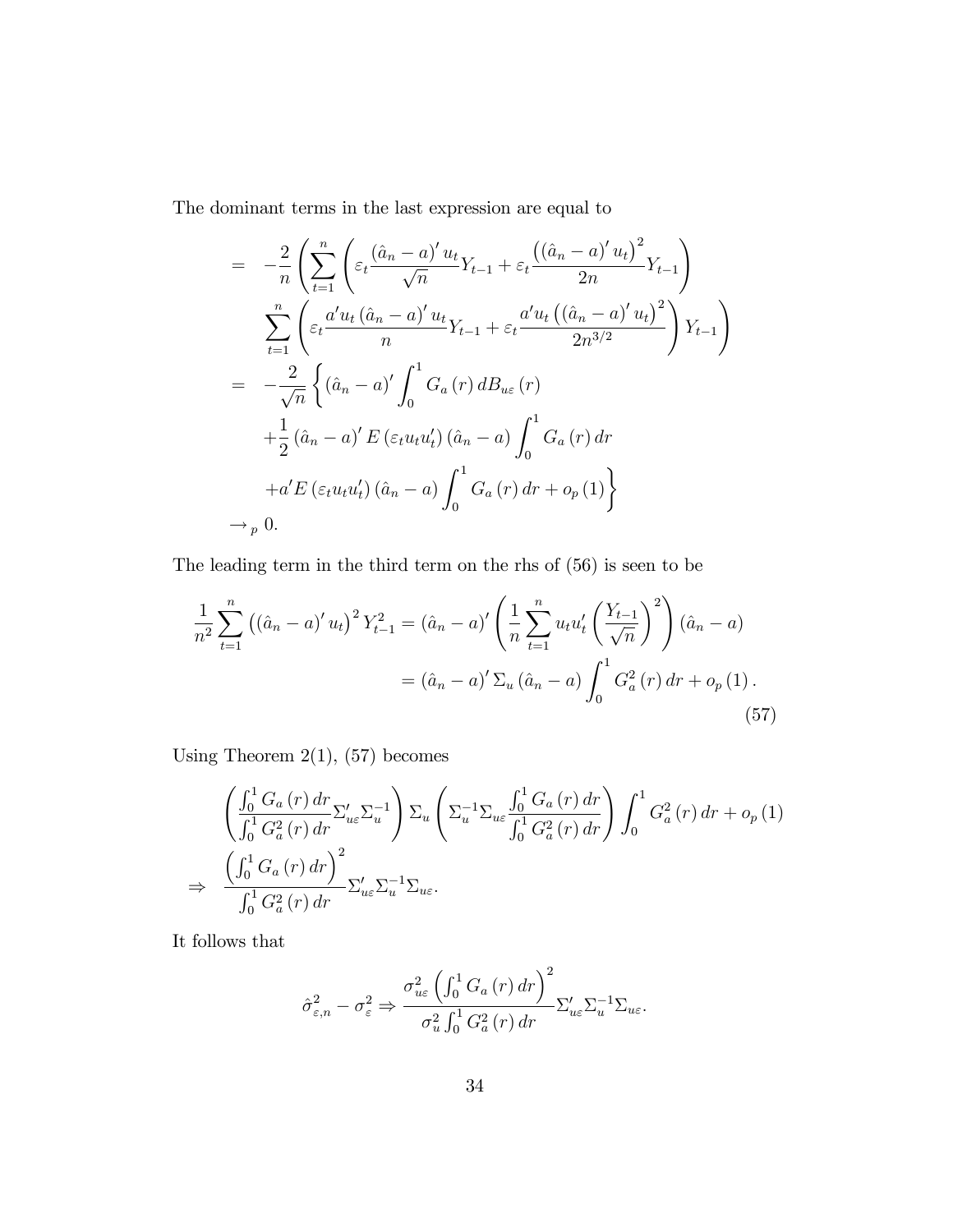For part  $(2)$ , we have

$$
vech\left(\hat{\Sigma}_{u,n}\right) = \frac{1}{n} \sum_{t=1}^{n} vech\left(u_t u_t'\right)
$$
  
= 
$$
\frac{1}{n} \sum_{t=1}^{n} vech\left(u_t u_t' - \Sigma_u + \Sigma_u\right)
$$
  
= 
$$
vech\left(\Sigma_u\right) + \frac{1}{n} \sum_{t=1}^{n} vech\left(u_t u_t' - \Sigma_u\right),
$$

so that

$$
\sqrt{n}\left(\text{vech}\left(\hat{\Sigma}_{u,n}\right)-\text{vech}\left(\Sigma_u\right)\right)=\frac{1}{\sqrt{n}}\sum_{t=1}^n\text{vech}\left(u_tu_t'-\Sigma_u\right)\Rightarrow\xi\left(1\right).
$$

Let  $e_t$  be the least squares residual from the regression (6). For part (3), we have

$$
\hat{\Sigma}_{ue,n} = \frac{1}{n} \sum_{t=1}^{n} e_t u_t
$$
\n
$$
= \frac{1}{n} \sum_{t=1}^{n} \left( Y_t - e^{\hat{a}'_n u_t / \sqrt{n}} Y_{t-1} \right) u_t
$$
\n
$$
= \frac{1}{n} \sum_{t=1}^{n} \left( Y_t - e^{a' u_t / \sqrt{n}} e^{(\hat{a}_n - a)' u_t / \sqrt{n}} Y_{t-1} \right) u_t
$$
\n
$$
= \frac{1}{n} \sum_{t=1}^{n} \left( Y_t - e^{a' u_t / \sqrt{n}} \left( \frac{(\hat{a}_n - a)' u_t}{\sqrt{n}} \right)^2 + o_p \left( \frac{1}{n} \right) \right) Y_{t-1} u_t. \tag{58}
$$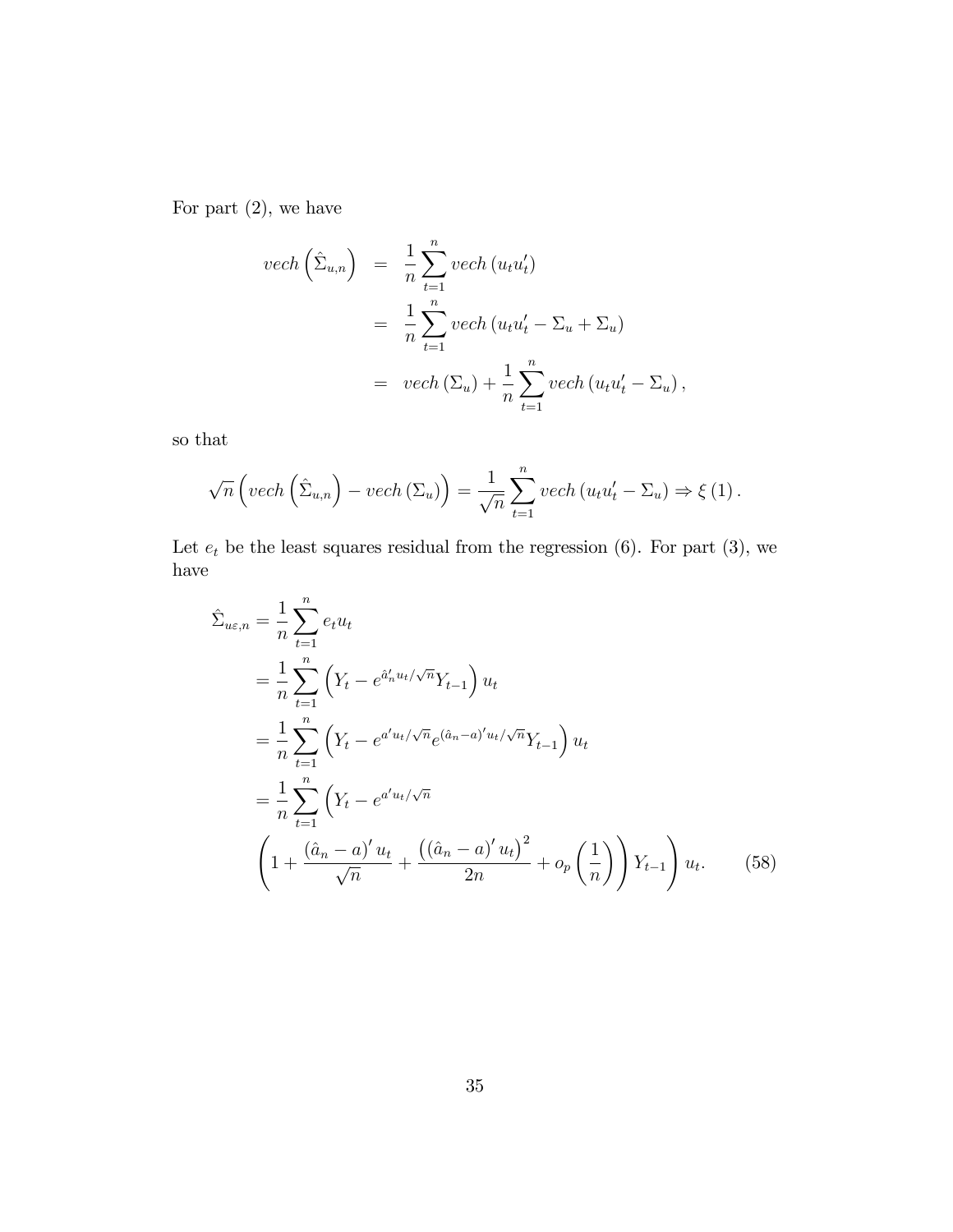The dominant terms in the last expression become

$$
\frac{1}{n} \sum_{t=1}^{n} \left( \varepsilon_{t} - \left( 1 + \frac{a' u_{t}}{\sqrt{n}} \right) \left( \frac{(\hat{a}_{n} - a)' u_{t}}{\sqrt{n}} + \frac{((\hat{a}_{n} - a)' u_{t})^{2}}{2n} \right) Y_{t-1} \right) u_{t}
$$
\n
$$
= \Sigma_{ue} - \frac{1}{n} \sum_{t=1}^{n} \left( \frac{(\hat{a}_{n} - a)' u_{t}}{\sqrt{n}} Y_{t-1} u_{t} + \frac{((\hat{a}_{n} - a)' u_{t})^{2}}{2n} Y_{t-1} u_{t} \right)
$$
\n
$$
+ \frac{a' u_{t} (\hat{a}_{n} - a)' u_{t}}{n} Y_{t-1} u_{t} + \frac{a' u_{t} ((\hat{a}_{n} - a)' u_{t})^{2}}{2n^{3/2}} Y_{t-1} u_{t} \right) + o_{p}(1). \tag{59}
$$

By  $[\Sigma_u]_j$  we denote the jth row of  $\Sigma_u$ , which is also equal to the jth column of  $\Sigma_u$ . The first term in the brackets of (59) behaves as

$$
-\sum_{j=1}^{K} (\hat{a}_{n} - a)_{j} \frac{1}{n} \sum_{t=1}^{n} u_{j,t} u_{t} \frac{Y_{t-1}}{\sqrt{n}} = -\sum_{j=1}^{K} (\hat{a}_{n} - a)_{j} \left[\Sigma_{u}\right]_{j} \frac{1}{n} \sum_{t=1}^{n} \frac{Y_{t-1}}{\sqrt{n}} + o_{p}(1)
$$
  

$$
= -\Sigma_{u} (\hat{a}_{n} - a) \int_{0}^{1} G_{a}(r) dr + o_{p}(1)
$$
  

$$
\Rightarrow -\left(\int_{0}^{1} G_{a}(r) dr\right) \Sigma_{u} \Sigma_{u}^{-1} \Sigma_{u\varepsilon} \frac{\int_{0}^{1} G_{a}(r) dr}{\int_{0}^{1} G_{a}^{2}(r) dr}
$$
  

$$
= -\frac{\left(\int_{0}^{1} G_{a}(r) dr\right)^{2}}{\int_{0}^{1} G_{a}^{2}(r) dr} \Sigma_{u\varepsilon}.
$$

All other terms in the brackets of (59) are negligible and therefore

 $\blacksquare$ 

$$
\hat{\Sigma}_{u\varepsilon,n} - \Sigma_{u\varepsilon} \Rightarrow -\frac{\left(\int_0^1 G_a(r) dr\right)^2}{\int_0^1 G_a^2(r) dr} \Sigma_{u\varepsilon}.
$$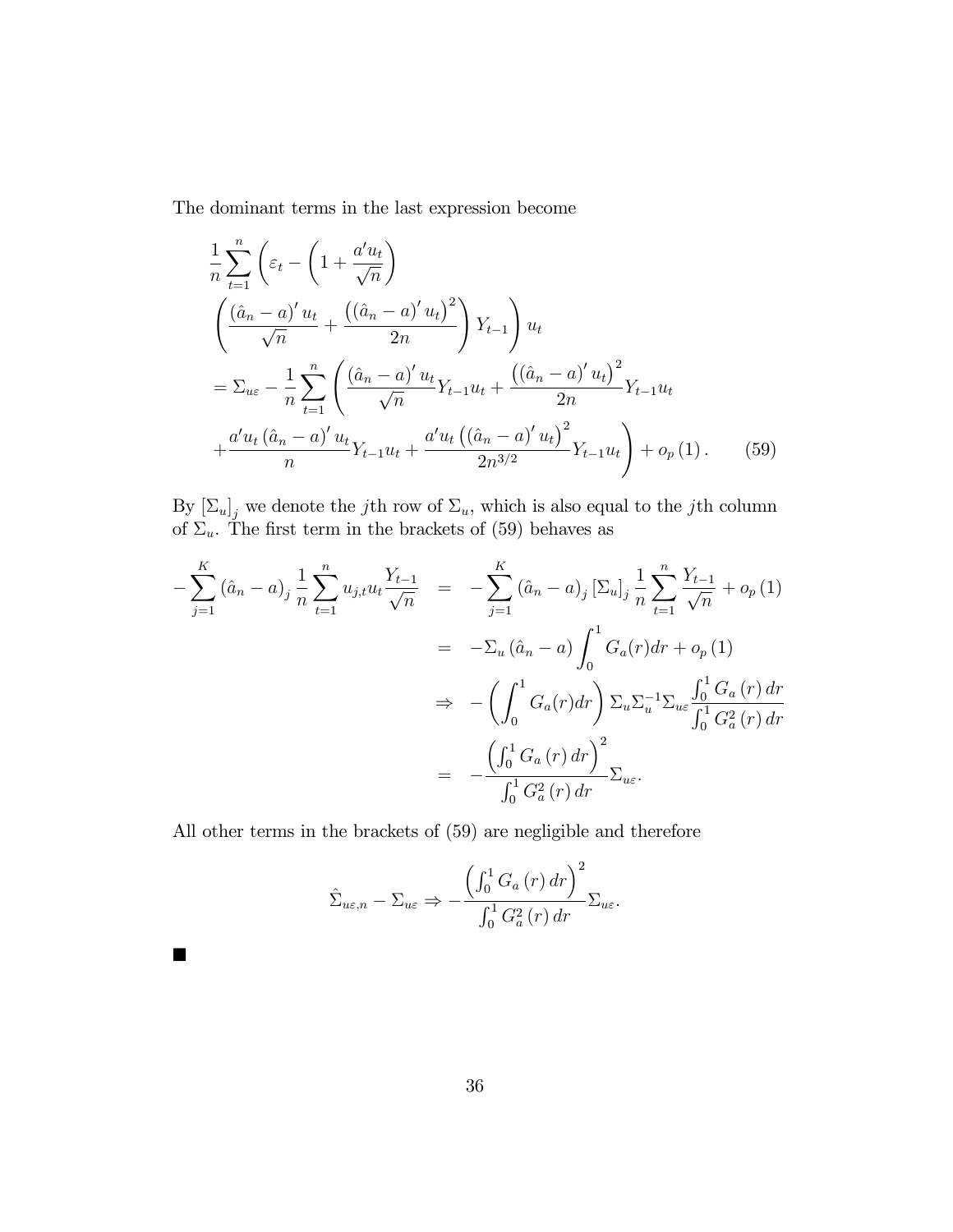**Proof Theorem 4.** In the  $\mu \neq 0$  case, the ols estimator of  $\mu$  is equal to

$$
\hat{\mu}_n = \bar{Y}_n - \frac{1}{n} \sum_{t=2}^n e^{\hat{a}'_n u_t / \sqrt{n}} Y_{t-1}
$$

and the plugged-in score function is

$$
\dot{Q}_n(\hat{a}_n; \hat{\mu}_n) = -\frac{2}{\sqrt{n}} \sum_{t=2}^n \left\{ (Y_t - \bar{Y}_n) - \left( e^{\hat{a}'_n u_t / \sqrt{n}} Y_{t-1} \right) - \frac{1}{n} \sum_{t=2}^n e^{\hat{a}'_n u_t / \sqrt{n}} Y_{t-1} \right\} u_t e^{\hat{a}'_n u_t / \sqrt{n}} Y_{t-1}
$$

$$
= 0.
$$

This implies that

$$
\sum_{t=2}^{n} (Y_t - \bar{Y}_n) u_t e^{\hat{a}'_n u_t / \sqrt{n}} Y_{t-1}
$$
\n
$$
= \sum_{t=2}^{n} \left( e^{\hat{a}'_n u_t / \sqrt{n}} Y_{t-1} - \frac{1}{n} \sum_{t=2}^{n} e^{\hat{a}'_n u_t / \sqrt{n}} Y_{t-1} \right) u_t e^{\hat{a}'_n u_t / \sqrt{n}} Y_{t-1}.
$$
\n(60)

It follows from Lieberman and Phillips (2014) that in this case

$$
\frac{Y_t}{n} \Rightarrow \mu_0 e^{a'B_u(r)} \int_0^r e^{-a'B_u(p)} dp \equiv H_a(r) .
$$

Now,

$$
\sum_{t=2}^{n} Y_t u_t e^{\hat{a}'_n u_t / \sqrt{n}} Y_{t-1} = \sum_{t=2}^{n} \left( \mu_0 + e^{a' u_t / \sqrt{n}} Y_{t-1} + \varepsilon_t \right) u_t e^{\hat{a}'_n u_t / \sqrt{n}} Y_{t-1}.
$$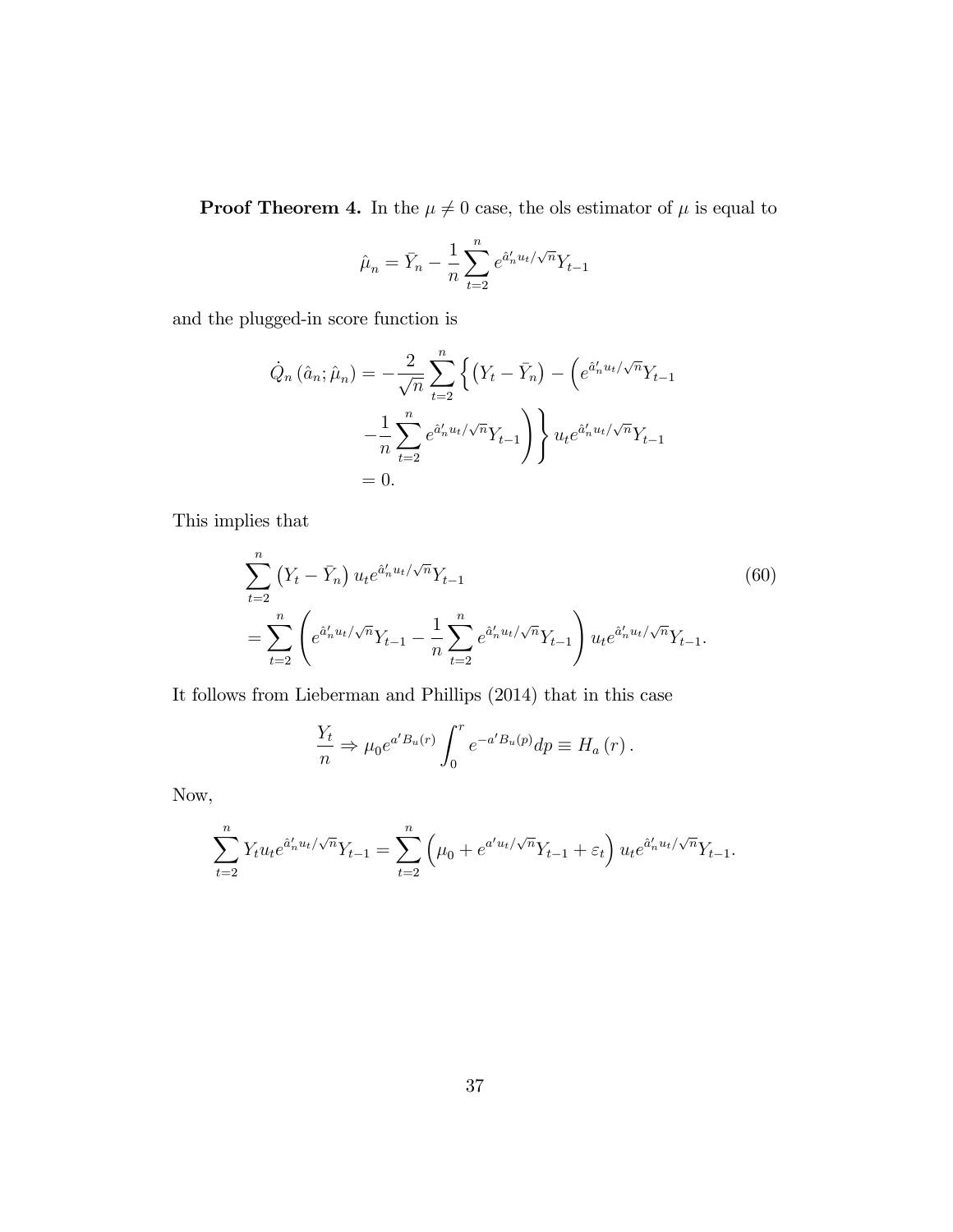We have

$$
\mu_0 \sum_{t=2}^n u_t e^{\hat{a}'_n u_t / \sqrt{n}} Y_{t-1} \sim \mu_0 \sum_{t=2}^n u_t \left( 1 + \frac{\hat{a}'_n u_t}{\sqrt{n}} \right) Y_{t-1}
$$
  

$$
\sim \mu_0 \left( n^{3/2} \int_0^1 H_a(r) d B_u(r) + \frac{1}{\sqrt{n}} \sum_{t=2}^n u_t u'_t \hat{a}_n Y_{t-1} \right)
$$
  

$$
\sim \mu_0 \left( n^{3/2} \int_0^1 H_a(r) d B_u(r) + \frac{1}{\sqrt{n}} \sum_{u} \hat{a}_n n^2 \left( \frac{\sum_{t=2}^n Y_{t-1}}{n^2} \right) \right)
$$
  

$$
\sim \mu_0 n^{3/2} \left( \int_0^1 H_a(r) d B_u(r) + \sum_u \hat{a}_n \int_0^1 H_a(r) dr \right).
$$
(61)

Also,

$$
\sum_{t=2}^{n} u_t e^{(\hat{a}_n + a)' u_t / \sqrt{n}} Y_{t-1}^2 \sim \sum_{t=2}^{n} u_t Y_{t-1}^2 + \frac{1}{\sqrt{n}} \sum_{t=2}^{n} u_t u'_t (\hat{a}_n + a) Y_{t-1}^2
$$

$$
\sim n^{5/2} \int_0^1 H_a^2(r) dB_u(r) + \frac{1}{\sqrt{n}} \sum_u (\hat{a}_n + a) n^3 \sum_{t=2}^{n} \frac{Y_{t-1}^2}{n^3}
$$

$$
\sim n^{5/2} \left( \int_0^1 H_a^2(r) dB_u(r) + \sum_u (\hat{a}_n + a) \int_0^1 H_a^2(r) dr \right)
$$
(62)

and

$$
\sum_{t=2}^{n} \varepsilon_{t} u_{t} e^{\hat{a}_{n}^{\prime} u_{t}/\sqrt{n}} Y_{t-1} \sim \sum_{t=2}^{n} \varepsilon_{t} u_{t} Y_{t-1} + \frac{1}{\sqrt{n}} \sum_{t=2}^{n} \varepsilon_{t} u_{t} u_{t}^{\prime} \hat{a}_{n} Y_{t-1}
$$

$$
\sim \Sigma_{u \varepsilon} n^{2} \int_{0}^{1} H_{a}(r) dr + \left\{ E \left( \varepsilon_{t} u_{t} u_{t}^{\prime} \right) \right\} \hat{a}_{n} n^{3/2} \int_{0}^{1} H_{a}(r) dr
$$
(63)

$$
+ n^{3/2} \int_0^1 H_a(r) d B_{u\varepsilon}(r).
$$
 (64)

It follows from  $(61)-(63)$  that the first component of the lhs of  $(60)$  behaves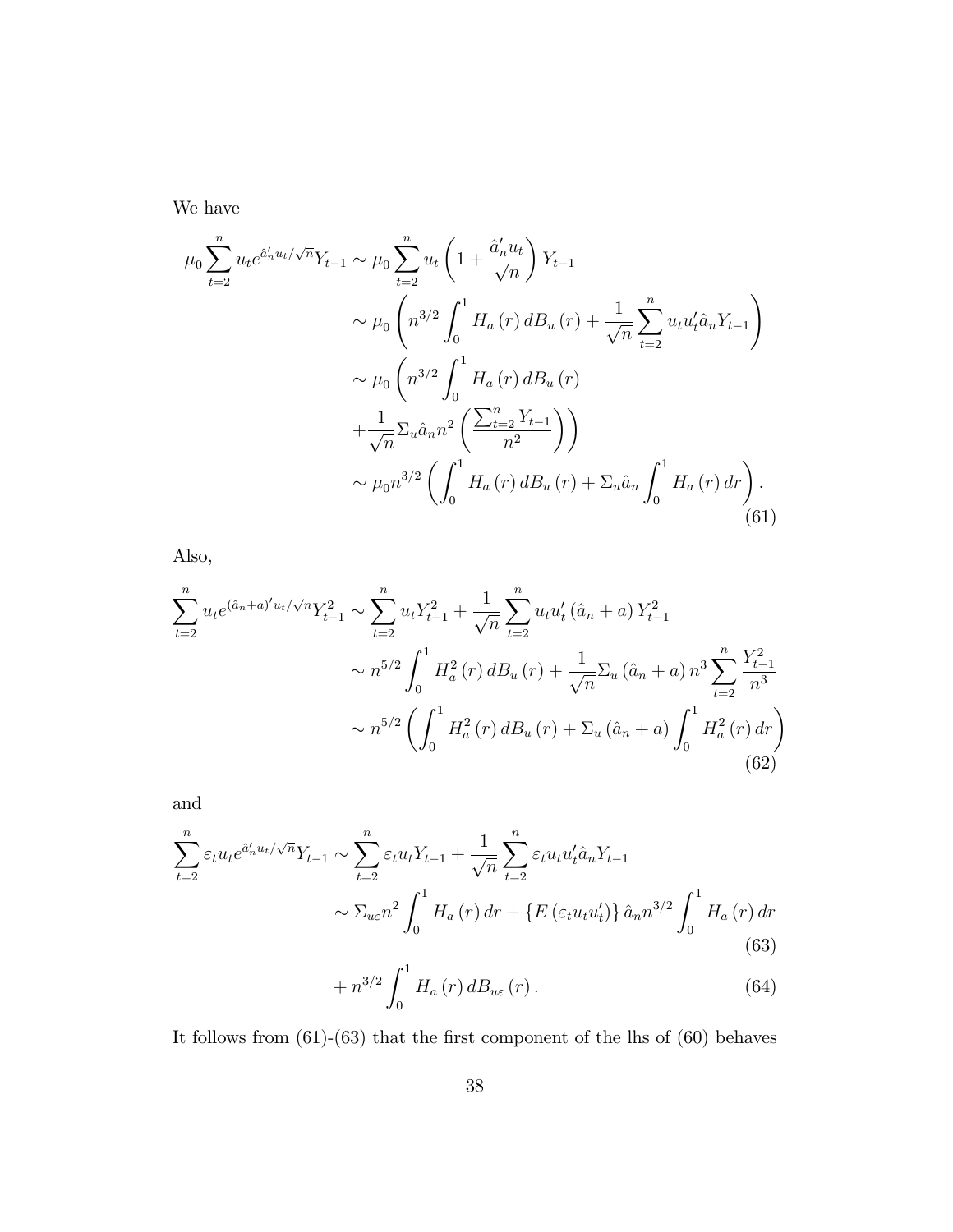as

$$
\mu_0 n^{3/2} \left( \int_0^1 H_a(r) \, dB_u(r) + \Sigma_u \hat{a}_n \int_0^1 H_a(r) \, dr \right) \n+ n^{5/2} \left( \int_0^1 H_a^2(r) \, dB_u(r) + \Sigma_u (\hat{a}_n + a) \int_0^1 H_a^2(r) \, dr \right) \n+ \Sigma_{u\varepsilon} n^2 \int_0^1 H_a(r) \, dr + \left\{ E \left( \varepsilon_t u_t u_t' \right) \right\} \hat{a}_n n^{3/2} \int_0^1 H_a(r) \, dr \n+ n^{3/2} \int_0^1 H_a(r) \, dB_{u\varepsilon}(r) \n\sim n^{5/2} \left( \int_0^1 H_a^2(r) \, dB_u(r) + \Sigma_u (\hat{a}_n + a) \int_0^1 H_a^2(r) \, dr \right) \n+ \Sigma_{u\varepsilon} n^2 \int_0^1 H_a(r) \, dr.
$$
\n(65)

The second component of the lhs of (60) is

$$
\bar{Y}_n \sum_{t=2}^n u_t e^{\hat{a}'_n u_t / \sqrt{n}} Y_{t-1} \sim n \int_0^1 H_a(r) dr \left( \sum_{t=2}^n u_t Y_{t-1} + \frac{1}{\sqrt{n}} \sum_{t=2}^n u_t u'_t \hat{a}_n Y_{t-1} \right)
$$
\n
$$
\sim n \int_0^1 H_a(r) dr \left( n^{3/2} \int_0^1 H_a(r) dB_u(r) + \Sigma_u \hat{a}_n n^{3/2} \int_0^1 H_a(r) dr \right)
$$
\n
$$
= n^{5/2} \int_0^1 H_a(r) dr \left( \int_0^1 H_a(r) dB_u(r) + \Sigma_u \hat{a}_n \int_0^1 H_a(r) dr \right).
$$
\n(66)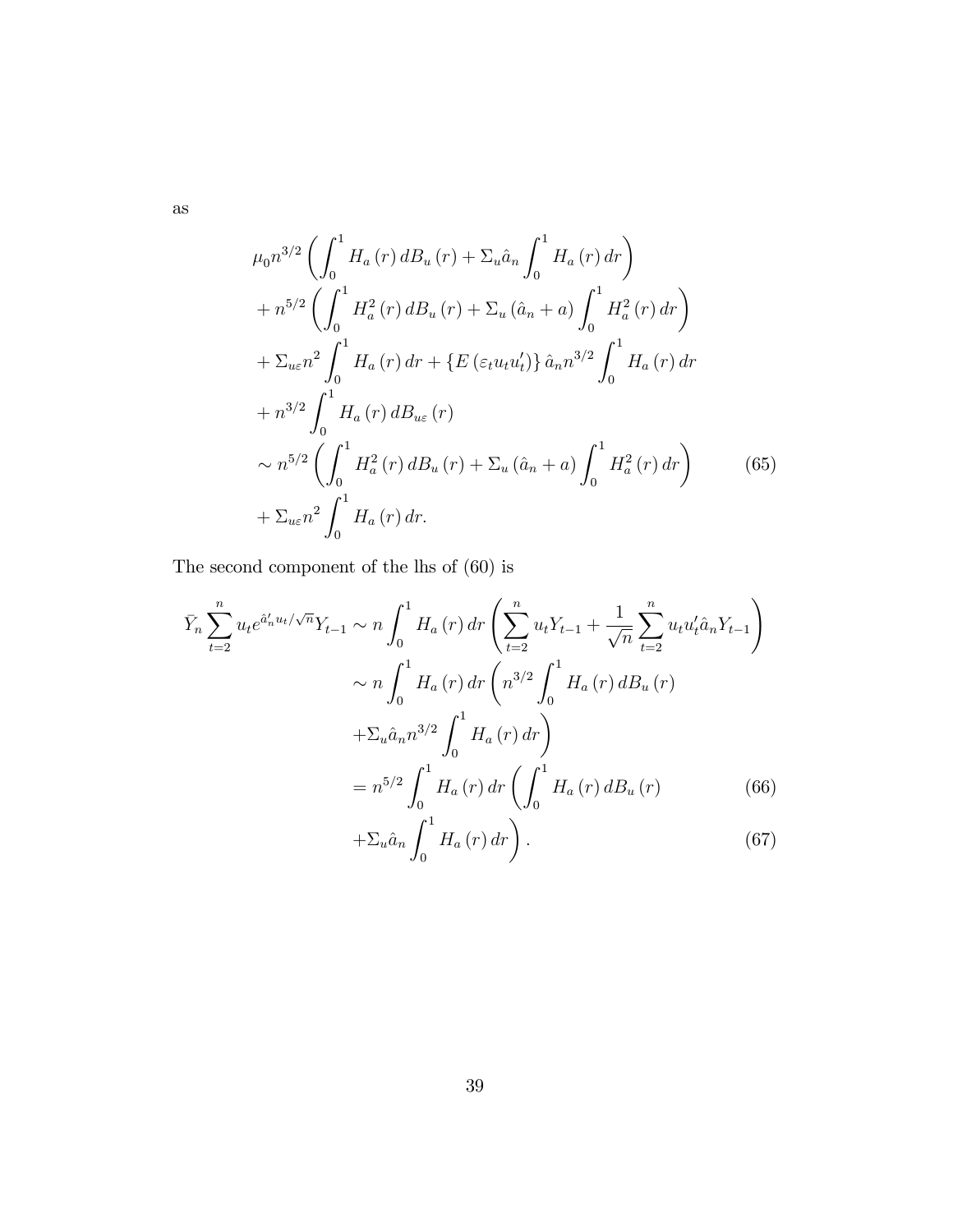Combining (65) with (66) the lhs of (60) behaves as

$$
n^{5/2} \left( \int_0^1 H_a^2(r) \, dB_u(r) + \Sigma_u (\hat{a}_n + a) \int_0^1 H_a^2(r) \, dr - \int_0^1 H_a(r) \, dr \left( \int_0^1 H_a(r) \, dB_u(r) + \Sigma_u \hat{a}_n \int_0^1 H_a(r) \, dr \right) \right) \tag{68}
$$

$$
+ \Sigma_{u \varepsilon} n^2 \int_0^1 H_a(r) \, dr.
$$

The first term on the rhs of  $(60)$  is

$$
\sum_{t=2}^{n} u_t e^{2\hat{a}'_n u_t/\sqrt{n}} Y_{t-1}^2 \sim \sum_{t=2}^{n} u_t Y_{t-1}^2 + \frac{2}{\sqrt{n}} \sum_{t=2}^{n} u_t u'_t \hat{a}_n Y_{t-1}^2
$$

$$
\sim n^{5/2} \left( \int_0^1 H_a^2(r) d_s(r) + 2\Sigma_u \hat{a}_n \int H_a^2(r) dr \right). \tag{69}
$$

The second term on the rhs of (60) is

$$
\left(\frac{1}{n}\sum_{t=2}^{n}e^{\hat{a}'_n u_t/\sqrt{n}}Y_{t-1}\right)\sum_{t=2}^{n}u_t e^{\hat{a}'_n u_t/\sqrt{n}}Y_{t-1}.
$$

We have

$$
\frac{1}{n} \sum_{t=2}^{n} e^{\hat{a}'_{n} u_{t}/\sqrt{n}} Y_{t-1} \sim \frac{1}{n} \left( \sum_{t=2}^{n} Y_{t-1} + \frac{1}{\sqrt{n}} \sum_{t=2}^{n} \hat{a}'_{n} u_{t} Y_{t-1} \right)
$$

$$
\sim \frac{1}{n} \left( n^{2} \int_{0}^{1} H_{a}(r) dr + n \hat{a}'_{n} \int_{0}^{1} H_{a}(r) dB_{u}(r) \right)
$$

$$
= n \int_{0}^{1} H_{a}(r) dr + \hat{a}'_{n} \int_{0}^{1} H_{a}(r) dB_{u}(r).
$$
(70)

Using (61) and (70), the second term on the rhs of (60) is

$$
\left(\frac{1}{n}\sum_{t=2}^{n}e^{\hat{a}'_n u_t/\sqrt{n}}Y_{t-1}\right)\sum_{t=2}^{n}u_t e^{\hat{a}'_n u_t/\sqrt{n}}Y_{t-1}
$$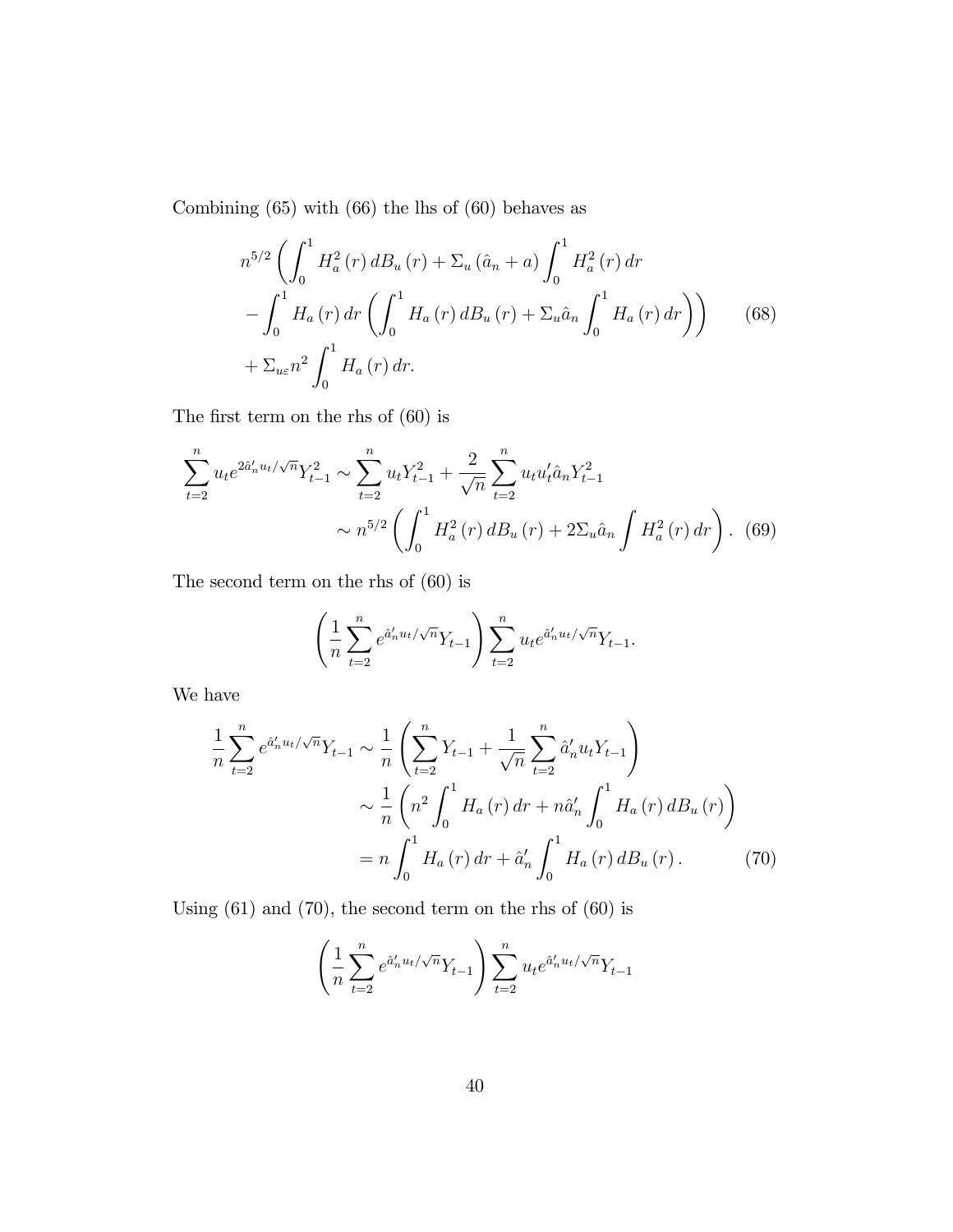$$
\sim \left( n \int_0^1 H_a(r) \, dr + \hat{a}'_n \int_0^1 H_a(r) \, dB_u(r) \right) \times n^{3/2} \left( \int_0^1 H_a(r) \, dB_u(r) + \Sigma_u \hat{a}_n \int_0^1 H_a(r) \, dr \right). \tag{71}
$$

Using  $(69)$  and  $(71)$ , the rhs of  $(60)$  behaves as

$$
n^{5/2} \left( \int_0^1 H_a^2(r) \, dB_u(r) + 2\Sigma_u \hat{a}_n \int H_a^2(r) \, dr - \int_0^1 H_a(r) \, dr \left( \int_0^1 H_a(r) \, dB_u(r) + \Sigma_u \hat{a}_n \int_0^1 H_a(r) \, dr \right) \right). \tag{72}
$$

Equating  $(68)$  to  $(72)$ , we obtain

$$
n^{5/2} \left( \int_0^1 H_a^2(r) \, dB_u(r) + \Sigma_u (\hat{a}_n + a) \int_0^1 H_a^2(r) \, dr - \int_0^1 H_a(r) \, dr \left( \int_0^1 H_a(r) \, dB_u(r) + \Sigma_u \hat{a}_n \int_0^1 H_a(r) \, dr \right) \right) + \Sigma_{ue} n^2 \int_0^1 H_a(r) \, dr = n^{5/2} \left( \int_0^1 H_a^2(r) \, dB_u(r) + 2\Sigma_u \hat{a}_n \int H_a^2(r) \, dr - \int_0^1 H_a(r) \, dr \left( \int_0^1 H_a(r) \, dB_u(r) + \Sigma_u \hat{a}_n \int_0^1 H_a(r) \, dr \right) \right).
$$

This leads to the result

 $\blacksquare$ 

$$
\sqrt{n} (\hat{a}_n - a) \Rightarrow \frac{\int_0^1 H_a(r) dr}{\int_0^1 H_a^2(r) dr} \Sigma_u^{-1} \Sigma_{u\varepsilon}.
$$

**Proof Theorem 5.** With  $\bar{Y}_n = n^{-1} \sum_{t=2}^n Y_t$ , the least squares estimator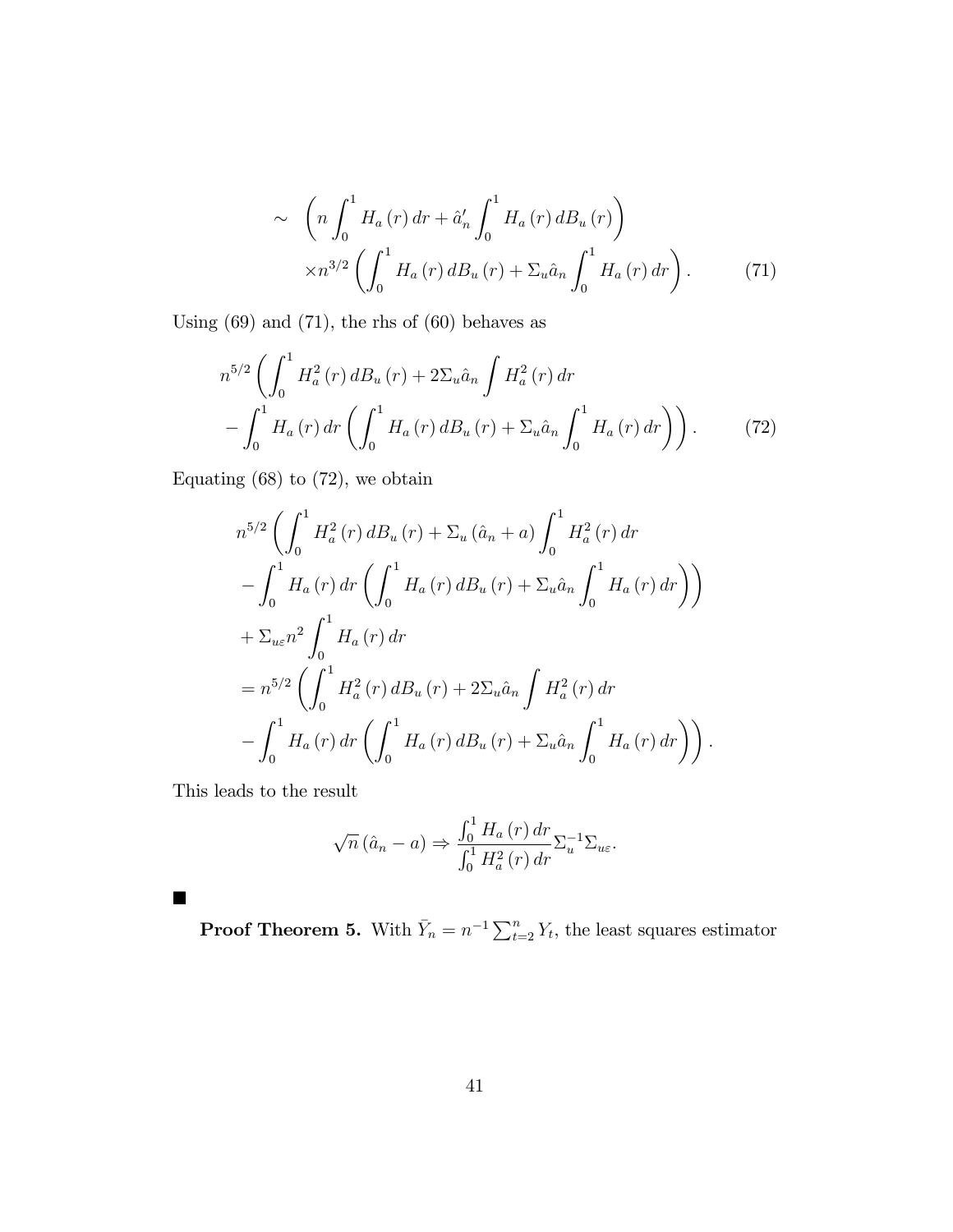of  $\mu$  is given by

$$
\hat{\mu}_n = \bar{Y}_n - \frac{1}{n} \sum_{t=2} e^{\hat{a}'_n u_t / \sqrt{n}} Y_{t-1}
$$
\n
$$
= \frac{Y_n - Y_1}{n} - \frac{1}{n} \sum_{t=2} \left( \frac{\hat{a}'_n u_t}{\sqrt{n}} + \frac{(\hat{a}'_n u_t)^2}{2n} + o_p\left(\frac{1}{n}\right) \right) Y_{t-1}.
$$

Now,

$$
\frac{Y_n}{n} \Rightarrow \mu e^{a'B_u(1)} \int_0^1 e^{-a'B_u(r)} dr = \mu H_a^*(1)
$$

and  $Y_1/n = O_p (n^{-1})$ . Furthermore, using Theorem 4,

$$
\frac{1}{n^{3/2}}\hat{a}'_n \sum_{t=2} u_t Y_{t-1} \Rightarrow \mu a' \int_0^1 H_a^*(r) dB_u(r)
$$

and

$$
\frac{1}{n^2}\hat{a}'_n \left( \sum_{t=2} u_t u'_t Y_{t-1} \right) \hat{a}_n \Rightarrow \mu a' \Sigma_u a \int_0^1 H_a^*(r) dr.
$$

Hence,

$$
\hat{\mu}_n \Rightarrow \mu \left( H_a^*(1) - a' \int_0^1 H_a^*(r) \, dB_u(r) - \frac{1}{2} a' \Sigma_u a \int_0^1 H_a^*(r) \, dr \right) = \mu B(a).
$$

**Proof of Theorem 6.** By definition,  $\mu_n^* = \frac{\hat{\mu}_n}{B(a)}$  $\frac{\mu_n}{B(a)}$ . For part (1),

$$
\hat{\sigma}_{\varepsilon,n} = \frac{1}{n} \sum_{t=1}^{n} \left( Y_t - \mu_n^* - e^{\hat{a}_n' u_t / \sqrt{n}} Y_{t-1} \right)^2 = \frac{1}{n} \sum_{t=1}^{n} \left( Y_t - \mu - e^{\hat{a}_n' u_t / \sqrt{n}} Y_{t-1} + o_p(1) \right)^2
$$

$$
= \frac{1}{n} \sum_{t=1}^{n} \left( Y_t - \mu - e^{\alpha' u_t / \sqrt{n}} e^{(\hat{a}_n - a)' u_t / \sqrt{n}} Y_{t-1} + o_p(1) \right)^2
$$

$$
= \frac{1}{n} \sum_{t=1}^{n} \left( \varepsilon_t + o_p(1) \right)
$$

$$
-e^{\alpha' u_t / \sqrt{n}} \left( \frac{(\hat{a}_n - a)' u_t}{\sqrt{n}} + \frac{((\hat{a}_n - a)' u_t)^2}{2n} + o_p\left(\frac{1}{n}\right) \right) Y_{t-1} \right)^2.
$$
(73)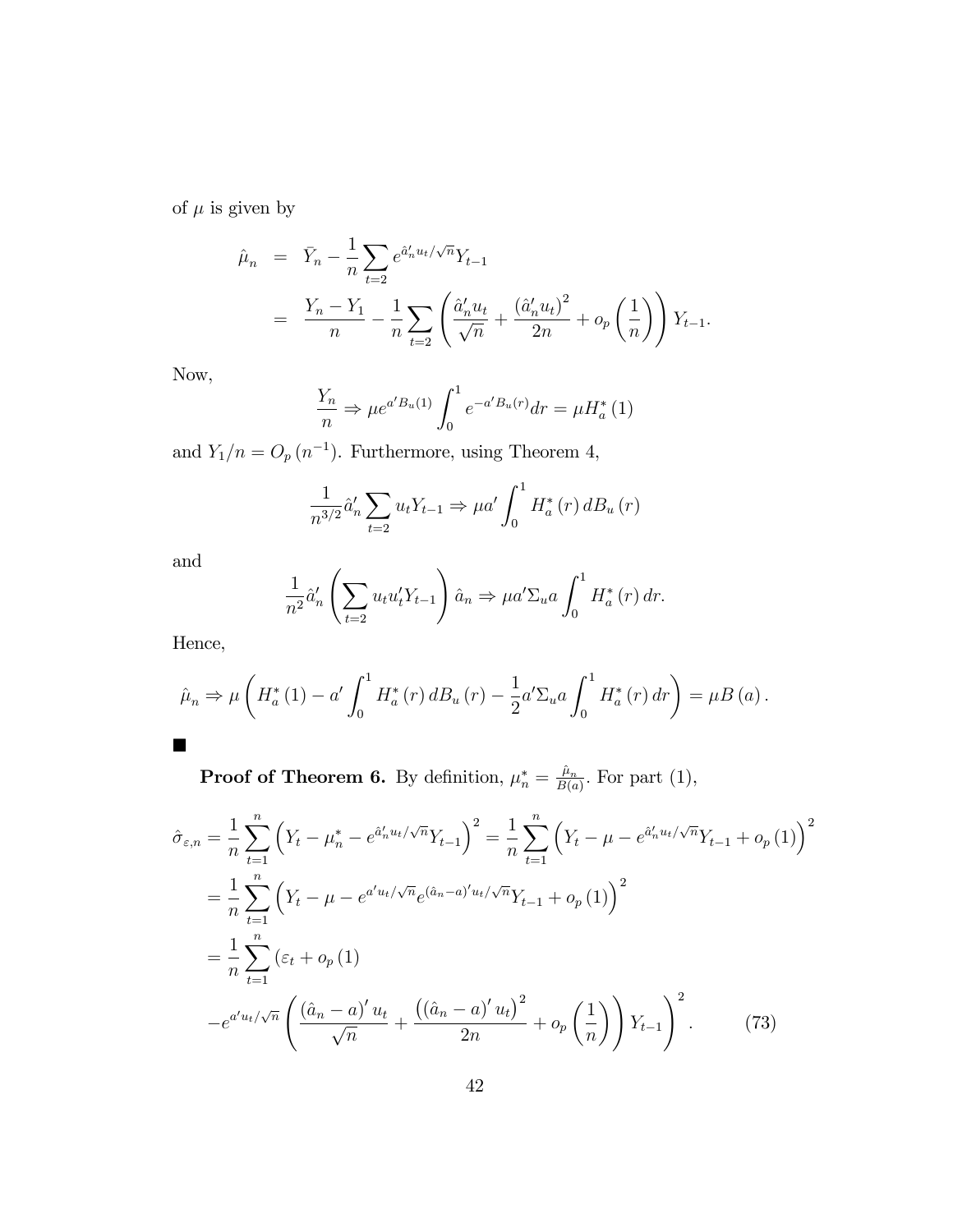Now,

$$
-\frac{2}{n}\sum_{t=1}^{n}\varepsilon_{t}e^{a'u_{t}/\sqrt{n}}\left(\frac{\left(\hat{a}_{n}-a\right)'u_{t}}{\sqrt{n}}+\frac{\left(\left(\hat{a}_{n}-a\right)'u_{t}\right)^{2}}{2n}+o_{p}\left(\frac{1}{n}\right)\right)Y_{t-1}
$$
\n
$$
=-\frac{2}{n}\sum_{t=1}^{n}\varepsilon_{t}\left(1+\frac{a'u_{t}}{\sqrt{n}}+o_{p}\left(\frac{1}{\sqrt{n}}\right)\right)
$$
\n
$$
\times\left(\frac{\left(\hat{a}_{n}-a\right)'u_{t}}{\sqrt{n}}+\frac{\left(\left(\hat{a}_{n}-a\right)'u_{t}\right)^{2}}{2n}+o_{p}\left(\frac{1}{n}\right)\right)Y_{t-1}.\tag{74}
$$

By Theorem 4,  $\hat{a}_n - a = O_p(n^{-1/2})$ . Therefore,

$$
-\frac{2}{n}\sum_{t=1}^{n}\varepsilon_{t}\frac{(\hat{a}_{n}-a)^{'}u_{t}}{\sqrt{n}}Y_{t-1} = -2(\hat{a}_{n}-a)^{'}\int_{0}^{1}H_{a}(r) dB_{u\varepsilon}(r) + o_{p}\left(\frac{1}{\sqrt{n}}\right)
$$
  

$$
= O_{p}\left(\frac{1}{\sqrt{n}}\right),
$$
  

$$
-\frac{2}{n}\sum_{t=1}^{n}\varepsilon_{t}\frac{((\hat{a}_{n}-a)^{'}u_{t})^{2}}{2n}Y_{t-1} = O_{p}\left(\frac{1}{n}\right),
$$
  

$$
-\frac{2}{n}\sum_{t=1}^{n}\varepsilon_{t}\frac{a'u_{t}}{\sqrt{n}}\frac{(\hat{a}_{n}-a)^{'}u_{t}}{\sqrt{n}}Y_{t-1} = O_{p}\left(\frac{1}{\sqrt{n}}\right),
$$
  

$$
-\frac{2}{n}\sum_{t=1}^{n}\varepsilon_{t}\frac{a'u_{t}}{\sqrt{n}}\frac{((\hat{a}_{n}-a)^{'}u_{t})^{2}}{2n}Y_{t-1} = O_{p}\left(\frac{1}{n^{3/2}}\right).
$$

It follows that (74) converges in probability to zero. The last term in (73) is

$$
\frac{1}{n}\sum_{t=1}^{n} e^{2a'u_t/\sqrt{n}} \left( \frac{(\hat{a}_n - a)'u_t}{\sqrt{n}} + \frac{((\hat{a}_n - a)'u_t)^2}{2n} + o_p\left(\frac{1}{n}\right) \right)^2 Y_{t-1}^2. \tag{75}
$$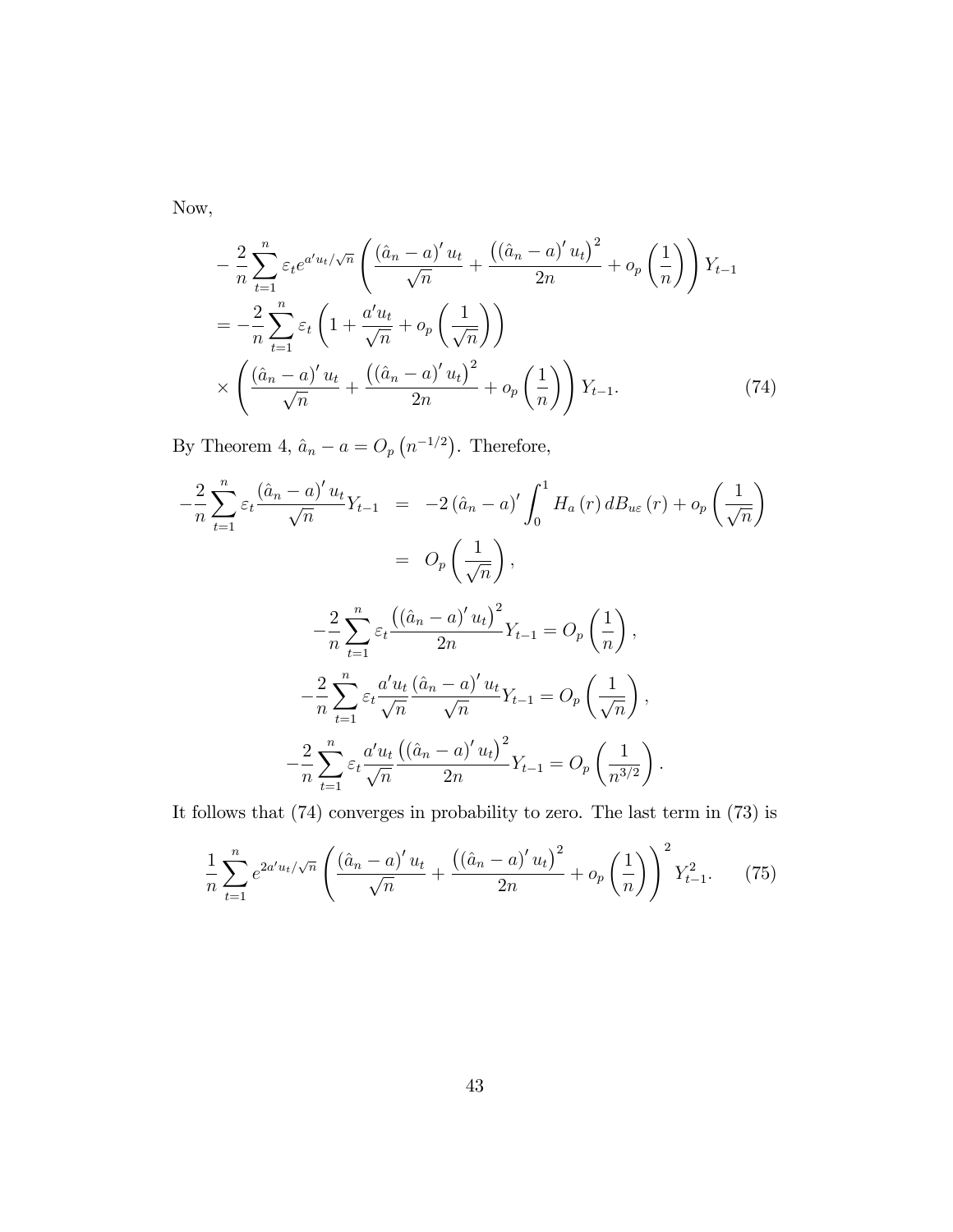The leading term in the last expression is

$$
\frac{1}{n} \sum_{t=1}^{n} \left( \frac{(\hat{a}_{n} - a)' u_{t}}{\sqrt{n}} \right)^{2} Y_{t-1}^{2} = (\hat{a}_{n} - a)' E (u_{t} u_{t}') \left( \sum_{t=1}^{n} \left( \frac{Y_{t-1}}{n} \right)^{2} \right) (\hat{a}_{n} - a)
$$
\n
$$
\Rightarrow \left( \frac{\int_{0}^{1} H_{a} (r) dr}{\int_{0}^{1} H_{a}^{2} (r) dr} \Sigma_{u \epsilon}' \Sigma_{u}^{-1} \right) \Sigma_{u} \left( \int_{0}^{1} H_{a}^{2} (r) dr \right)
$$
\n
$$
\times \left( \frac{\int_{0}^{1} H_{a} (r) dr}{\int_{0}^{1} H_{a}^{2} (r) dr} \Sigma_{u \epsilon}^{-1} \Sigma_{u \epsilon} \right)
$$
\n
$$
= \frac{\left( \int_{0}^{1} H_{a} (r) dr \right)^{2}}{\int_{0}^{1} H_{a}^{2} (r) dr} \Sigma_{u \epsilon}' \Sigma_{u}^{-1} \Sigma_{u \epsilon}.
$$

All other terms in (75) converge in probability to zero. Hence,

$$
\hat{\sigma}_{\varepsilon,n}^{2} - \sigma_{\varepsilon}^{2} \Rightarrow \frac{\left(\int_{0}^{1} H_{a}\left(r\right) dr\right)^{2}}{\int_{0}^{1} H_{a}^{2}\left(r\right) dr} \Sigma_{u\varepsilon}' \Sigma_{u}^{-1} \Sigma_{u\varepsilon},
$$

as required.

The proof of part (2) is identical to the  $\mu = 0$  case. Finally, for part (3),

$$
\hat{\Sigma}_{ue,n} = \frac{1}{n} \sum_{t=1}^{n} u_t \left( Y_t - \mu_n^* - e^{\hat{a}_n' u_t / \sqrt{n}} Y_{t-1} \right)
$$
\n
$$
= \frac{1}{n} \sum_{t=1}^{n} u_t \left( Y_t - \mu + o_p(1) - e^{a' u_t / \sqrt{n}} e^{(\hat{a}_n - a)' u_t / \sqrt{n}} Y_{t-1} \right)
$$
\n
$$
= \frac{1}{n} \sum_{t=1}^{n} u_t \left( \varepsilon_t + o_p(1) - \left( 1 + \frac{a' u_t}{\sqrt{n}} + o_p \left( \frac{1}{\sqrt{n}} \right) \right) \right)
$$
\n
$$
\times \left( \frac{(\hat{a}_n - a)' u_t}{\sqrt{n}} + \frac{((\hat{a}_n - a)' u_t)^2}{2n} + o_p \left( \frac{1}{n} \right) \right) Y_{t-1} \right). \tag{76}
$$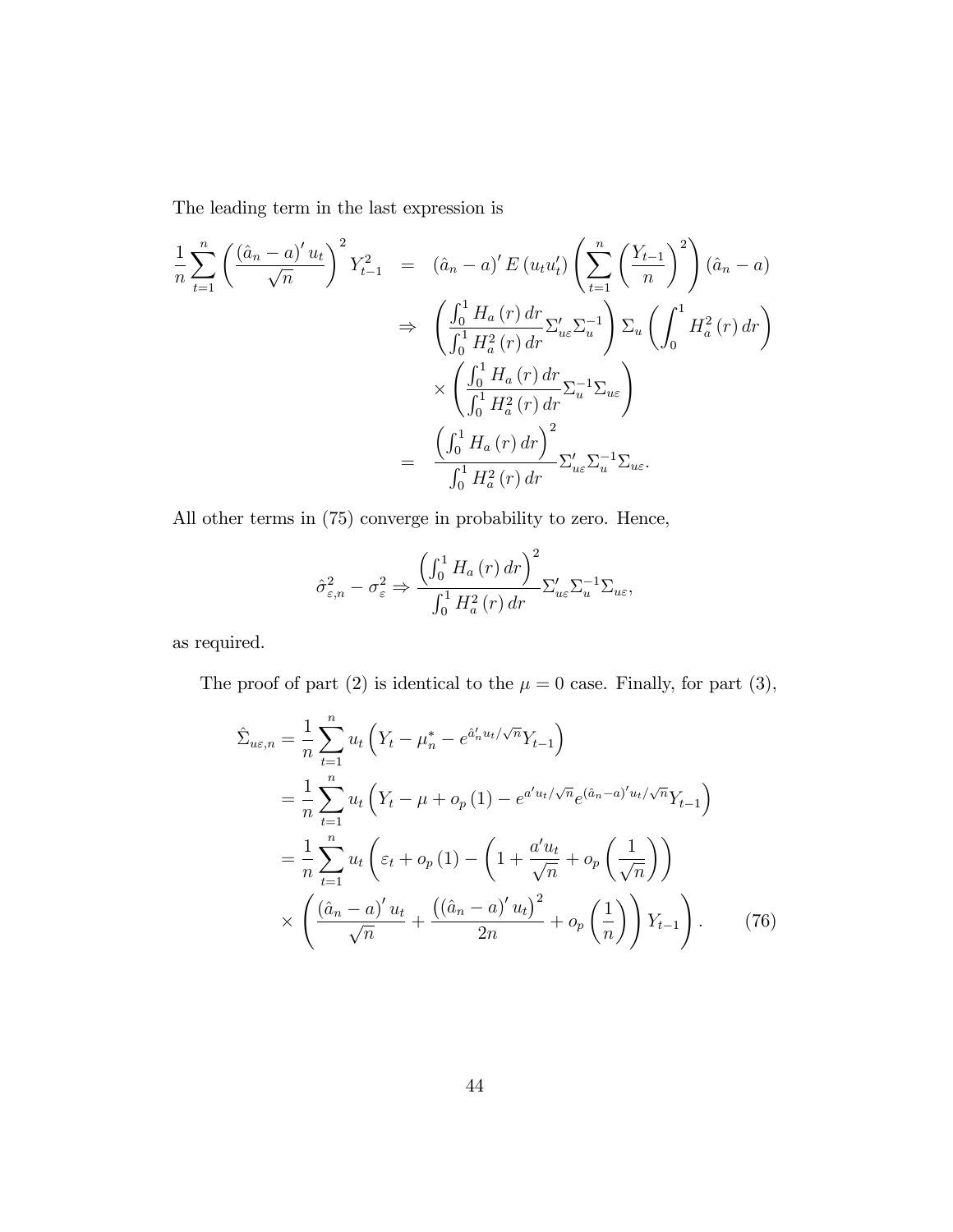Now,  $n^{-1} \sum_{t=1}^{n} u_t \varepsilon_t \longrightarrow_p \Sigma_{u\varepsilon}$  and 1 n  $\sum_{n=1}^{\infty}$  $t=1$  $u_t \frac{(\hat{a}_n - a)' u_t}{\sqrt{n}}$  $\frac{a}{\sqrt{n}} Y_{t-1}$  = 1 n  $\sum_{n=1}^{\infty}$  $t=1$  $u_t u_t' \frac{Y_{t-1}}{n}$ n  $(\sqrt{n} (\hat{a}_n - a))$  $\Rightarrow$  $\sqrt{ }$  $\Sigma_u$  $\int_1^1$ 0  $H_a(r) dr$ )  $\left(\frac{\int_0^1 H_a(r) dr}{\int_0^1 H_a(r) dr}\right)$  $\int_0^1 H_a^2(r) dr$  $\Sigma_u^{-1} \Sigma_{u\varepsilon}$ =  $\left(\int_0^1 H_a\left(r\right)dr\right)^2$  $\int_0^1 H_a^2(r) dr$  $\Sigma_{u\varepsilon}$  .

All other terms in (76) converge in probability to zero. Hence,

$$
\hat{\Sigma}_{u\varepsilon,n} - \Sigma_{u\varepsilon} \Rightarrow -\frac{\left(\int_0^1 H_a(r) dr\right)^2}{\int_0^1 H_a^2(r) dr} \Sigma_{u\varepsilon}
$$

and the proof of the theorem is completed.  $\blacksquare$ 

**Proof of (20)-(21).** We can write  $(14)$  as

$$
Y_{n}(r) = \mu_{T}e^{a'B_{u}(r)} \int_{0}^{r} e^{-a'B_{u}(p)} dp + \sqrt{n}G_{a}(r)
$$
  
\n
$$
= \mu_{T}e^{a'B_{u}(r)} \int_{0}^{r} e^{-a'B_{u}(p)} dp
$$
  
\n
$$
+ \sqrt{n}e^{a'B_{u}(r)} \left( \left[\Sigma^{1/2}\right]_{2} \int_{0}^{r} e^{-a'B_{u}(p)} dB^{*}(p) \right)
$$
  
\n
$$
- \frac{1}{n}a'(n\Sigma_{ue}) \int_{0}^{r} e^{-a'B_{u}(p)} dp
$$
  
\n
$$
= \mu_{T}e^{a'B_{u}(r)} \int_{0}^{r} e^{-a'B_{u}(p)} dp
$$
  
\n
$$
+ e^{a'B_{u}(r)} \left( \left[\Sigma_{T}^{1/2}\right]_{2} \int_{0}^{r} e^{-a'B_{u}(p)} dB^{*}(p) - \frac{1}{\sqrt{n}} a' \Sigma_{ue,T} \int_{0}^{r} e^{-a'B_{u}(p)} dp \right).
$$
\n(77)

Further,  $a'B_u(r) = a'\Sigma_u^{1/2}B_u^*(r) = (T/n)^{1/2}a'\Sigma_{u,A}^{1/2}B_u^*(r)$ . Hence, (77) be-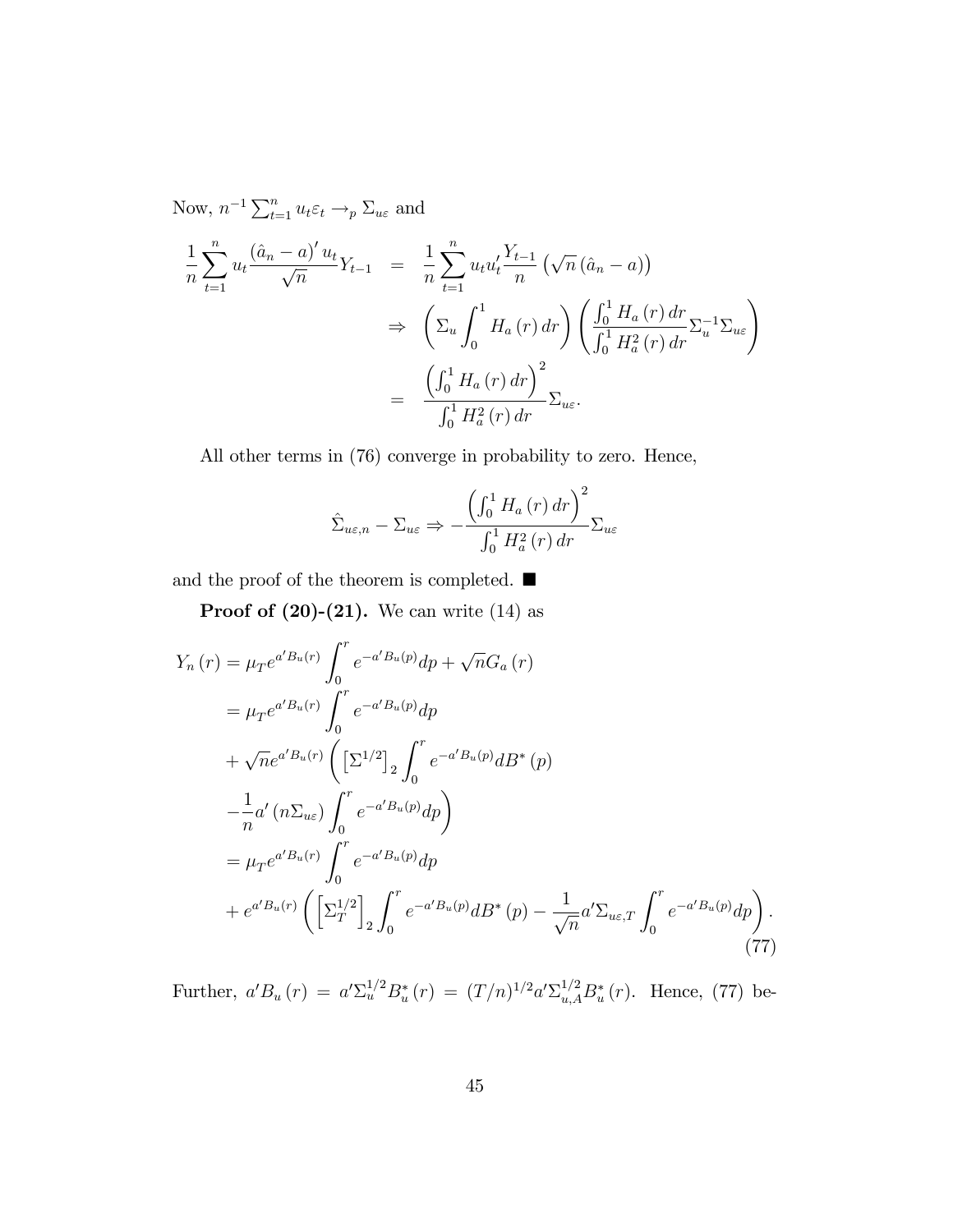comes

$$
Y_n(r) = \mu_T e^{a'_n \Sigma_{u,A}^{1/2} B_u^*(r)} \int_0^r e^{-a'_n \Sigma_{u,A}^{1/2} B_u^*(p)} dp + e^{a'_n \Sigma_{u,A}^{1/2} B_u^*(r)} \left( \left[ \Sigma_T^{1/2} \right]_2 \int_0^r e^{-a'_n \Sigma_{u,A}^{1/2} B_u^*(p)} dB^*(p) \right) -\frac{1}{\sqrt{n}} a' \Sigma_{u\epsilon,T} \int_0^r e^{-a'_n \Sigma_{u,A}^{1/2} B_u^*(r)} dp \right),
$$
 (78)

giving the required result.  $\blacksquare$ 

Proof of 24. By stochastic differentiation we have

$$
dG(r) = \frac{dS(r)}{S(r)} - \frac{1}{2S^{2}(r)}d[S]_{r}
$$
  
= 
$$
\frac{1}{S(r)}\left\{T\mu_{A} + \sqrt{T}\left(\frac{a'_{n}\Sigma_{u,A}a_{n}}{2}G_{a_{n},A}(r) - a'_{n}\Sigma_{u\varepsilon,A}\right)\right\}S(r) dr + \frac{1}{S(r)}S(r)\sqrt{T}b_{A}(r)'\left[\Sigma_{A}^{1/2}\right]dB^{*}(r)
$$

$$
-\frac{1}{2S^{2}(r)}\left\{TS^{2}(r)b_{A}(r)'\left[\Sigma_{A}^{1/2}\right]\left[\Sigma_{A}^{1/2}\right]'\right\}dr
$$

$$
= \left\{T\mu_{A} + \sqrt{T}\frac{a'_{n}\Sigma_{u,A}a_{n}}{2}G_{a_{n},A}(r) - \sqrt{T}a'_{n}\Sigma_{u\varepsilon,A}\right.
$$

$$
-\frac{T}{2}b_{A}(r)'\Sigma_{A}b_{A}(r)dr + \sqrt{T}b_{A}(r)'\Sigma_{A}^{1/2}dB^{*}(r).
$$

Now,

$$
b_{A}(r)^{\prime} \Sigma_{A} b_{A}(r) = G_{a_{n},A}^{2}(r) a_{n}^{\prime} \Sigma_{u,A} a_{n} + 2G_{a_{n},A}(r) a_{n}^{\prime} \Sigma_{u\varepsilon,A} + \sigma_{\varepsilon,A}^{2}
$$
 (79)

 $_{A}^{1/2}dB^{*}(r)$ .

and thus, because

Γ

$$
\frac{a'}{\sqrt{n}}\Sigma_{u\varepsilon,T} = \frac{a'}{\sqrt{n}}T\Sigma_{u\varepsilon,A} = \sqrt{T}a'_n\Sigma_{u\varepsilon,A}
$$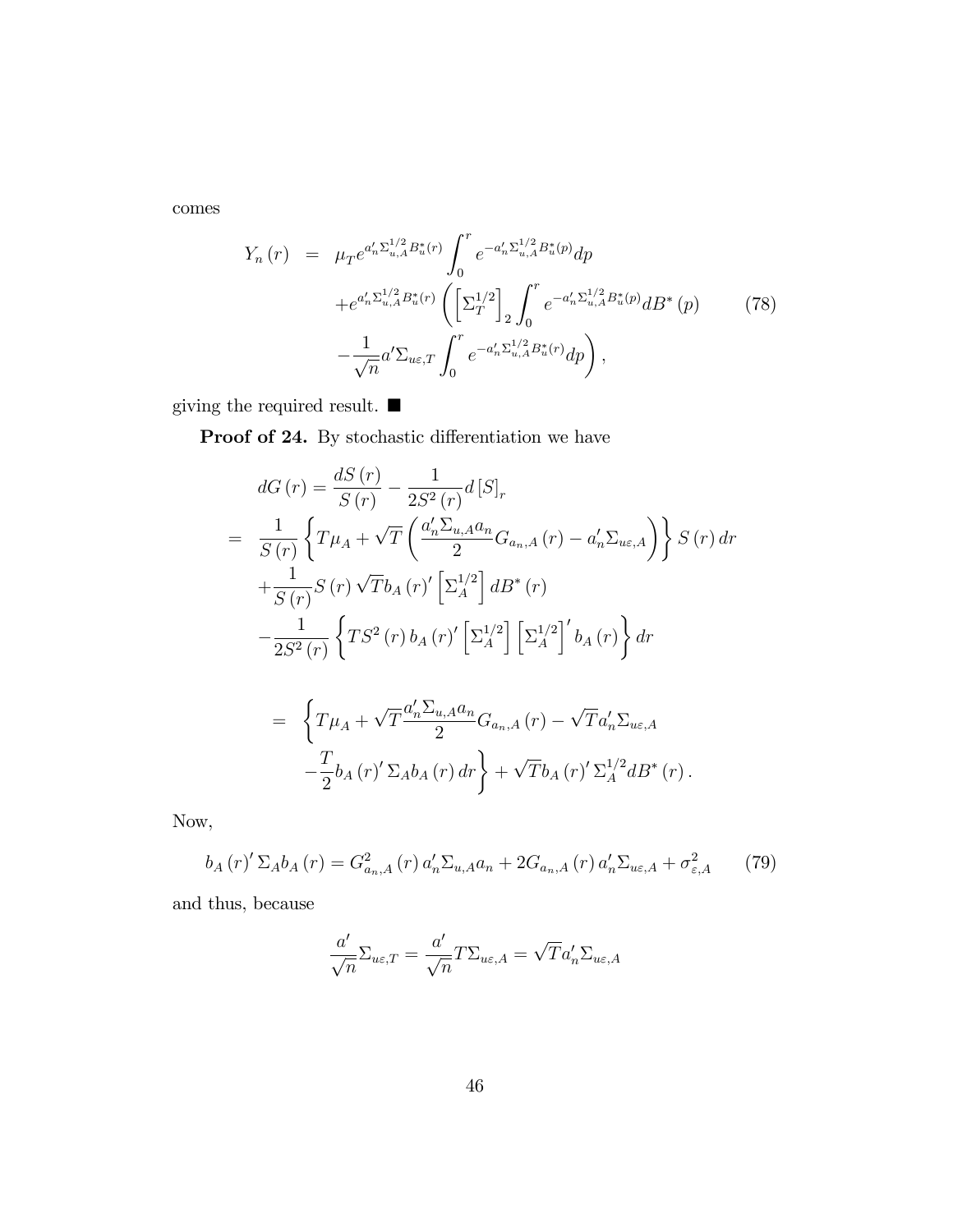we get

 $\blacksquare$ 

$$
dG(r) = \left( T\mu_A + \sqrt{T} \left( \frac{a'_n \Sigma_{u,A} a_n}{2} G_{a_n,A}(r) - a'_n \Sigma_{u\epsilon,A} \right) \right.\n- \frac{T}{2} \left( G_{a_n,A}^2(r) a'_n \Sigma_{u,A} a_n + 2G_{a_n,A}(r) a'_n \Sigma_{u\epsilon,A} + \sigma_{\epsilon,A}^2 \right) dr \n+ \sqrt{T} b_A(r)' \Sigma_A^{1/2} dB^*(r) \n= \left( T \left( \mu_A - \frac{\sigma_{\epsilon,A}^2}{2} \right) - \sqrt{T} a'_n \Sigma_{u\epsilon,A} \right) dr \n+ \left( \sqrt{T} \left( \frac{a'_n \Sigma_{u,A} a_n}{2} - \sqrt{T} a'_n \Sigma_{u\epsilon,A} \right) G_{a_n,A}(r) \n- T \frac{a'_n \Sigma_{u,A} a_n}{2} G_{a_n,A}^2(r) dr \right) + \sqrt{T} b_A(r)' \Sigma_A^{1/2} dB^*(r).
$$

Proof of 27. Using  $(24)$ , we have

$$
G(r) - G(0) = \log (S(r)) - \log (S(0))
$$
  
\n
$$
= \int_0^r \left( T\left(\mu_A - \frac{\sigma_{\varepsilon,A}^2}{2}\right) - \sqrt{T} a_n' \Sigma_{u\varepsilon,A} \right) dr
$$
  
\n
$$
+ \int_0^r \left( \sqrt{T} \left( \frac{a_n' \Sigma_{u,A} a_n}{2} - \sqrt{T} a_n' \Sigma_{u\varepsilon,A} \right) G_{a_n,A}(s) \right. \right.
$$
  
\n
$$
-T \frac{a_n' \Sigma_{u,A} a_n}{2} G_{a_n,A}^2(s) ds + \sqrt{T} \int_0^r b_A(s)' \Sigma_A^{1/2} dB(s)
$$
  
\n
$$
= \left( T\left(\mu_A - \frac{\sigma_{\varepsilon,A}^2}{2}\right) - \sqrt{T} a_n' \Sigma_{u\varepsilon,A} \right) r
$$
  
\n
$$
+ \int_0^r \left\{ \sqrt{T} \left( \frac{a_n' \Sigma_{u,A} a_n}{2} - \sqrt{T} a_n' \Sigma_{u\varepsilon,A} \right) G_{a_n,A}(s) \right. \right.
$$
  
\n
$$
-T \frac{a_n' \Sigma_{u,A} a_n}{2} G_{a_n,A}^2(s) ds
$$
  
\n
$$
+ \sqrt{T} a_n' \int_0^r G_{a_n,A}(s) \Sigma_{u,A}^{1/2}(s) dB_u^*(s) + \sqrt{T} \Sigma_{2,A}^{1/2} B^*(r),
$$

and (27) immediately follows.  $\blacksquare$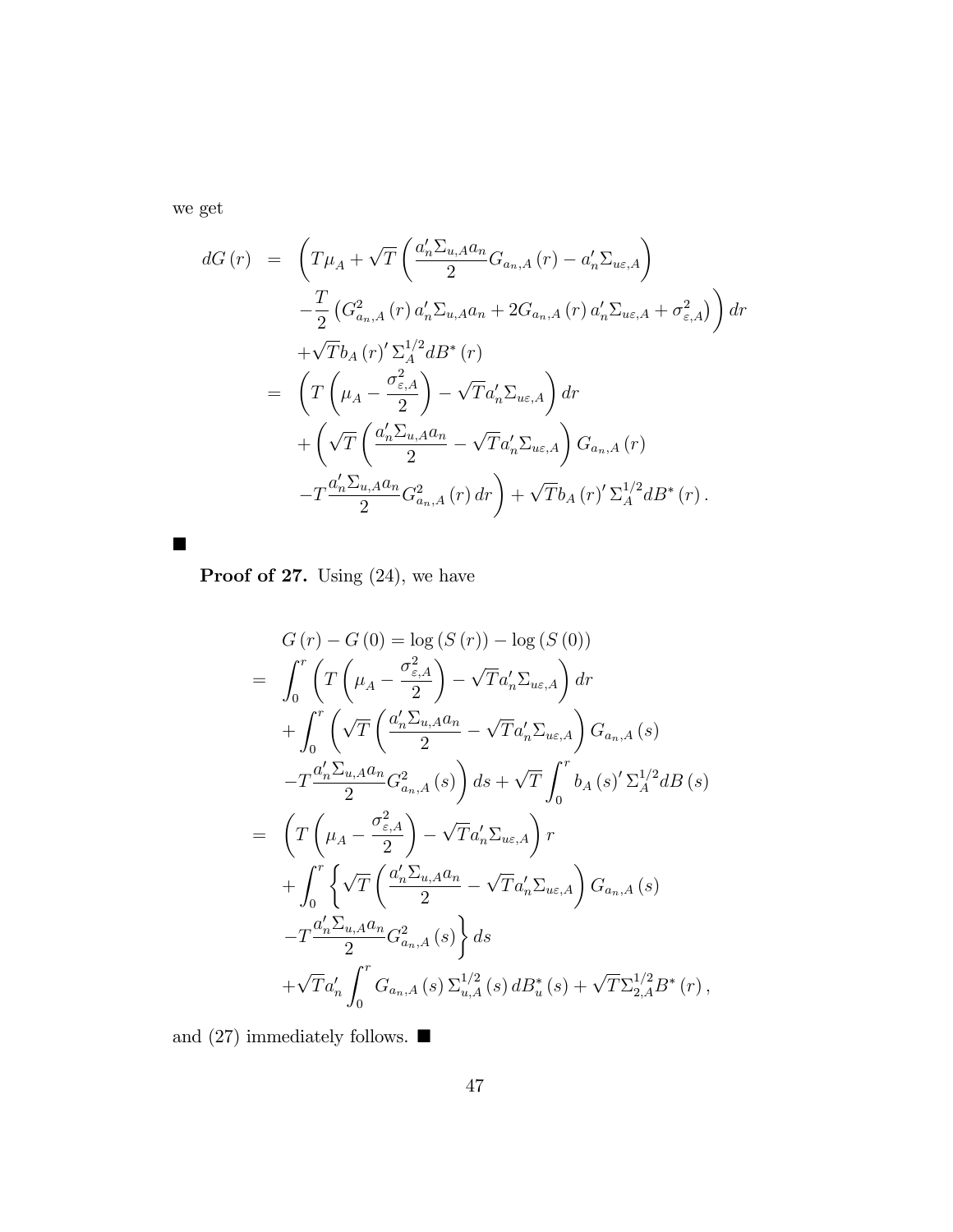**Proof of details of Section 4.2.** We must have  $df(r, x) = dV(r)$  and by direct calculation

$$
dV(r) = \alpha_S(r) \left\{ \left( T\mu_A + \sqrt{T} \left( \frac{a_n' \Sigma_{u,A} a_n}{2} G_{a_n,A}(r) - a_n' \Sigma_{u\epsilon,A} \right) \right) S(r) dr \right. + \sqrt{T} S(r) b_A(r)' \Sigma_A^{1/2} dB^*(r) \right\} + Tr_{f,A} \alpha_Z(r) \gamma(r) dr = \left\{ \alpha_S(r) \left( T\mu_A + \sqrt{T} \left( \frac{a_n' \Sigma_{u,A} a_n}{2} G_{a_n,A}(r) - a_n' \Sigma_{u\epsilon,A} \right) \right) S(r) \right. + Tr_{f,A} \alpha_Z(r) \gamma(r) \} dr + \sqrt{T} \alpha_S(r) S(r) b_A(r)' \Sigma_A^{1/2} dB^*(r) . (80)
$$

Now, in view of (23), we have

$$
(d(S(r)))^{2} = TS^{2}(r) b_{A}(r)' \Sigma_{A} b_{A}(r) dr,
$$
\n(81)

and since  $df (r, x) = f_r dr + f_x dS (r) + \frac{1}{2} f_{xx} (d(S(r)))^2$ , we deduce that

$$
df (r, S (r)) = f_r dr + f_x \{ T\mu_A
$$
  
+  $\sqrt{T} \left( \frac{a'_n \Sigma_{u, A} a_n}{2} G_{a_n, A} (r) - a'_n \Sigma_{u\varepsilon, A} \right) \} S (r) dr$   
+  $f_x \sqrt{T} S (r) b_A (r)' \Sigma_A^{1/2} dB^* (r) + \frac{T}{2} f_{xx} S^2 (r) b_A (r)' \Sigma_A b_A (r) dr$   
=  $\left\{ f_r + f_x \left\{ T\mu_A + \sqrt{T} \left( \frac{a'_n \Sigma_{u, A} a_n}{2} G_{a_n, A} (r) - a'_n \Sigma_{u\varepsilon, A} \right) \right\} S (r) + \frac{T}{2} f_{xx} S^2 (r) b_A (r)' \Sigma_A b_A (r) \right\} dr + \sqrt{T} f_x S (r) b_A (r)' \Sigma_A^{1/2} dB^* (r) .$   
(82)

Equating the coefficients of  $dr$  and of the stochastic component in  $(80)$  and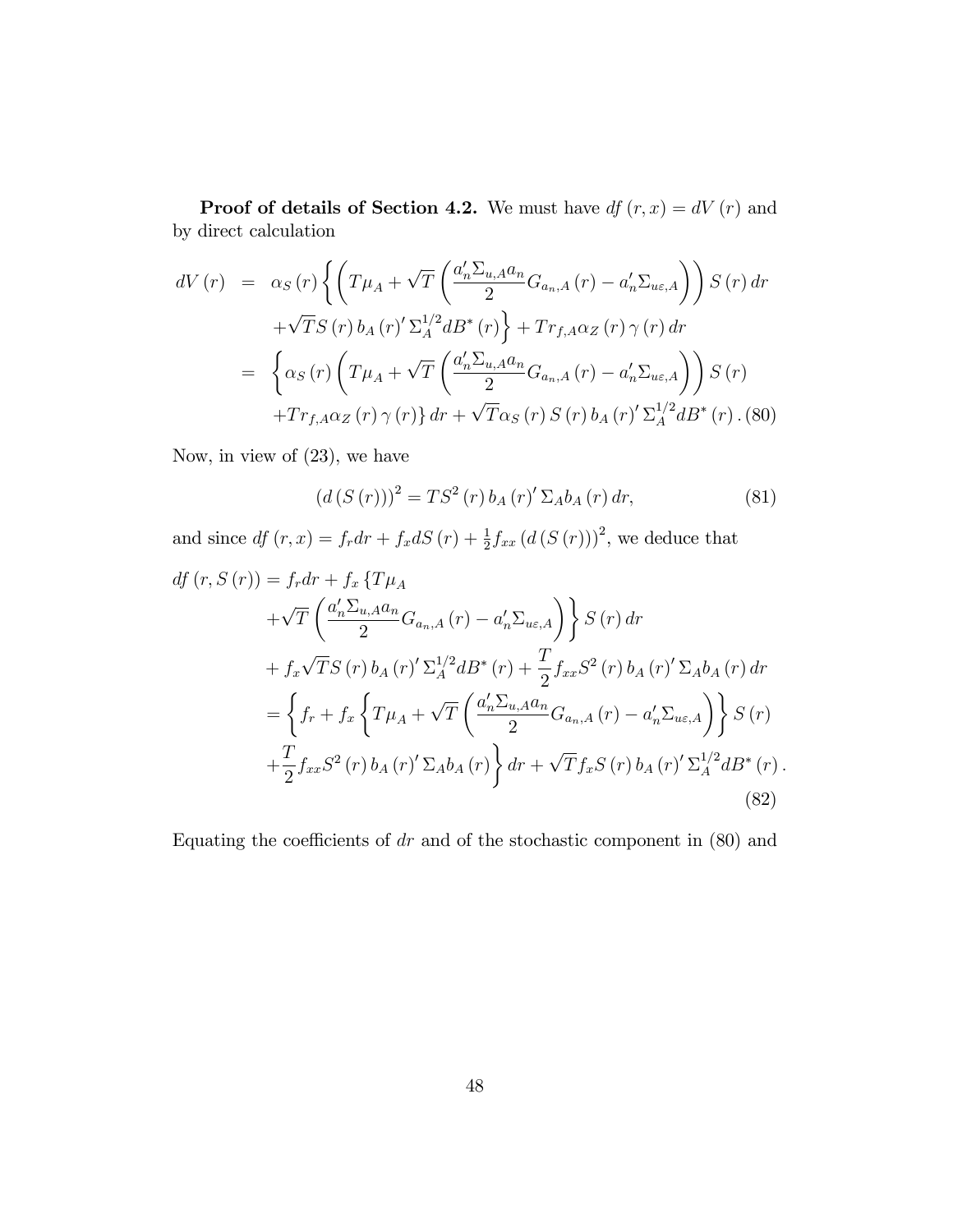(82) gives

$$
\alpha_{S}(r)\left\{T\mu_{A}+\sqrt{T}\left(\frac{a'_{n}\Sigma_{u,A}a_{n}}{2}G_{a_{n},A}(r)-a'_{n}\Sigma_{u\varepsilon,A}\right)\right\}S(r)
$$

$$
+Tr_{f,A}\alpha_{Z}(r)\gamma(r)
$$

$$
= f_{r}+f_{x}\left\{T\mu_{A}+\sqrt{T}\left(\frac{a'_{n}\Sigma_{u,A}a_{n}}{2}G_{a_{n},A}(r)-a'_{n}\Sigma_{u\varepsilon,A}\right)\right\}S(r)
$$

$$
+\frac{T}{2}f_{xx}S^{2}(r)b_{A}(r)'\Sigma_{A}b_{A}(r)
$$
(83)

and

$$
\sqrt{T}\alpha_S(r) S(r) b_A(r)' \Sigma_A^{1/2} dB^*(r) = \sqrt{T} f_x S(r) b_A(r)' \Sigma_A^{1/2} dB^*(r).
$$
 (84)

The latter yields

$$
\alpha_S(r) = f_x \tag{85}
$$

which is the condition in the classic case. Using this condition in (83) we have

$$
\alpha_{S}(r) \left\{ T\mu_{A} + \sqrt{T} \left( \frac{a'_{n} \Sigma_{u,A} a_{n}}{2} G_{a_{n},A}(r) - a'_{n} \Sigma_{u\epsilon,A} \right) \right\} S(r)
$$
  
+
$$
Tr_{f,A} \alpha_{Z}(r) \gamma(r)
$$
  
=  $f_{r} + \alpha_{S}(r) \left\{ T\mu_{A} + \sqrt{T} \left( \frac{a'_{n} \Sigma_{u,A} a_{n}}{2} G_{a_{n},A}(r) - a'_{n} \Sigma_{u\epsilon,A} \right) \right\} S(r)$   
+
$$
\frac{T}{2} f_{xx} S^{2}(r) b_{A}(r)' \Sigma_{A} b_{A}(r).
$$

which implies

$$
Tr_{f,A}\alpha_Z(r)\,\gamma\,(r) = f_r + \frac{T}{2}f_{xx}S^2(r)\,b_A(r)'\,\Sigma_A b_A(r)
$$

and (30) follows.<br> $\blacksquare$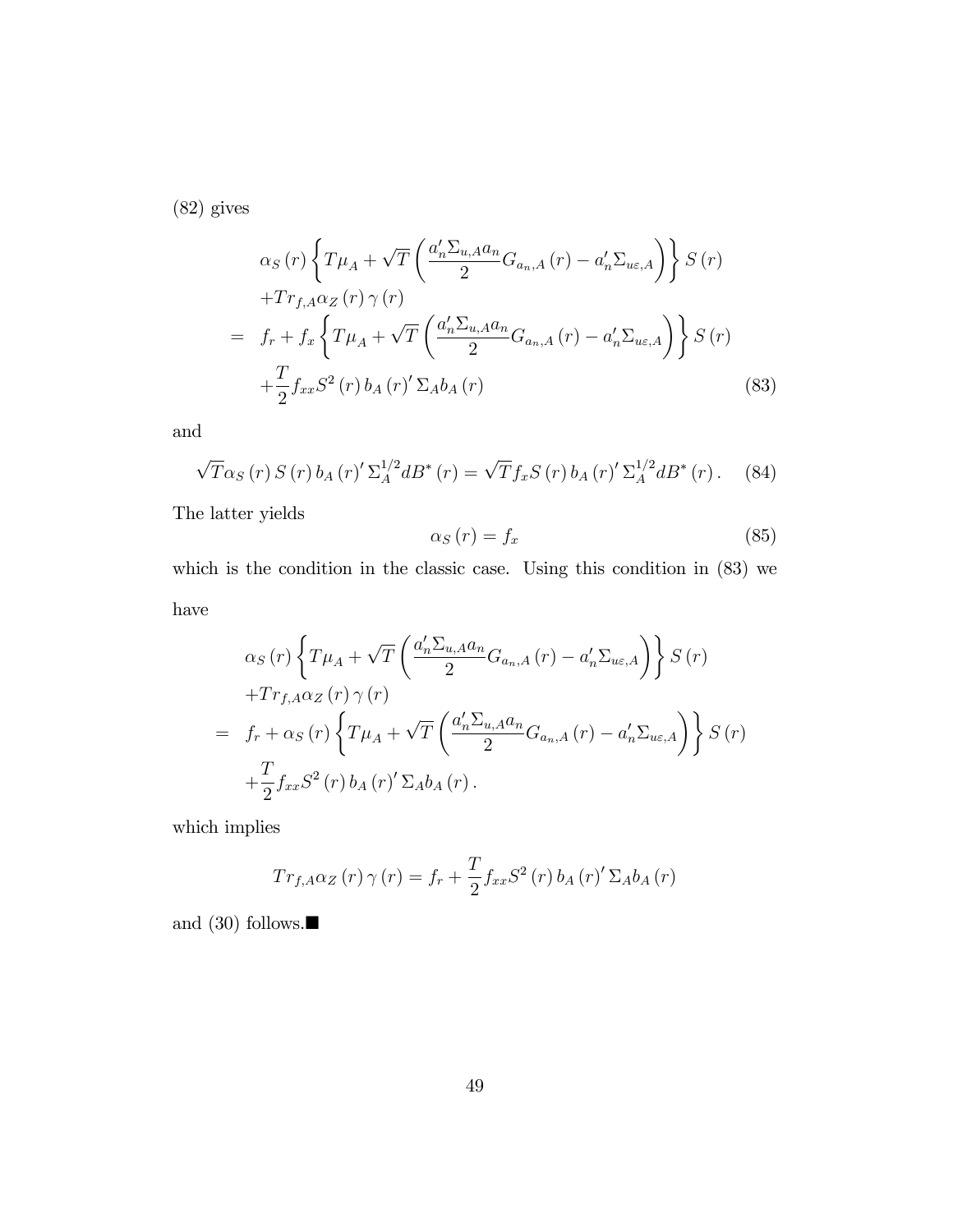Table 1. Google Call Option Prices

| $\boldsymbol{n}$                      | 36     | $36\,$    | $36\,$ | 36     | 36    |
|---------------------------------------|--------|-----------|--------|--------|-------|
| K                                     | 950    | 1030      | 1060   | 1100   | 1200  |
| <b>BS</b>                             | 116.71 | 54.13     | 37.19  | 20.77  | 3.18  |
|                                       |        |           |        |        |       |
| $\hat{C}^*(\rho = 0)$                 | 115.81 | 52.51     | 35.86  | 20.39  | 4.41  |
| $\hat{C}^*\left(\hat{\rho}\right)$    | 114.58 | 51.75     | 36.04  | 21.37  | 5.13  |
| $\hat{C}^{*MV}(\hat{\rho})$           | 114.78 | 51.67     | 35.66  | 20.85  | 4.87  |
| $\hat{C}^*$ ( $\rho = .95$ )          | 113.90 | $50.23\,$ | 34.90  | 21.17  | 5.98  |
|                                       |        |           |        |        |       |
| $\ddot{C}(\rho=0)$                    | 117.61 | 56.55     | 40.23  | 24.40  | 6.37  |
| $\hat{C}(\hat{\rho})$                 | 115.87 | 55.81     | 40.39  | 25.43  | 7.24  |
| $\hat{C}^{MV}(\hat{\rho})$            | 116.18 | 55.63     | 39.89  | 24.77  | 6.89  |
| $\hat{C}(\rho=.95)$                   | 115.21 | 55.34     | 40.41  | 26.29  | 8.93  |
|                                       |        |           |        |        |       |
|                                       |        |           |        |        |       |
| $\boldsymbol{n}$                      | 415    | 415       | 415    | 415    | 415   |
| K                                     | 950    | 1030      | 1060   | 1100   | 1200  |
| <b>BS</b>                             | 179.88 | 136.40    | 122.36 | 105.47 | 71.49 |
|                                       |        |           |        |        |       |
| $\hat{C}^*(\rho = 0)$                 | 180.52 | 137.31    | 123.30 | 106.60 | 72.49 |
| $\hat{C}^*\left(\hat{\rho}\right)$    | 177.49 | 134.75    | 121.00 | 104.32 | 71.22 |
| $\hat{C}^{*MV}(\hat{\rho})$           | 173.62 | 130.73    | 117.26 | 101.13 | 69.48 |
| $\hat{C}^*(\rho=.95)$                 | 176.74 | 133.99    | 120.36 | 104.15 | 72.17 |
|                                       |        |           |        |        |       |
| $\hat{C}(\rho=0)$                     | 182.58 | 139.51    | 125.51 | 108.80 | 74.53 |
| $\hat{C}(\hat{\rho})$                 | 180.46 | 137.95    | 124.21 | 107.52 | 74.16 |
| $\hat{C}^{MV}\left(\hat{\rho}\right)$ | 180.89 | 138.63    | 125.21 | 109.02 | 76.71 |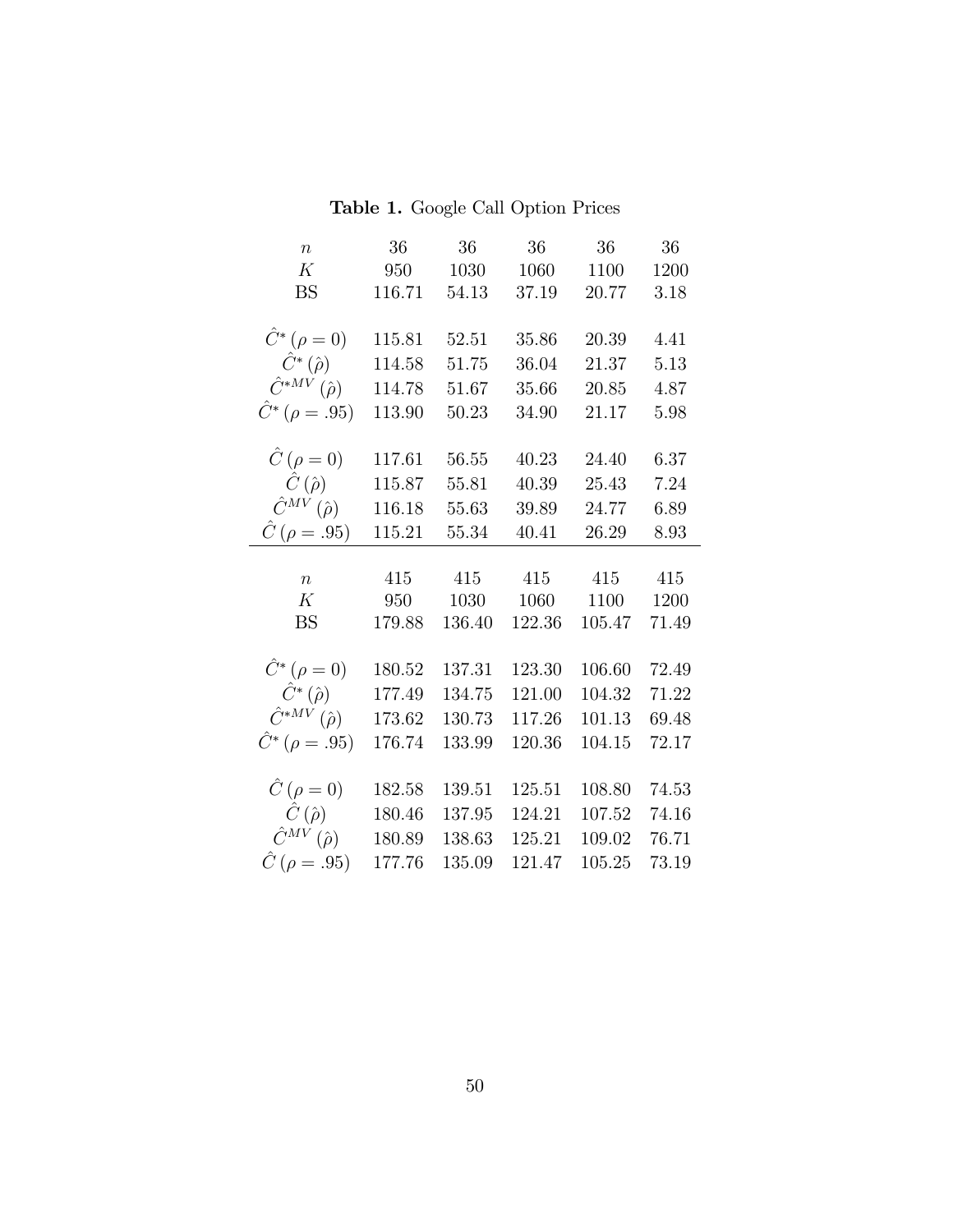Table 1. Google Call Option Prices (Continued)

| $\boldsymbol{n}$                      | 778    | 778    | 778    | 778    | 778    |
|---------------------------------------|--------|--------|--------|--------|--------|
| K                                     | 950    | 1030   | 1060   | 1100   | 1200   |
| <b>BS</b>                             | 219.53 | 179.85 | 166.63 | 150.32 | 115.58 |
|                                       |        |        |        |        |        |
| $\hat{C}^*(\rho = 0)$                 | 219.30 | 179.44 | 166.20 | 149.77 | 114.94 |
| $\hat{C}^*(\hat{\rho})$               | 211.52 | 172.02 | 159.01 | 143.12 | 109.87 |
| $\hat{C}^{*MV}(\hat{\rho})$           | 216.59 | 177.57 | 164.53 | 148.29 | 113.82 |
| $\hat{C}^*(\rho=.95)$                 | 213.42 | 174.65 | 162.10 | 146.64 | 113.70 |
|                                       |        |        |        |        |        |
| $\hat{C}(\rho=0)$                     | 217.67 | 177.75 | 164.51 | 148.08 | 113.33 |
| $\hat{C}(\hat{\rho})$                 | 217.03 | 177.77 | 164.78 | 148.87 | 115.35 |
| $\hat{C}^{MV}\left(\hat{\rho}\right)$ | 222.94 | 184.15 | 171.13 | 154.88 | 120.10 |
| $\hat{C}$ ( $\rho = .95$ )            | 221.39 | 182.99 | 170.47 | 154.99 | 121.72 |

Note:  $n$  is the number of days to expiration as of 11-27-2013;  $K$  is the strike price;  $S(0) = 1063.11$ ; 'BS' is the price based on Black and Scholes's classic formula;  $\hat{C}$  and  $\hat{C}^*$  are based on (38)-(39);  $\hat{\rho}$  is based on Nasdaq's and Google's historical volatility; The superscript MV indicates pricing under (42).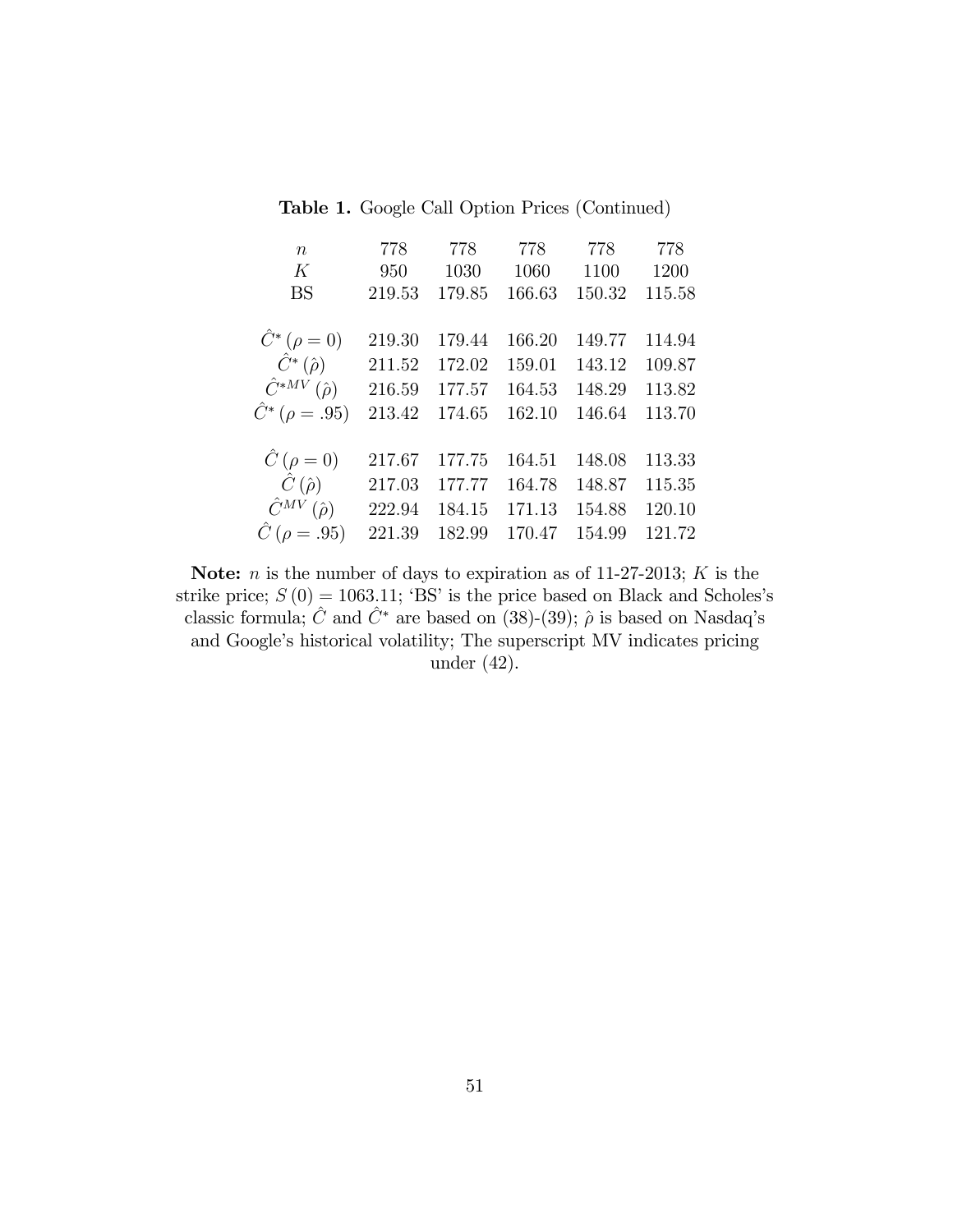| T   | Statistic                                                     | SD    | <b>Skewness</b> | Kurtosis |
|-----|---------------------------------------------------------------|-------|-----------------|----------|
| 36  | $\lambda_{BS}^{Q}(1)$                                         | 0.084 | 0.253           | 3.114    |
| 36  | $\lambda^{*\tilde{Q}}(1)$                                     | 0.084 | 0.970           | 4.543    |
| 36  | $\bar{\lambda}^Q(1)$                                          | 0.095 | 0.970           | 4.543    |
|     |                                                               |       |                 |          |
| 415 | $\lambda_{BS}^{Q}\left(1\right)$ $\lambda^{*Q}\left(1\right)$ | 0.291 | 0.898           | 4.469    |
| 415 |                                                               | 0.291 | 1.124           | 5.332    |
| 415 | $\bar{\lambda}^Q(1)$                                          | 0.299 | 1.124           | 5.332    |
|     |                                                               |       |                 |          |
| 778 | $\lambda_{BS}^{Q}(1)$                                         | 0.406 | 1.285           | 6.073    |
| 778 | $\lambda^{\ast \bar{Q}}(1)$                                   | 0.406 | 1.988           | 12.103   |
| 778 | $\bar{\lambda}^Q$<br>(1)                                      | 0.421 | 1.988           | 12.103   |

Table 2. Summary Statistics for BS- and STUR Based Simulated Data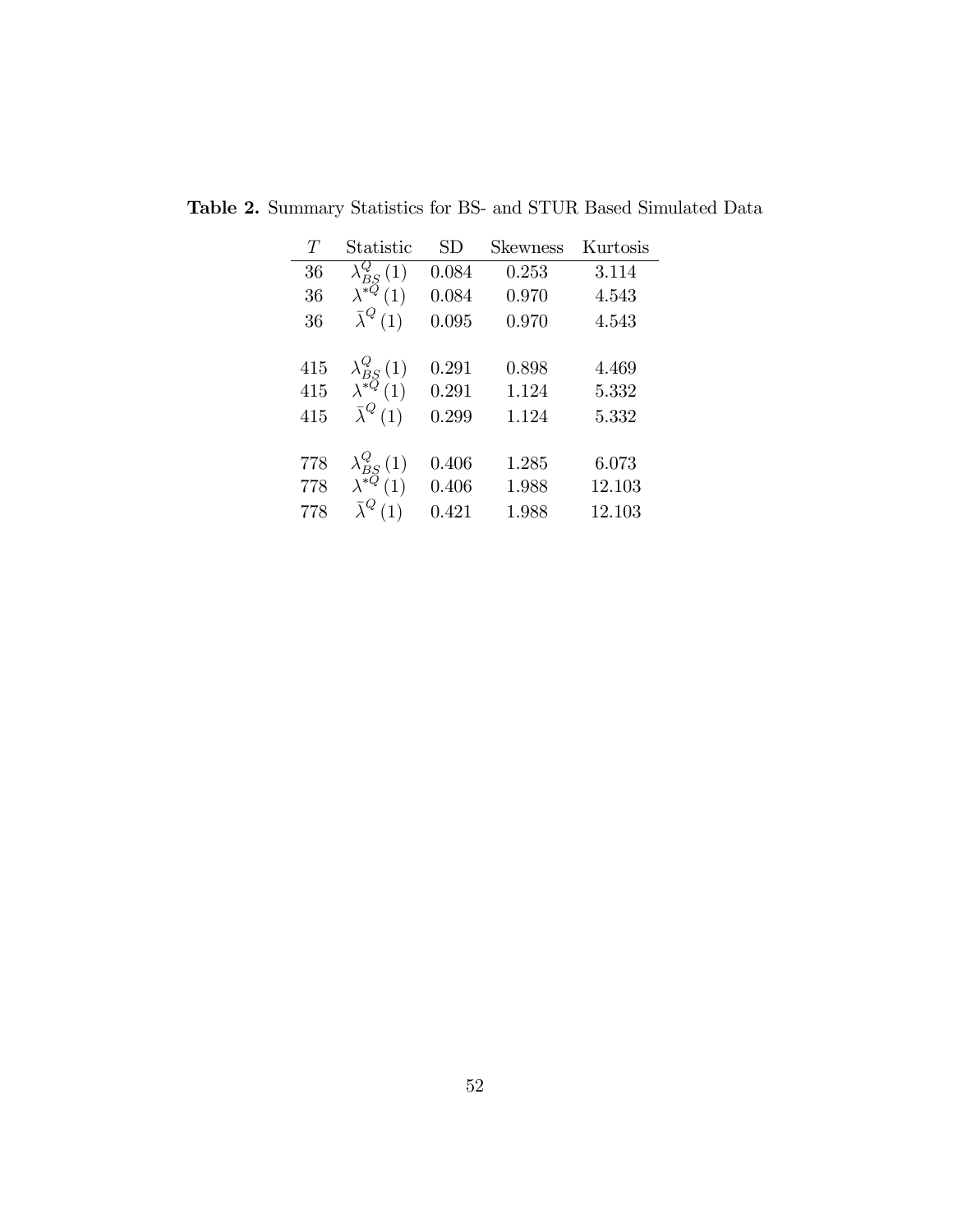

Figure 1: Plot of  $R_n$ , given in (41), against n: the  $\mu \neq 0$  and  $a = 0$  case.



Figure 2: Plot of  $\sqrt{n} (\hat{a}_n - a_0)$  against n when  $a_0 = 0.15$ : the  $\mu \neq 0$  case.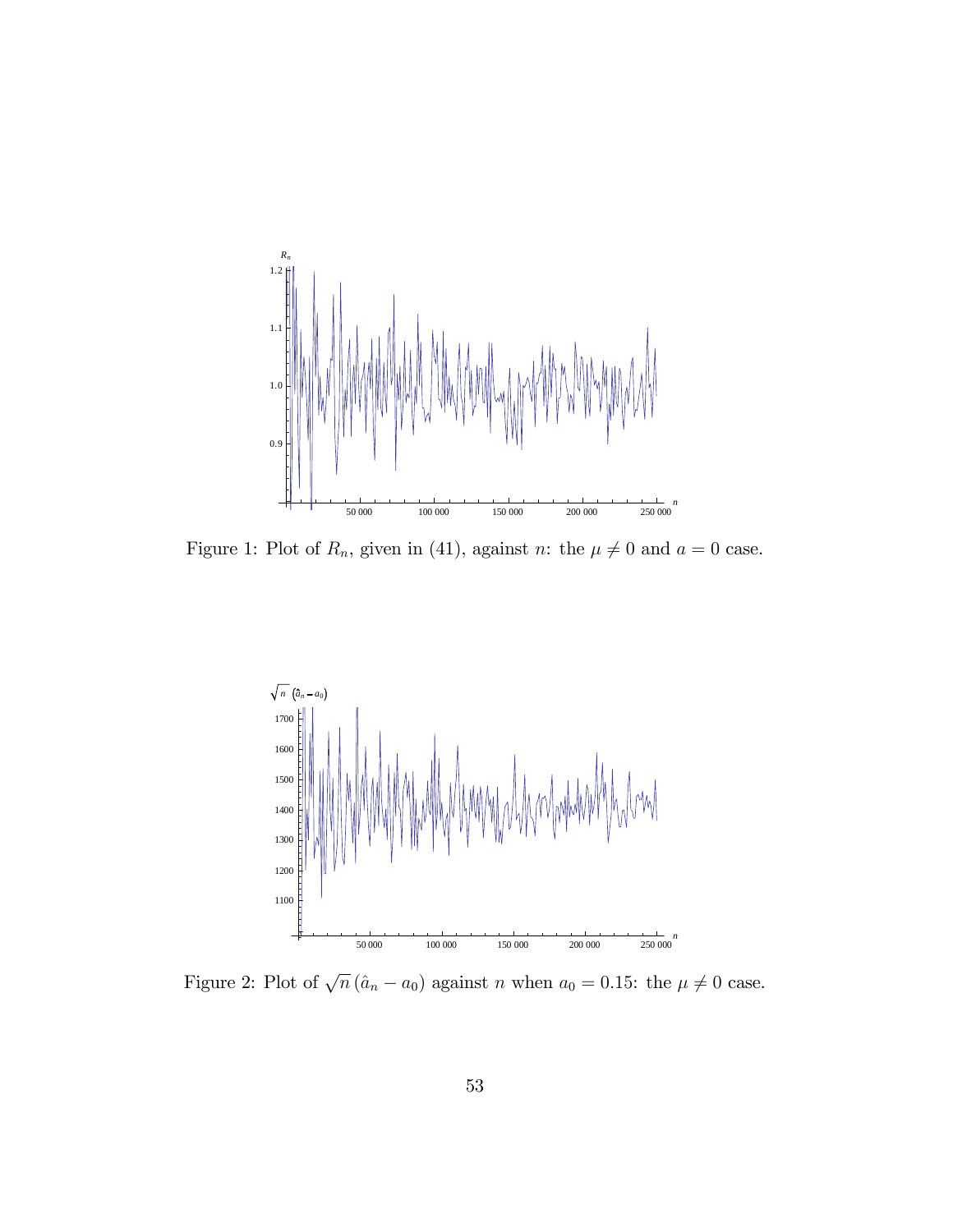

Figure 3: Kernel density estimate of the asymptotic distribution of  $\hat{a}_n$  in the  $\mu = 0, \sigma_{u\epsilon} \neq 0$  and  $a = 0$  case, with  $n = 1231, 100000$  replications and historical estimates of the Google-Nasdaq data.



Figure 4: Kernel density estimates of the exponent terms: Theoretical  $\lambda_{BS}^Q(1)$ (Black), Simulated  $\lambda_{BS}^Q(1)$  (BLUE),  $\lambda^{*Q}(1)$  (Red),  $\bar{\lambda}^Q(1)$  (orange), based on the multivariate model (42) with  $T = 36$  and  $\rho = \hat{\rho}$ .